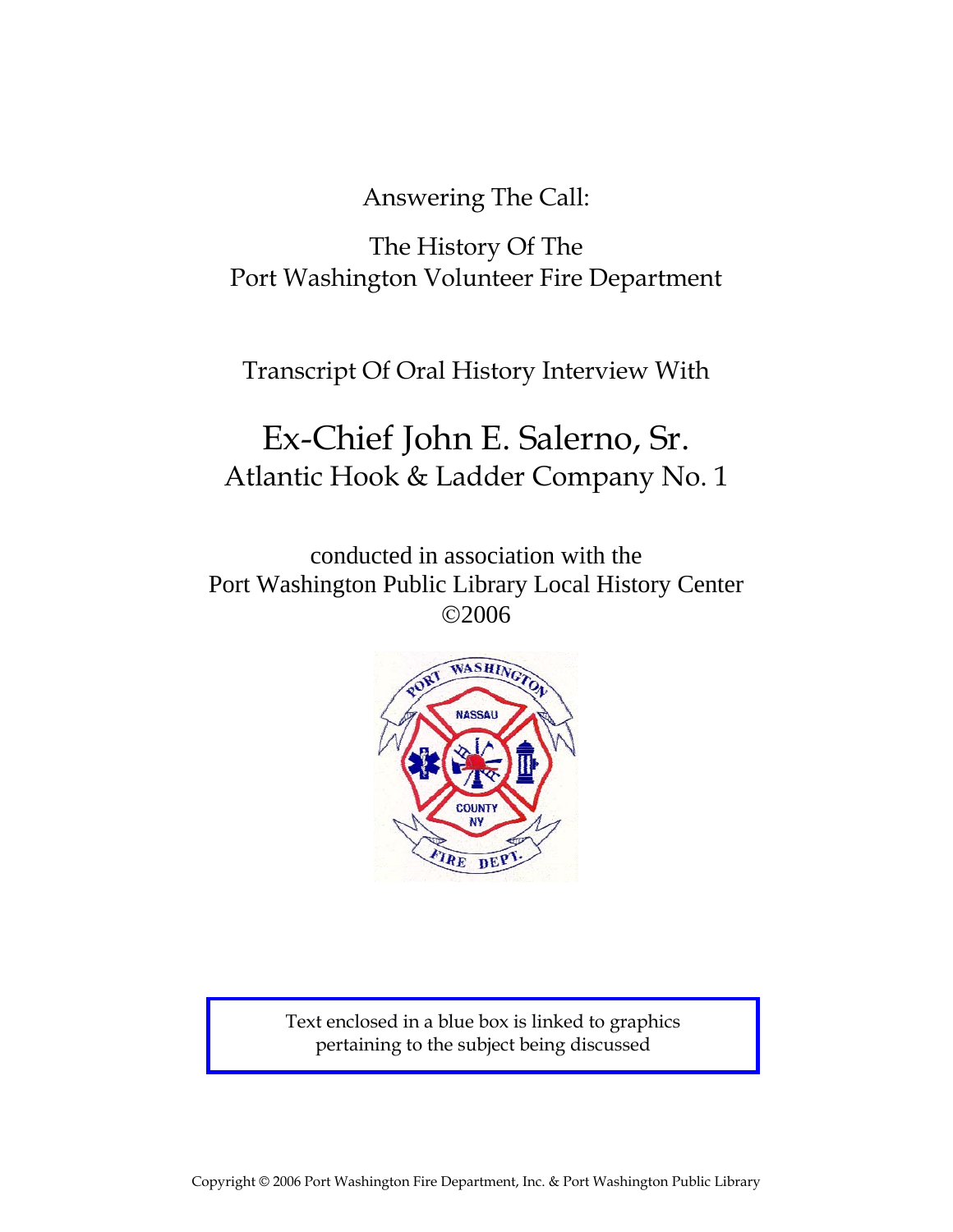- Q: Today is June 10, 2004. We are at the Port Washington Public Library. My name is Margaret Dildilian and I am interviewing John E. Salerno, ex-Chief of the Port Washington Fire Department. John, I would like to know a little about your early years and family background.
- JES: Born in Port Washington, here. I was born on Avenue A. And then my parents built a house right around the corner on Cross Street, so we moved there in early 50's. I went through the local schools. I got married in 1963 and moved to Manorhaven, Inwood Road, for one year. Then I moved back up to the Avenue A area, and which, in 1968, I purchased my grandparents' house and am there to this day.
- Q: Before I ask about your childhood, why did you purchase your grandparents' house?
- JES: Well, I was very fortunate at the time. I worked with the local School District and I had only been there for a few years. And naturally, the salary wasn't the greatest, but when my grandfather passed away, a friend of my family approached me and asked me if I'd like to buy my grandfather's house. At the time, I had like \$500 in the bank and we weren't purchasing a house. But he went around to my entire family and set up all kinds of mortgages with my aunts and my father and I purchased the house.
- Q: It was a meaningful purchase, no doubt?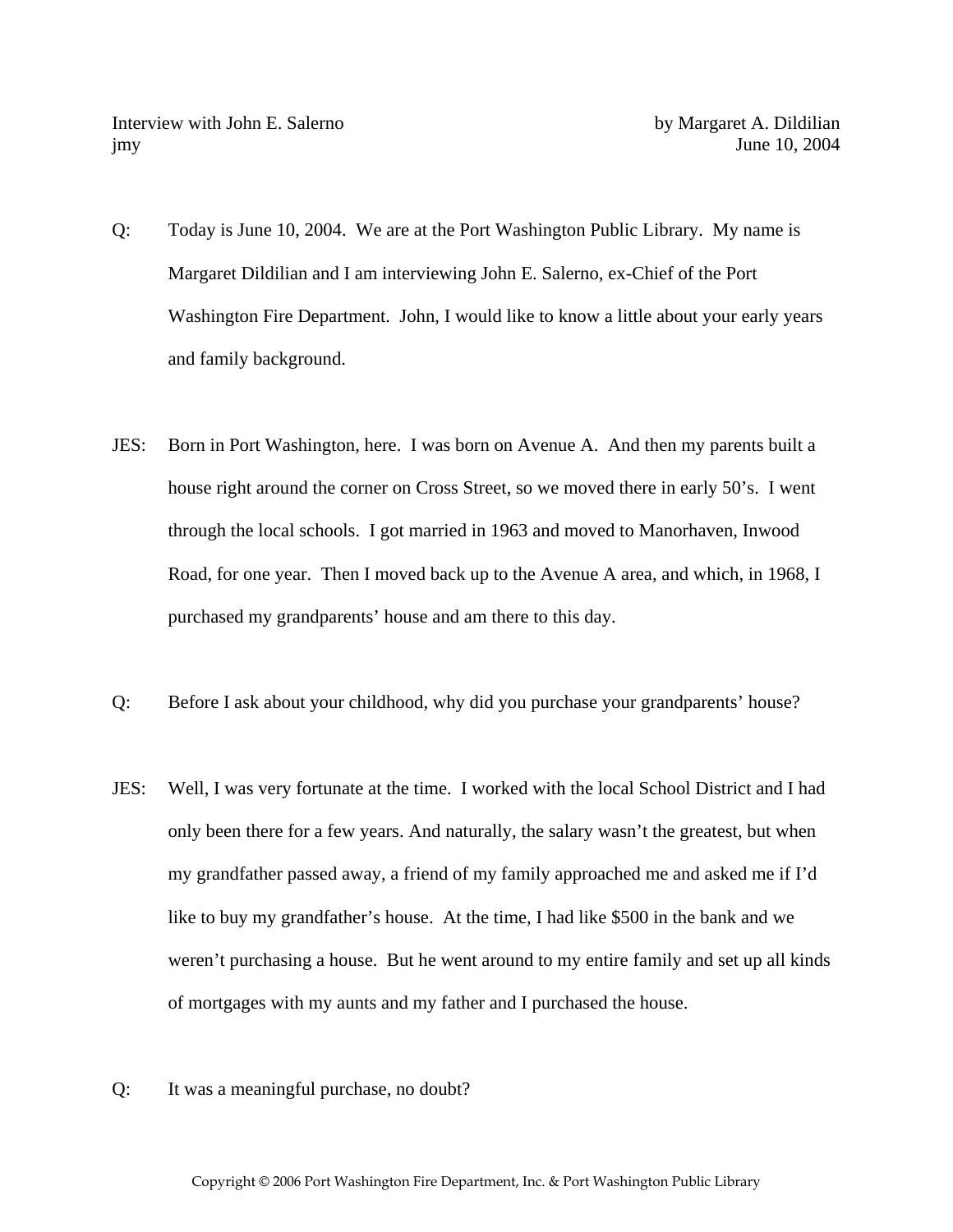- JES: Oh yes, yes. Well, we had the child and you always want to have a yard for your children and that was an ideal. It was a two-family house, so that I would get an added income, and would help support my family. So we've been there ever since. One addition after another addition was added to the house, but we finally have what we want.
- Q: Your grandparents were born here?
- JES: No, they both came from Italy. My grandfather used to work in the sand banks until he was injured. He was .....
- Q: How was he injured?
- JES: The story I had, they used to take steel spikes and hit the bank so that the sand would come down. And somehow, one of the spikes went through his foot, so he became an invalid and no longer could work. But he had owned my house. We had the firehouse right next to me. He owned that property and then the house behind me, which was my parent's house. He owned all that property and he used to farm it.
- Q: He used to what?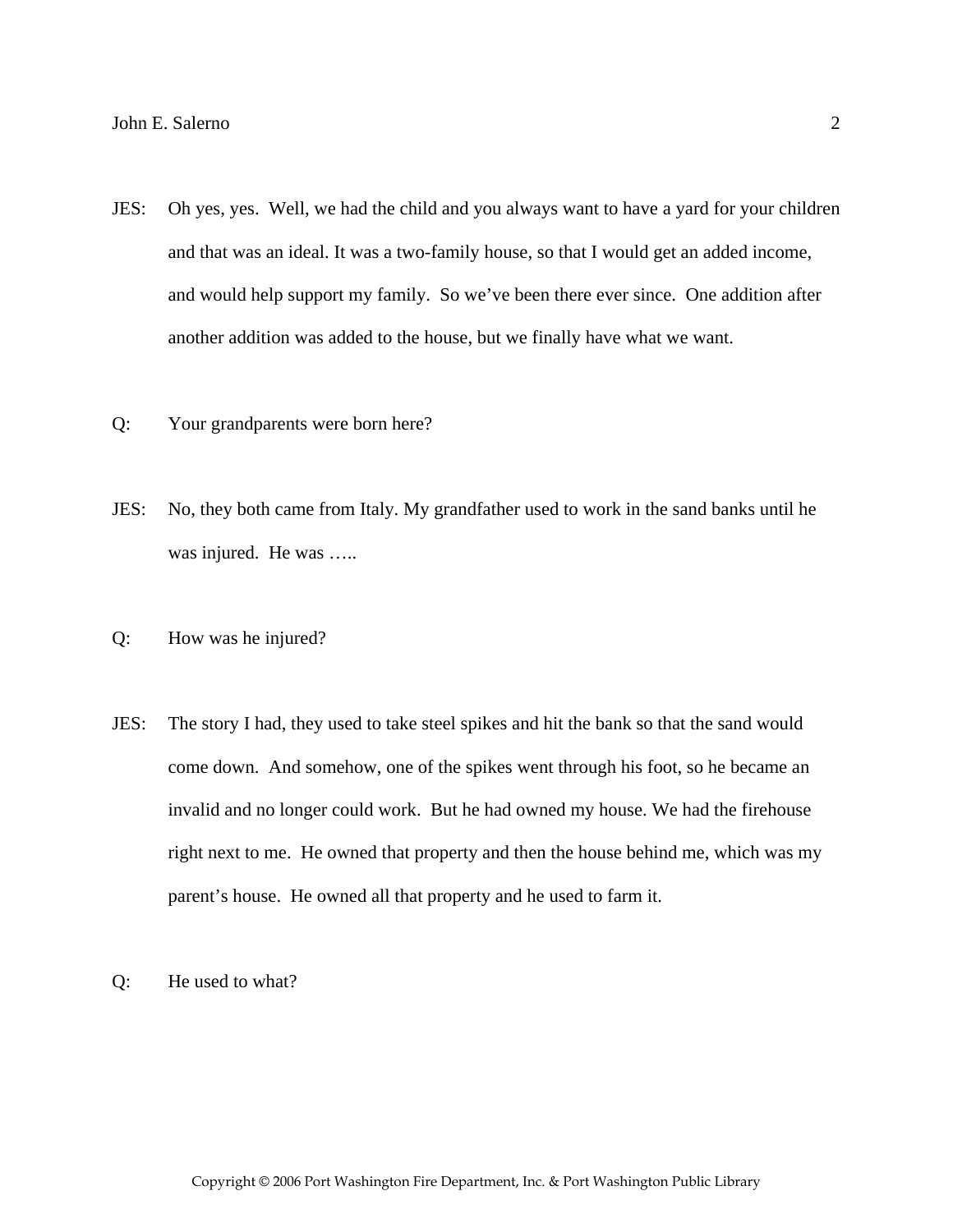- JES: Farm it, with tomatoes and all kind of vegetables and everything else. And, you know, that's how he …
- Q: What years were those?
- JES: Oh, that's in the 40's and 50's. They had to can all the vegetables: the potatoes, the tomatoes and the peppers and everything else for the winter. That was their winter supply of food. And I can remember as a kid, helping them put tomatoes in bottles and then boil them in the backyard; you know, help in the garden.
- Q: And how did they choose Port Washington so that you became a Port Washingtonian?
- JES: I really don't know. It's been so long ago... I tell you the truth, I never even asked that question. But the entire family's been here and I had many uncles and aunts that… only a few left that are alive, that live here in Port Washington. But they all stayed in Port Washington.
- Q: Were they from what city in Italy?
- JES: Around the Salerno area, believe it or not. But that's the section they came from, and I don't know what year they really came over.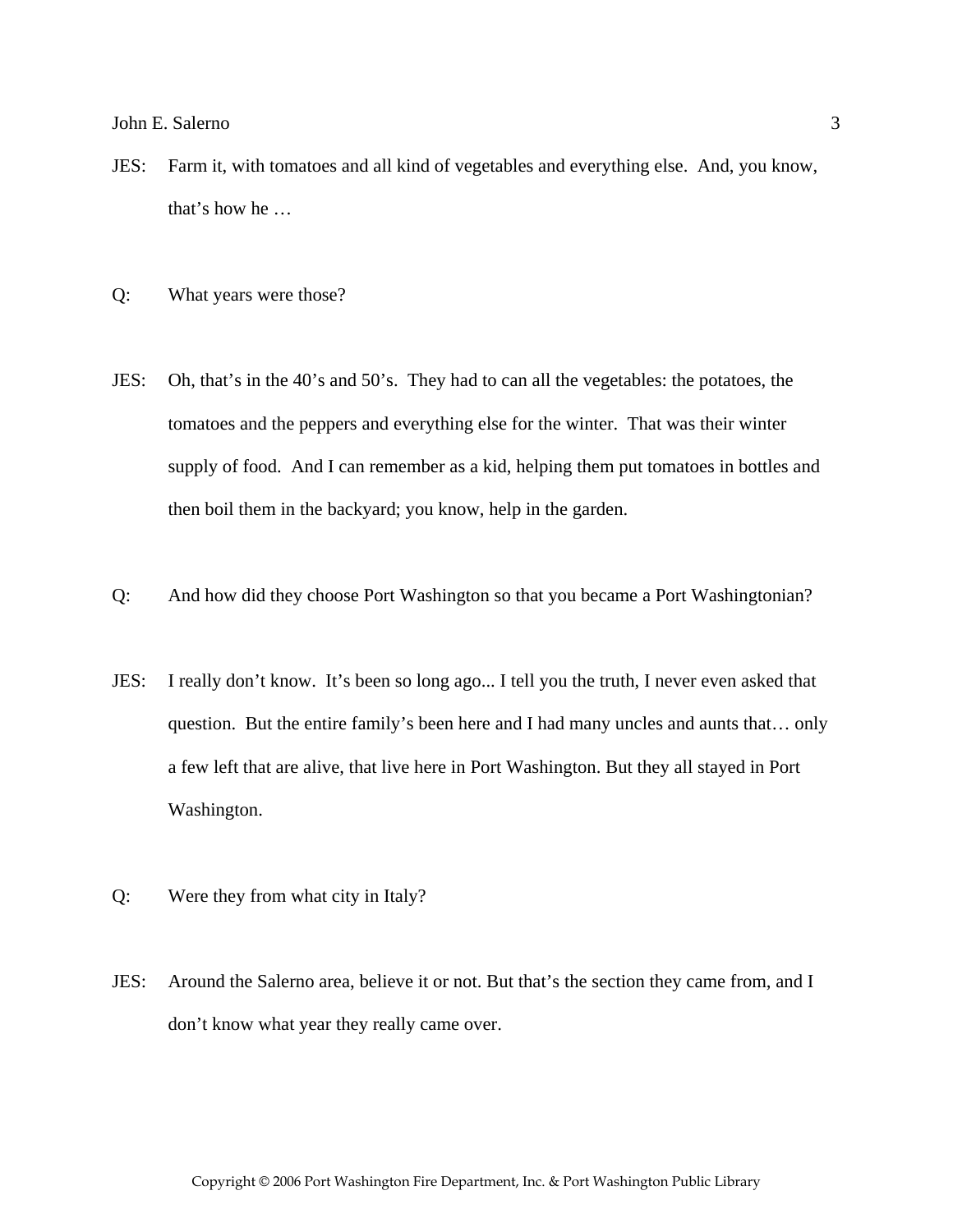- Q: Can you remember what your earliest childhood was like in Port?
- JES: Well, childhood in Port Washington years ago, I think, was a lot more fun than it is for the kids now because we had a lot more open space. We had the sand banks to roam around in. You could go hunting and….
- Q: What did you hunt?
- JES: Well, I really wasn't a hunter. I was like the dog. My cousins used to hunt and I used to run through the briar patches to chase out the rabbits because I was really not a good hunter. I wasn't a good shot, so... but, you know, it was a lot different then, I think, because of the open space. Now, it's so crowded and we just lost too much in Port Washington from building, really.
- Q: Did you have a nickname when you were little?
- JES: Not when I was little, but as I was an agent in the Fire Department, they called me Bubba.
- Q: Now, what does that mean?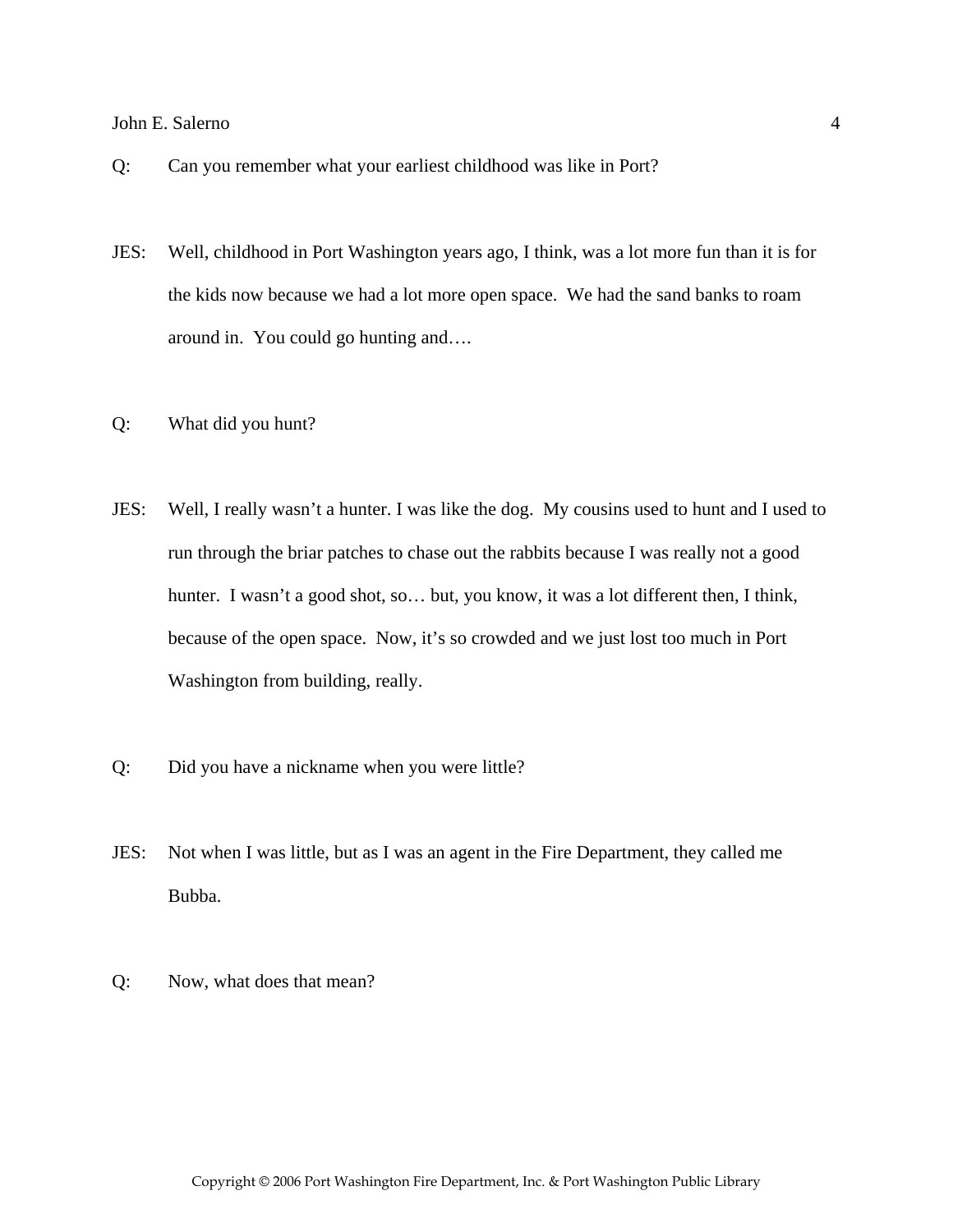- JES: Well, I don't know. Just, I guess about ten years or so, where there was a TV program on that was a football team with two guys – one was Jethro and one was Bubba. And I had a tenant upstairs, a young fellow that was in the Fire Department, and his name was Jethro. So, they all started calling me Bubba, and it stuck. And that's they way it's been for years now.
- Q: So they all know you as Bubba?
- JES: Yeah, yeah. Even my sons call me Bubba, you know, so…..
- Q: How were your middle school years and your high school years?
- JES: Well, just regular, I guess, there's nothing outstanding. I really didn't… I had no intentions of going to college or anything, so….
- Q: Why was that?
- JES: I was always looking just to work. I guess you want to call it, I was just probably a lazy child, didn't really appreciate school that much, so… I wanted the outdoors more than anything else.
- Q: And the most important thing that you learned in your childhood? What was that?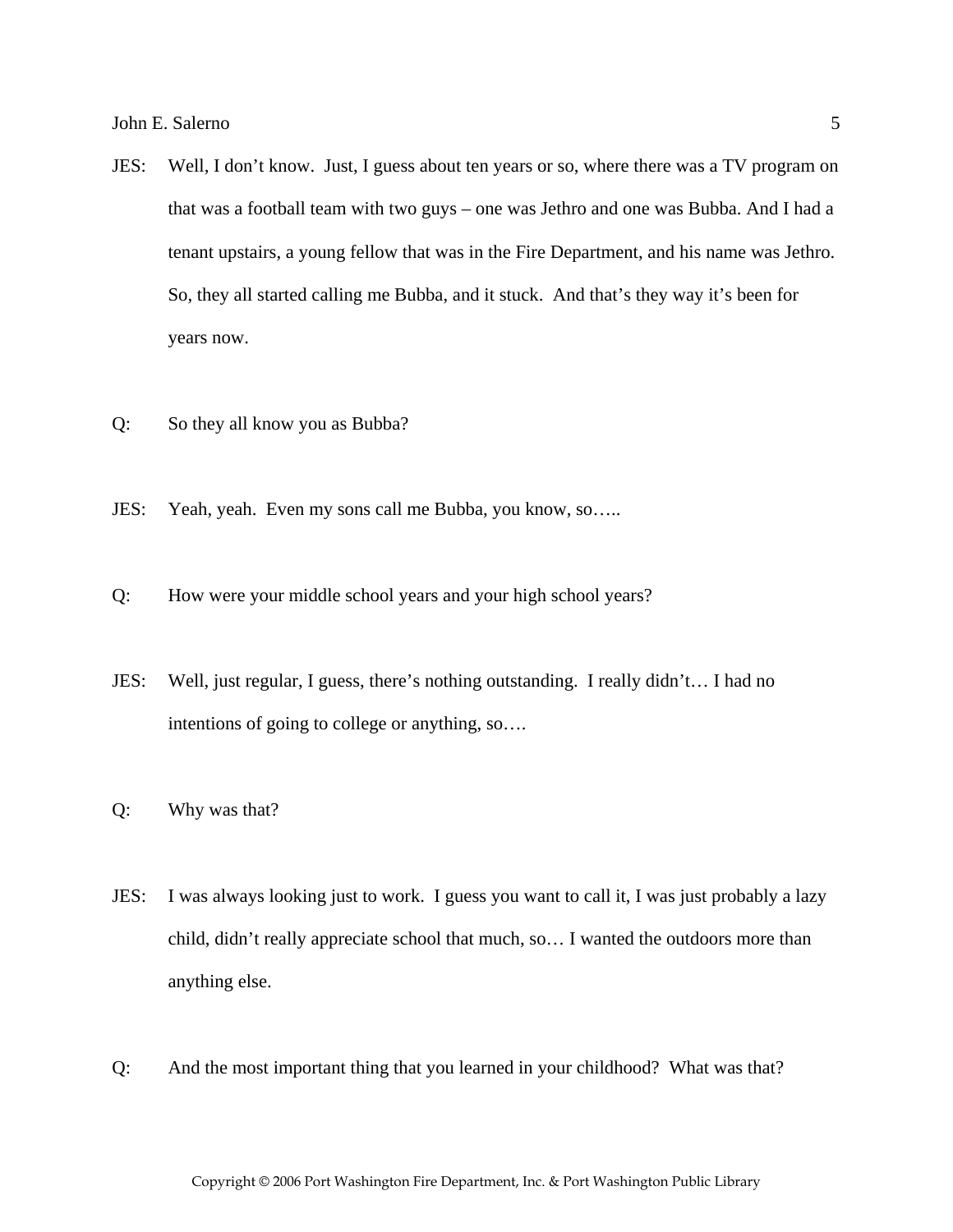- JES: That's a tough question. I guess, basically, it's just to be with everybody, and be fair with everybody and respect everybody. That's the way I was brought up, and I guess it continued with the school.
- Q: And what did you do in summer vacations?
- JES: Oh, worked mostly.
- Q: Where did you work?
- JES: I either worked at home, 'cause we always had a little garden. It was our job was taking care of the garden. My father was always laid off in the wintertime, so we had a garden to take care of, too. And I worked at a local gas station, Nogo's Gas Station, down on the corner of Manorhaven Boulevard. It used to be there years ago, but it's a Sunoco Station now. It used to be the Nogo Brothers owned it. And that's about it. I only had very few jobs.
- Q: Why did you choose to be a firefighter?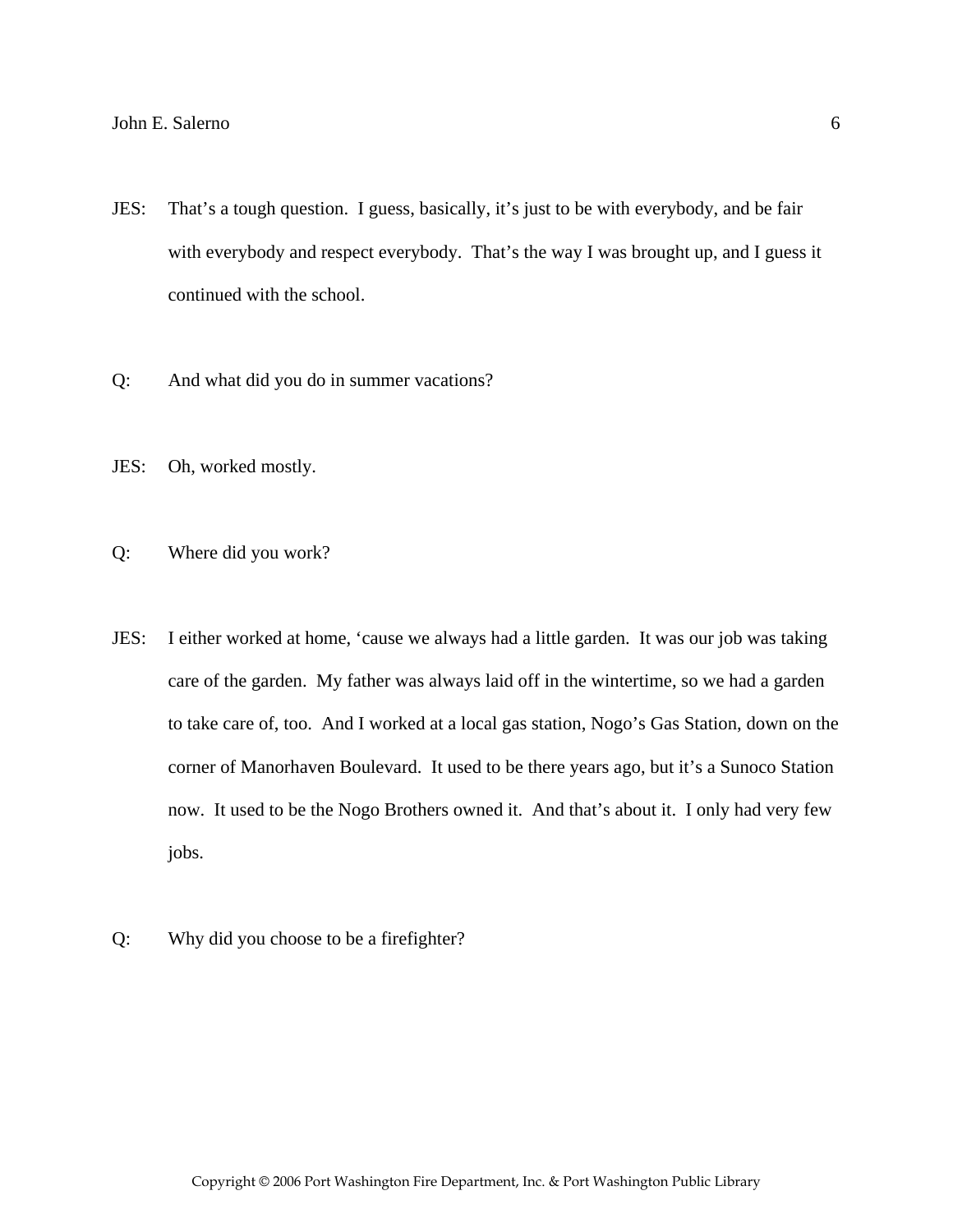- JES: I guess it's more a family tradition. My father was fireman, all my uncles were firemen. And then we had the drill team, and I just used to love to go watch the race and the drills. And so I wanted to be on the drill team. That's when I got in the Fire Department.
- Q: So, actually, the sports in the Fire Department is what enticed you?
- JES: Well, one of them. But the thing was to be a fireman, to help out the community. And like I say, my entire family...that's what I was grown up in, fire service, like all my uncles, my father. It wasn't too hard to follow right in suit.
- Q: Why did your family have so many members in the Fire Department, do you think?
- JES: [I don't know. I guess it's the same thing, community, to help out the community. Every](http://www.pwfdhistory.com/trans/salernoj_trans/fam_salernofamily_web.jpg)  one of my uncles,…we had many people, we have a big history in the Port Washington Fire Department, especially Atlantic Hook and Ladder Company, as far as my family.
- Q: And who influenced you the most in your family, or was it your family?
- JES: I think my whole family. And my father. My father was a very hard-working man. I would say that would be it.
- Q: And why did you choose Atlantic Hook and Ladder?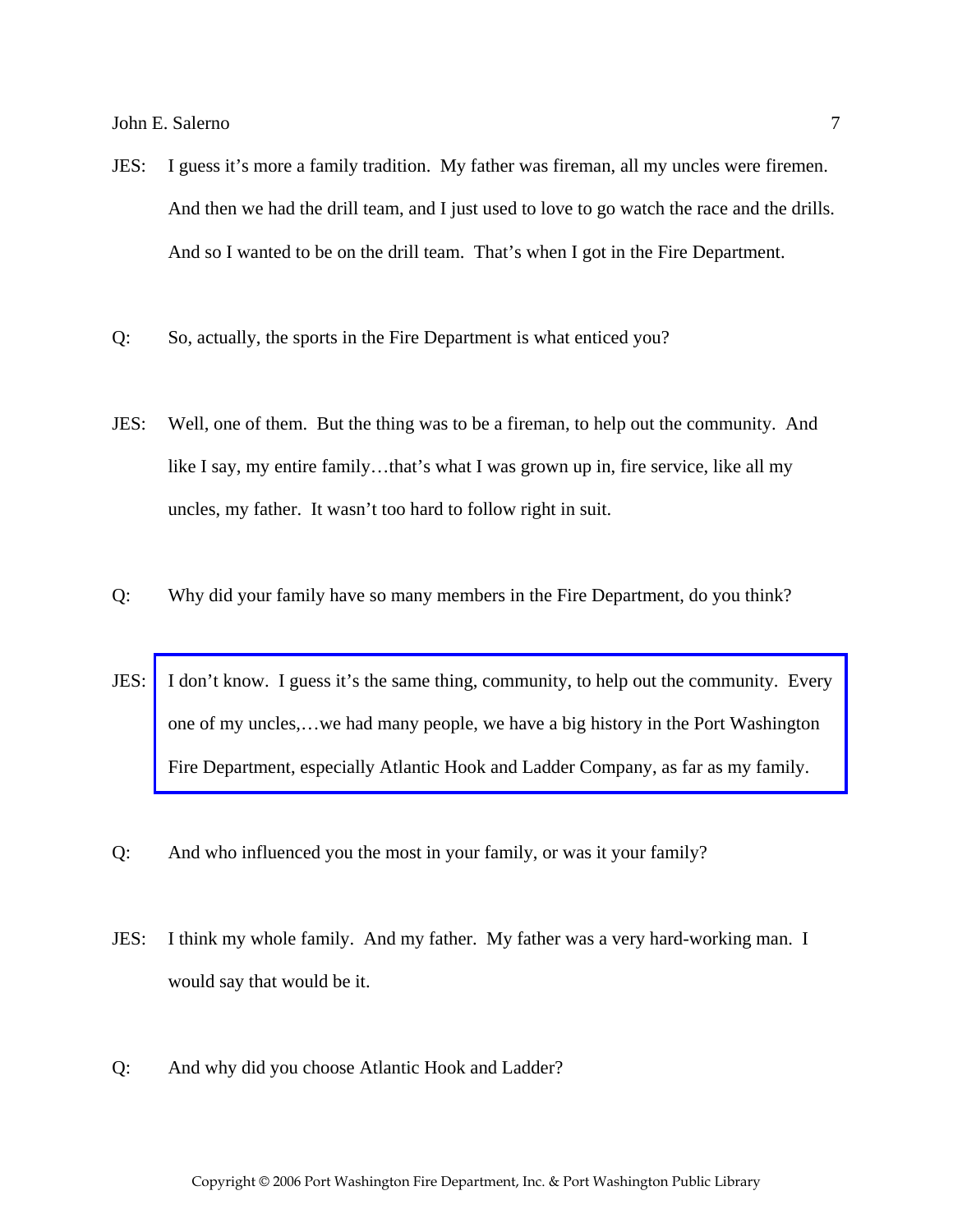- JES: That's where most of the family was members.
- Q: And why do they call it Atlantic Hook and Ladder?
- JES: There's four companies in Port Washington and we are the ladder company, which we come with the [tower ladders or aerial ladders.](http://www.pwfdhistory.com/trans/salernoj_trans/ahlco_truck21.jpg) And our job is to ladder a building when there's a fire and to go in for a rescue. And each company has a specific job, but that is our job to do.
- Q: And your initial years, when you went into the Fire Company as a rookie. Can you remember what life was like?
- JES: Oh yeah. I went in 1961 and, back at that time, you had to join… you had five years probation. At this time, now you only have two years' probation. You were compelled to be there every Thursday night to work on the trucks. On Saturdays and Sundays, if they had different stuff to do, details to do, you'd be there. And you had fire schools and Tuesdays… you had a big commitment. You had a lot of time spent in the Fire Department.
- Q: When you joined the firefighters as a volunteer, how old were you?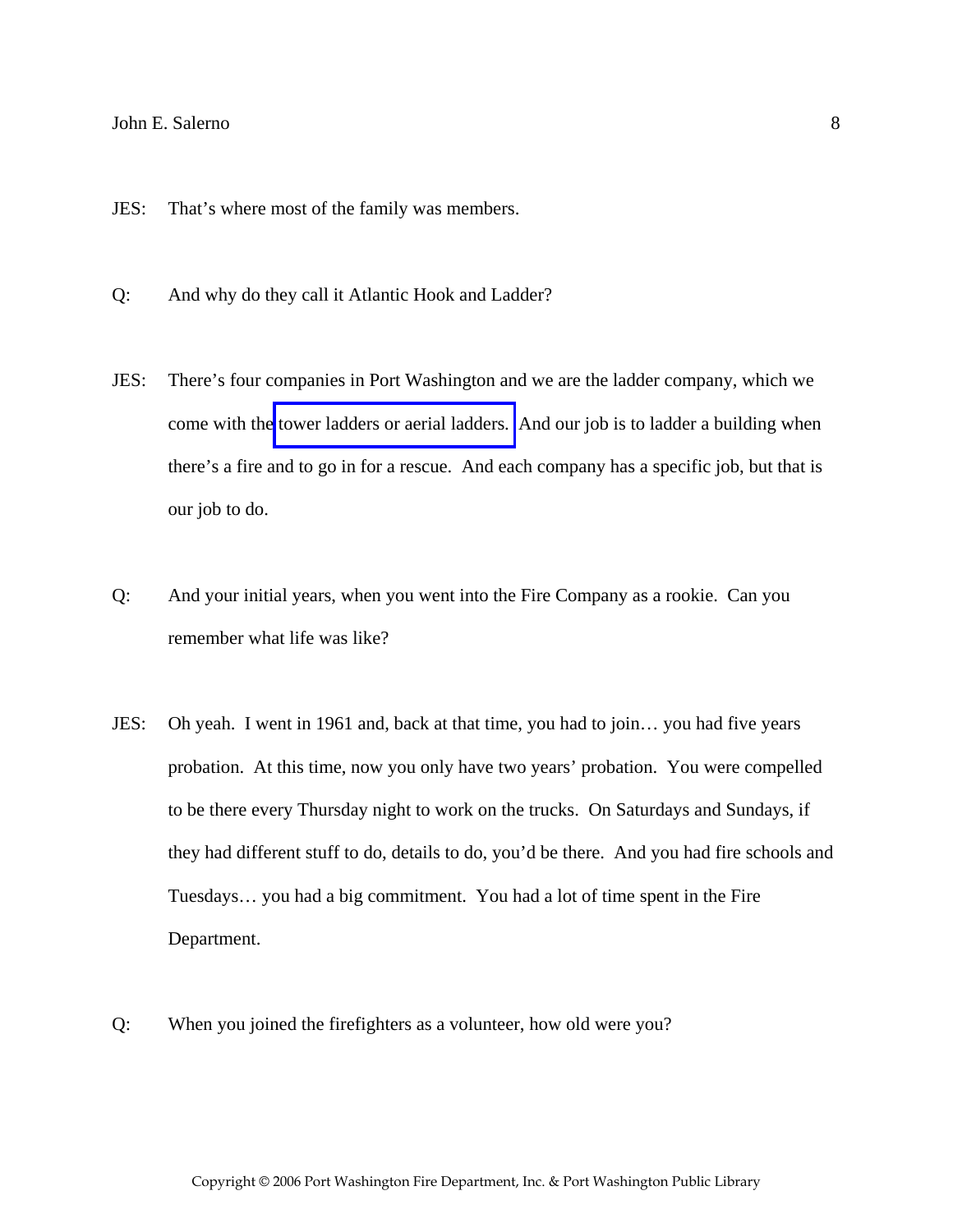- JES: I was eighteen.
- Q: So, then did you have another job outside the firefighting?
- JES: Oh yes. I started working for the School District in… I graduated in 1960/1961 and started working with the School District, and I worked there for forty years. I retired two and a half years ago.
- Q: And what did you do at the school?
- JES: I was outside groundsman and I worked myself up to being the head groundsman. My uncle was actually was my boss. He was head groundskeeper there and…
- Q: And what was it like working there?
- JES: Oh, it was challenging. A lot of work. Low pay, but a lot of work. We did everything. It wasn't just a groundsman's job. We did anything from cutting grass to doing plumbing to carpenter work, to marking fields. It was an all-around job, whatever. They had crews for everything, but when anybody needed help, you went and helped them.
- Q: How many hours did you put in at the School District?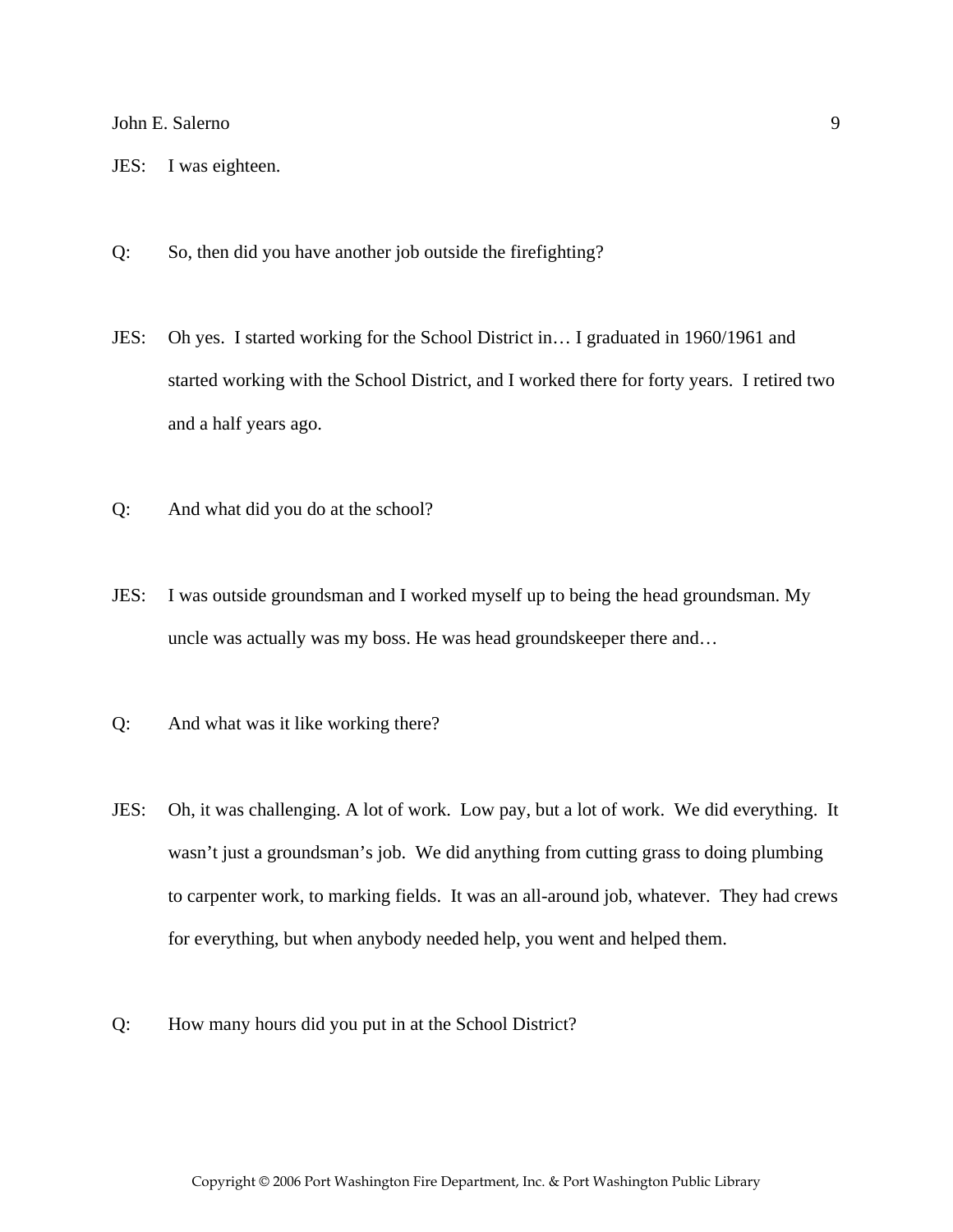- JES: It was an eight-hour day. If you were lucky enough, you'd get some overtime. That always helped.
- Q: So, if the fire alarm rang and you were in the School District, how did you manage?
- JES: Well, we were very fortunate. The School District let all firemen respond to fires. Back in those days, you had the Water District, the School District, Lewis Oil. And they let all the employees that were firemen respond to fires. So we were basically the daytime fire crew. We had quite a few guys. Nowadays, it's a little tougher for businesses to release kids that are firemen because of the economy.
- Q: Now, how did you come up in the ranks in your middle years?
- JES: You run for election. You're around the firehouse doing a job and the men that are in the company see that you're doing the job, so you get nominated for a position in the November and December meeting. And the elections are in January, and if you are fortunate enough to have enough membership that believe in you, you get elected. I've been fortunate. I've held quite a few offices in the fire service. I worked my way up from the bottom to the top, basically.
- Q: Going back to your childhood earlier years, what was memorable about working in the garden with your parents or your grandparents in Port?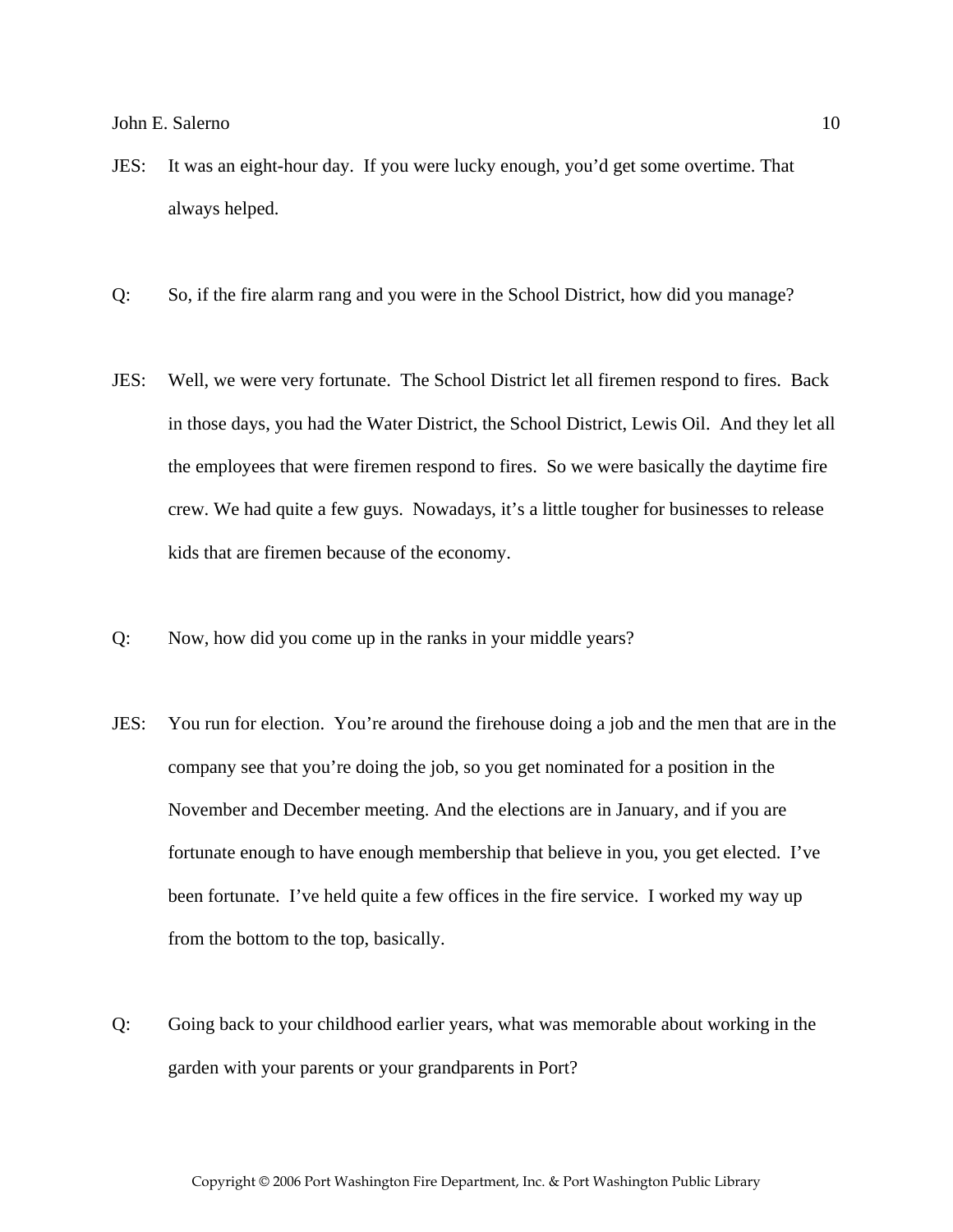- JES: Watching things grow. When you're a kid it's amazing. You plant something small or a seed and the next thing you know, in a few months, you're eating something from it.
- Q: Did you ever sell any of your produce?
- JES: No. The family mostly just gave it amongst the family. And everybody, all my aunts and uncles used to come to my grandparents and they would help can and bottle everything. And then they would split it for the winter. It was a big project in the fall. Like a harvest of any farmer. Basically, we had a small little farm.
- Q: Were they farmers back in Italy?
- JES: I don't know. I don't know what he was.
- Q: Your entire family belongs with the Atlantic Hook and Ladder Company.
- JES: Yes.
- Q: But your son-in-law, where does he belong?
- JES: Protection Engine Company.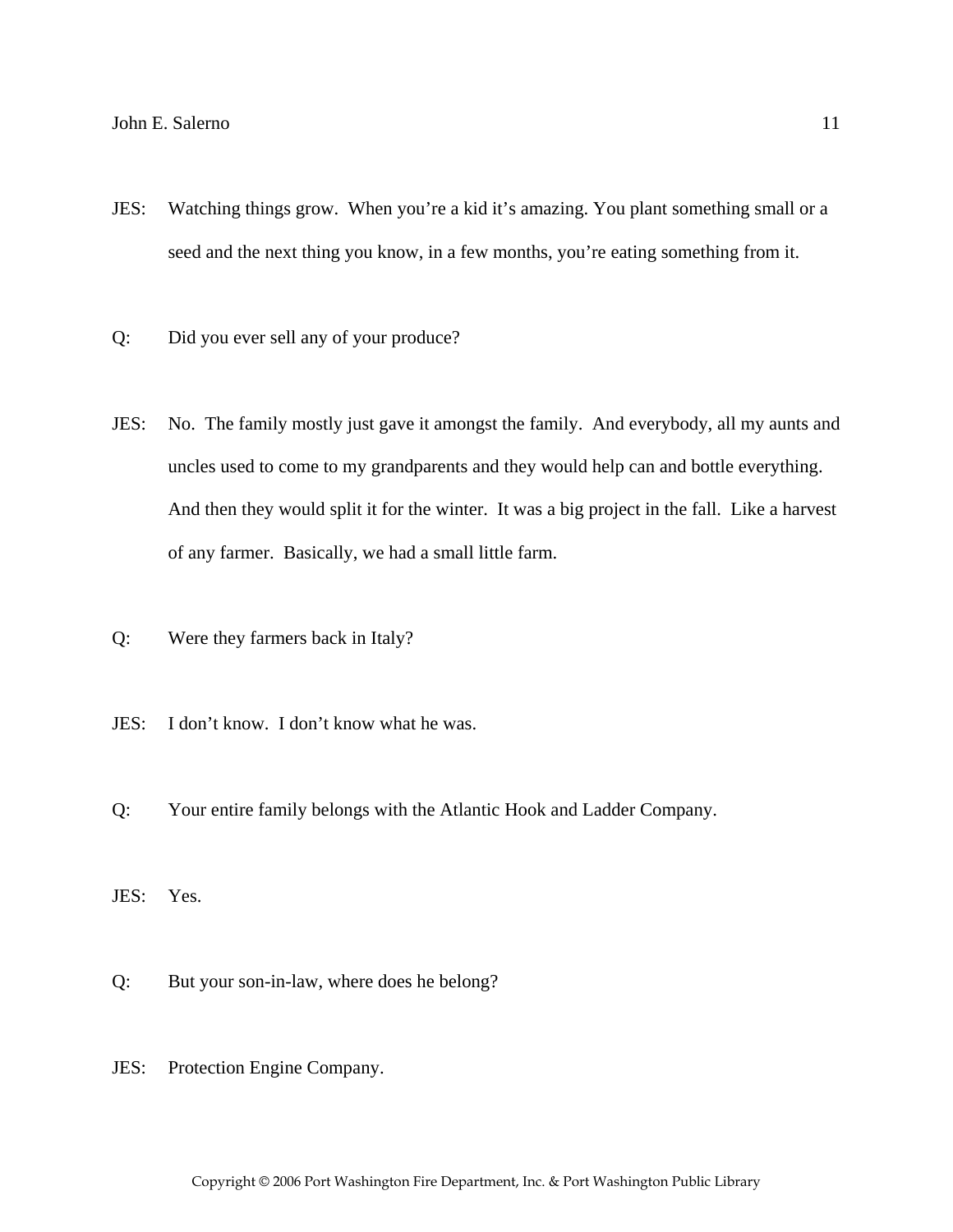## Q: Why is that?

- JES: Well, he was a member there. My daughter happened to be at one of the tournaments or parade and met him and they started going out together. He's the only one that really didn't come over to the good company. We didn't talk him into switching over. It was always a joke that the Atlantic Hook and Ladder Company was the Italian people, and then Flower Hill was most of the Polish people in Port Washington, and Protection was the mixed breeds. Everybody went to Protection. It was always a little joke we used to have. I don't know if you heard of Chip Dodge.
- Q: Of what?
- JES: [Mr. Dodge. He was a member of Atlantics for over fifty years.](http://www.pwfdhistory.com/trans/salernoj_trans/news_cocks237a.pdf)
- Q: Of the Dodge House?
- JES: Yes. He was quite a character.
- Q: What years were those?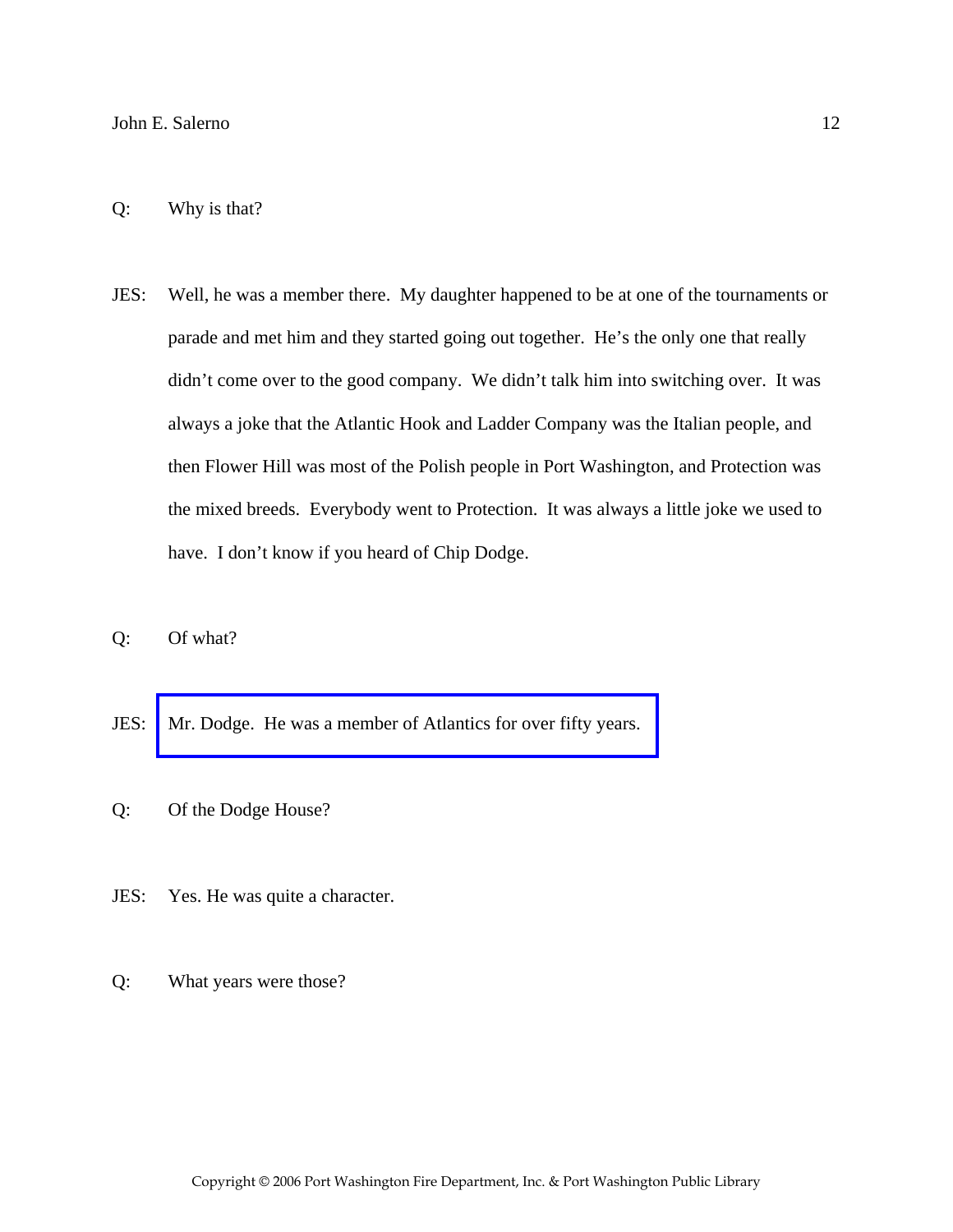- JES: It was way before me, but he was still in when I was there. He used to always tell us, back in his days, it was "Iron-Men" and "Wooden Horses." And now we got the iron horses and wooden men. It was just a joke. And the same was that when we'd have a dinner or dance and he'd be on the dance floor the whole night. And he was in his eighties, seventies and eighties, and us young twenty year-olds would be sitting at a table talking.
- Q: So what years were these?
- JES: In the sixties, I guess. Middle sixties, when he was still alive. He was a very great person.
- Q: And he was what generation of the Dodge's?
- JES: I don't know, I guess, he was the last of them, I think. I don't know if he has anybody after that, unless he had a daughter, I'm not sure. But…..
- Q: What was your goal when you first went in with the fire company? Did you have a goal in mind?
- JES: Not in the beginning. Not in the beginning. I guess, basically, just be a fireman and be on the drill team.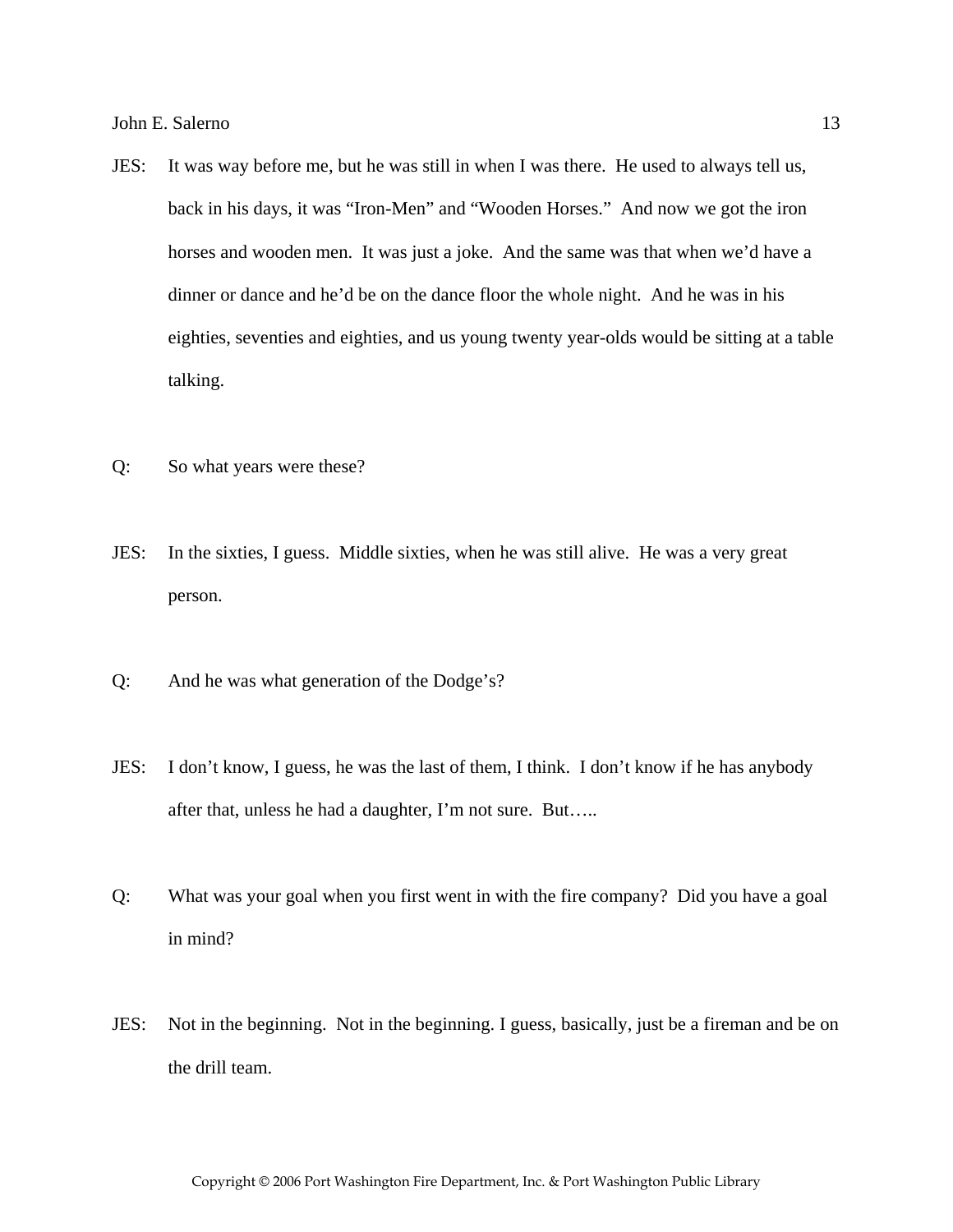- JES: We still have it to this day. We have two different style trucks and we jump off the back of the trucks and put up ladders and climb, and we do all these events. We compete around the State of New York. There's probably ten different tournaments a year. We compete against forty/fifty different teams, fire departments from Long Island and New York. And you compete for trophies.
- Q: The purpose is to keep the company sharp?
- JES: Yeah, because it's all… what you're doing is basically training with the ladder and training with hoses; it's something you would be doing at a fire. It just, I guess, builds your nerve up to do it more easily. And it's a sport, it's a camaraderie thing that everybody sticks together.
- Q: How hazardous is it?
- JES: It's like anything else. If you do it right, it's not hazardous. If you do it wrong, you can get hurt. We've had a few, not Port Washington, but a few young kids have died in the different events. But, you know they.....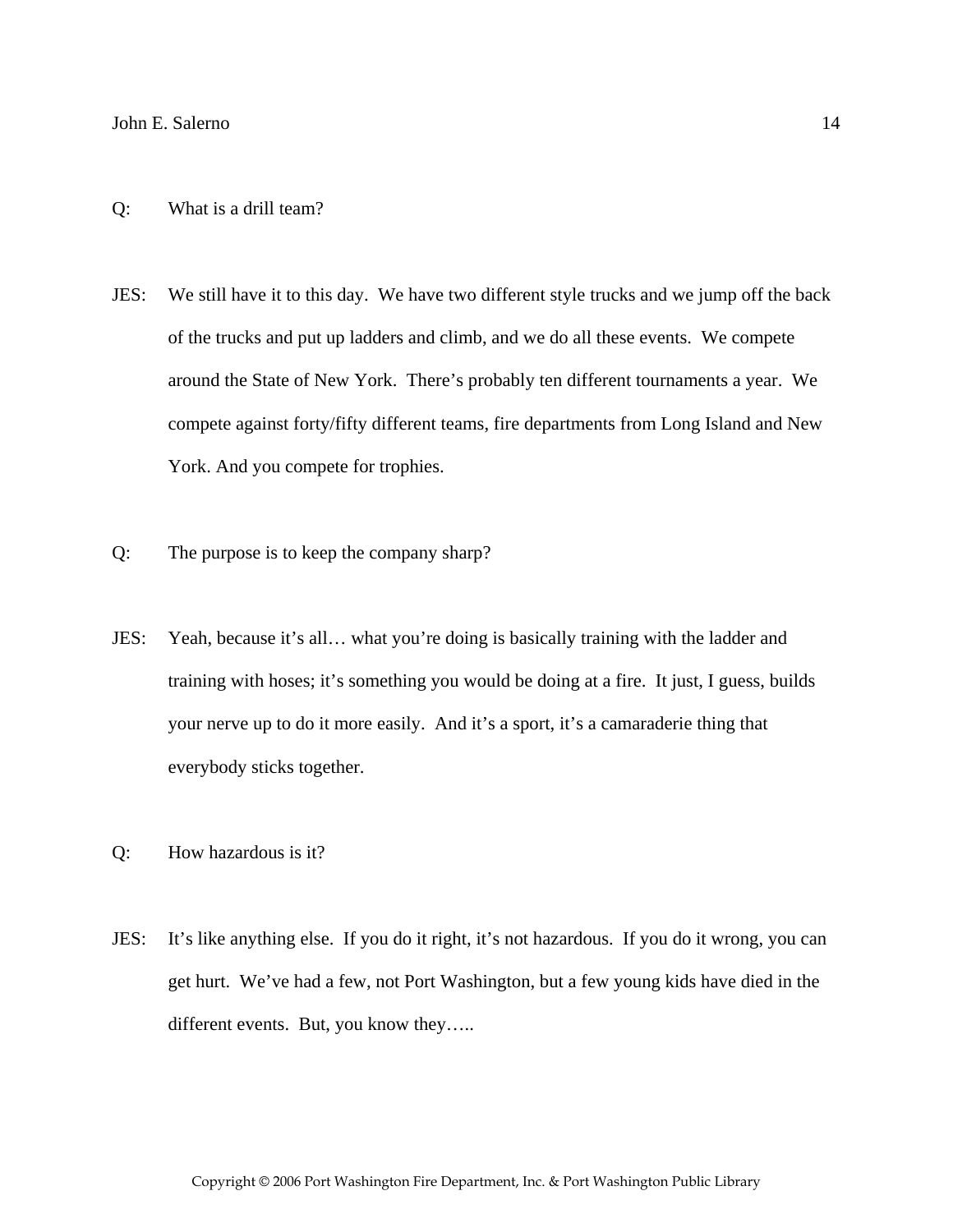- Q: What happened when they died? What did they do wrong?
- JES: Well, years ago you didn't race with helmets and, like anything else, like motorcycles you rode without helmets. And then one of the kids fell off a truck, hit his head and died from it. So then the rules came out that everybody wears helmets. Some things are just freak accidents and you just can't understand why they happen, but they happen.
- Q: Has anything ever happened to you?
- JES: Oh, I've gotten injured a few times. A few legs and arm injuries. We pay for it now because our backs hurt and our legs hurt. To do it over again, I'd do it 100 times because I loved it.

Q: Why?

- JES: I just loved it.
- Q: What is there, what's the mystique about the Fire Department, being a firefighter?
- JES: I just think it's a brotherhood. No matter where you go in the country, probably even in the world, you can stop in any firehouse, every one. You just walk in the door if you need assistance and they would help you. It's like a giant family. I've broken down, where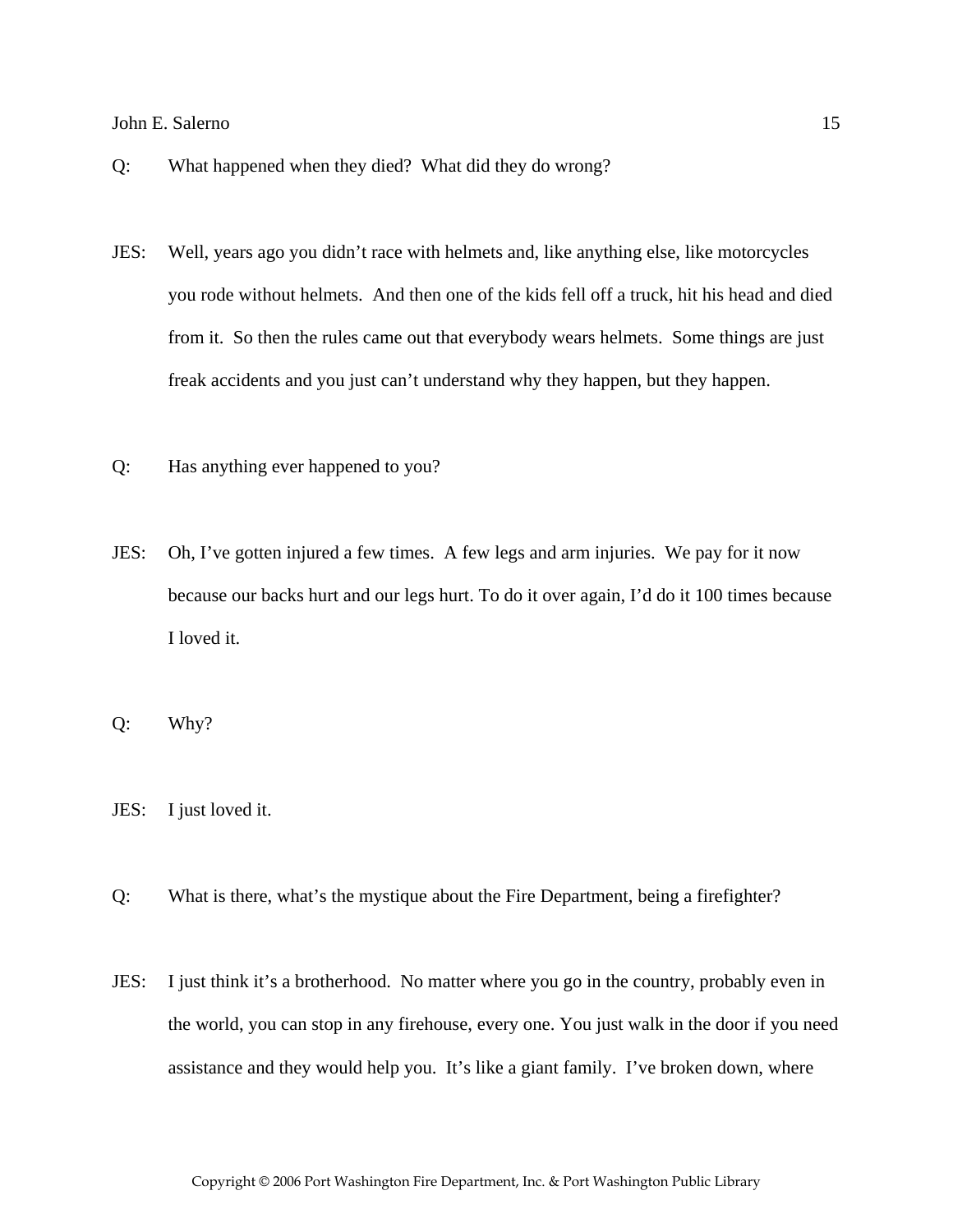I've gone to a firehouse and they replaced a fan belt on my car. They got to their local gas station guy and brought a fan belt for my car where I was traveling one time.

- Q: Where was this?
- JES: Upstate New York. And a lot of people don't have this. They don't have the places to stop or they wouldn't even think about stopping at a firehouse. But we have the luxury. I've met a lot of people around the State of New York. I don't know them, basically, probably their whole names…
- Q: Tell us some of the stories of what's happened to you.
- JES: When you go to conventions, you go to tournaments, and you meet so many people. And you know them by the first name basis and you probably see them year after year. If you don't see them, then you go to people that they were with and find out what happened, if they're sick or the reason they're not there. It's a tremendous amount of people you meet. Tremendous friendships. I remember going Upstate where people have given us, our drill team, the firehouse to stay in and treated us like kings. Or we've had them come down here.
- Q: What did they do for you?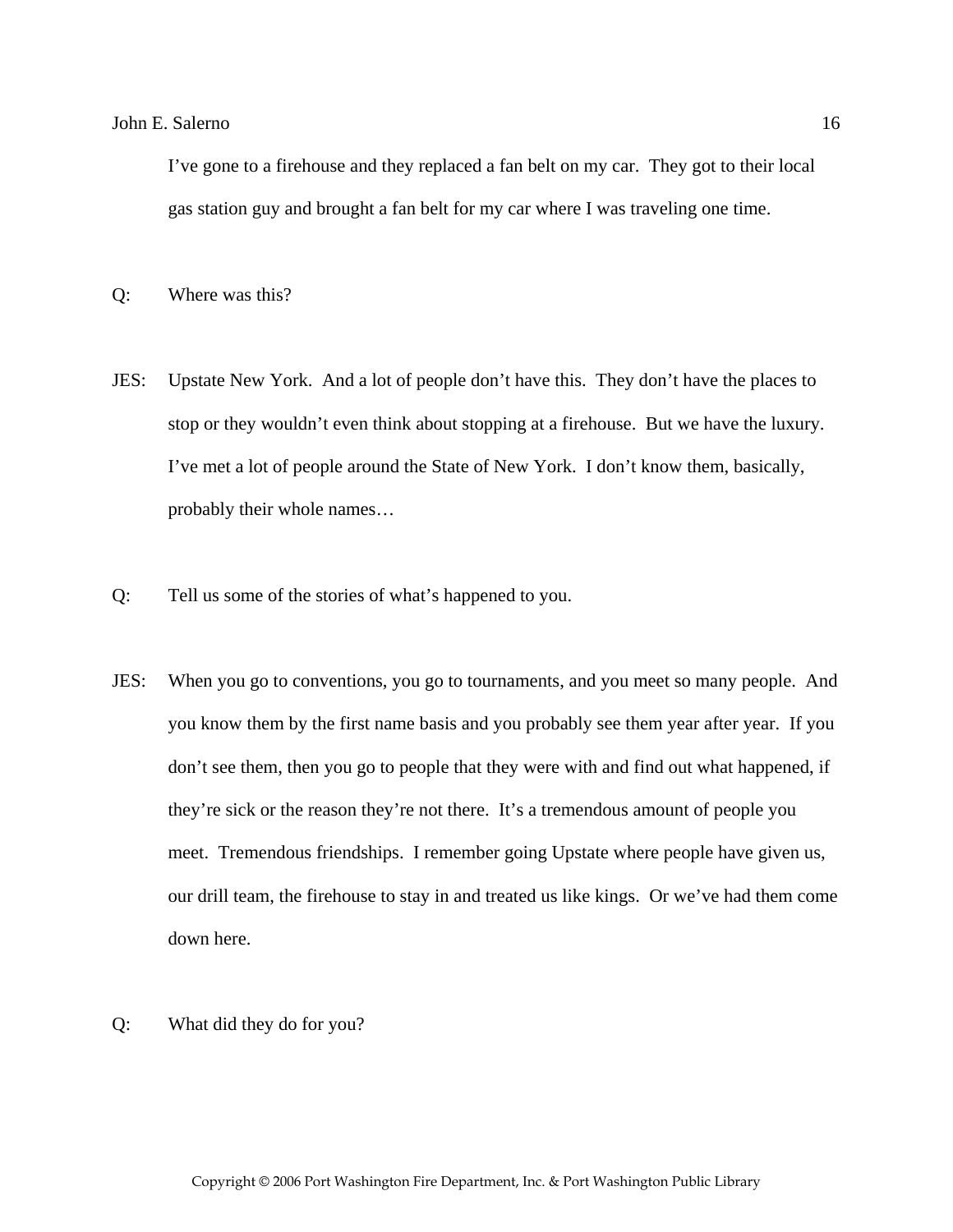- JES: They get beds for you, cots and blankets and pillows, and they make your breakfast and lunch. It's the same thing. We invited them down here and we had them come to our firehouse and stay. It's really hard to explain. It's such a tremendous group of people. Everybody knows, we're all doing the same thing and, sometimes, you'll look at it one way and sometimes you can go into a fire and not come out.
- Q: And how do you feel about that, for yourself, when you're going to a fire, you're called to a fire. What goes through your mind?
- JES: Basically, you're going there to put out the fire, you don't really think of yourself. I don't think there's one fireman that's really going, when he goes to a fire, is thinking, "Oh, gee, I'm not going to do this because, you know, my life, or this." I'm trained, I go into the fire, I put it out and I come out. If I need to rescue, if I'm there for a rescue, I'm going to go and attempt to rescue to the best of my ability. But, I can't ever remember really sitting there and saying, "Oh, gee, I'm not going to do this." I guess the training and everything.
- Q: Are you an active member up to today?
- JES: Yes, I am. I mean, not as much as I used to do before, but….
- Q: When you became Chief, who were the men around you, that were under you?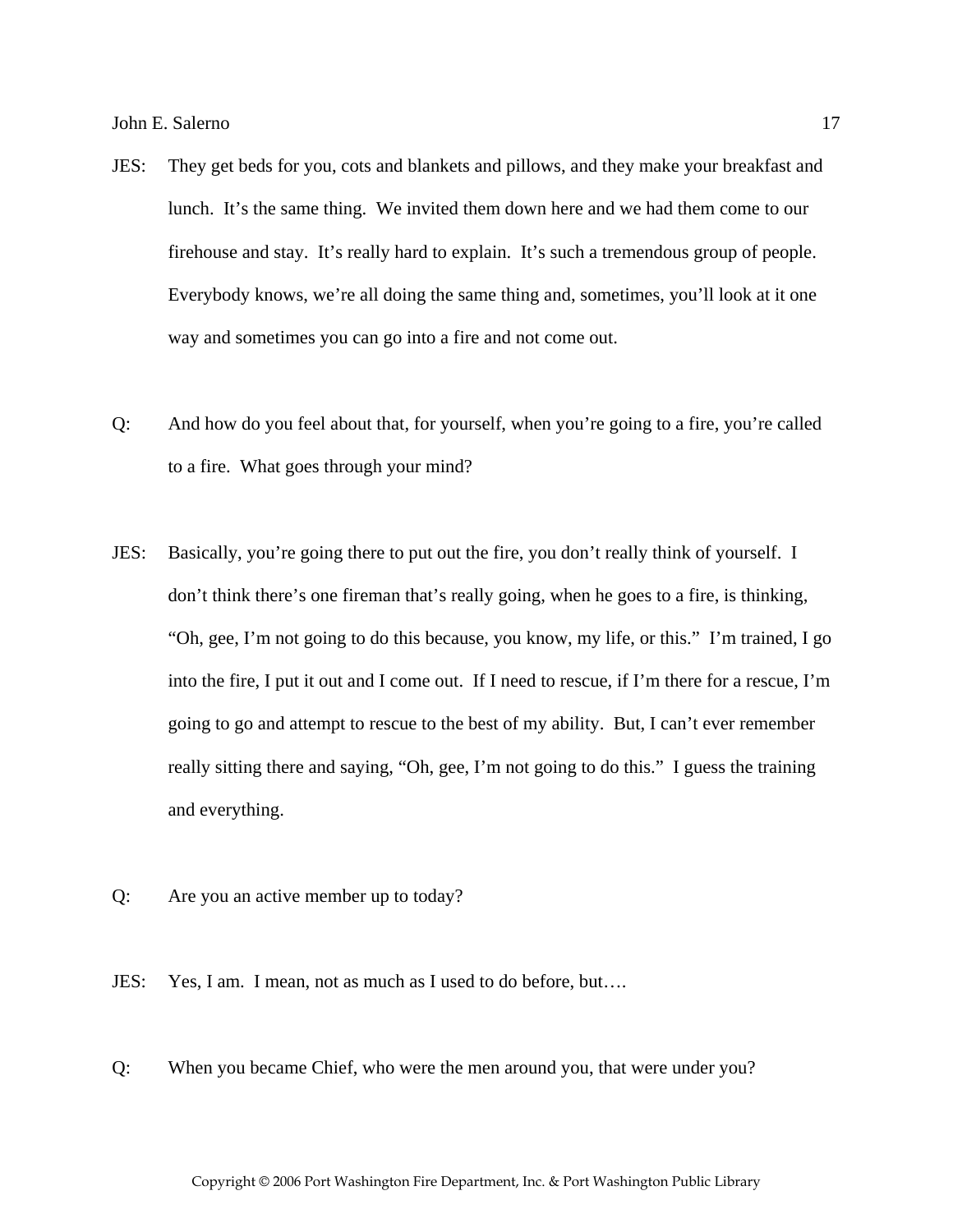- JES: Goeff Cole was my Asst. Chief, first Asst. Chief and John O'Reilly was my second Asst. Chief and then James Interdonati was my Fire Marshal. I came after Peter Zwerlein and Charles Lang was above us before that. I had good people in front of me that taught me a lot.
- Q: Did the previous chiefs then, tell you what the score is?
- JES: It's like any time you become a chief and you run into a problem, you always go back to the ex-Chiefs. Most of them have been through things you haven't been through. You can contact anybody in the Fire Department, any ex-Captain, any of the old-timers, if you had a problem with something, they were more than willing to help you. It's not much of a problem to get help.
- Q: How does your family feel about you being in the Fire Department since it's so….?
- JES: Oh, my wife understood. I probably spent more time at the fire house that I did at home when I was a young kid.
- Q: How do you now, in retrospect, feel about that?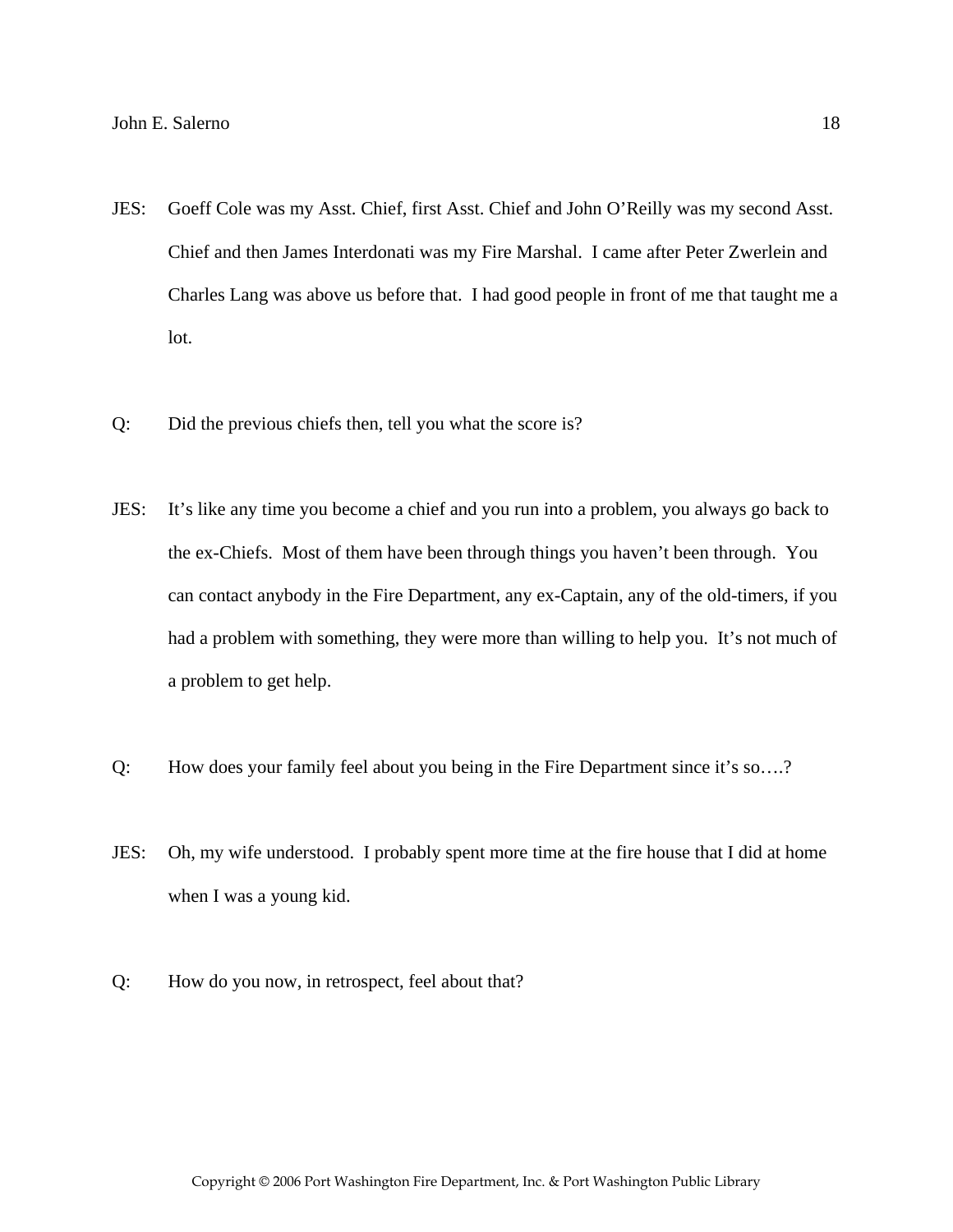- JES: The biggest loss I had, I think, was seeing my family grow up. I had two boys and a girl and being so involved in the Fire Department and work…they were born and the next thing, they were sixteen years old. So I missed a lot of their childhood, but I'm making it up with my grandchildren. I have six grandchildren so, they're with me every other day.
- Q: And how do you feel about it in terms of having lost those years?
- JES: Disappointment, because when I see what I do with my grandchildren, then I know I never had the opportunity to do with my children.
- Q: And how do your children feel about it? Or how did they feel about it back then? Did they say anything?
- JES: No, they understand. They're both firemen now and they both have young children. My oldest boy just moved out to Nebraska, but my other son, he's still a fireman in Atlantic.
- Q: Why did he move to Nebraska?
- JES: He was a New York City Policeman and he retired. And his wife comes from Columbus, Nebraska. So they decided, instead of being with the rat-race here and everything goes on, they'd go out to Nebraska. They built a beautiful home, just moved in a couple weeks ago, and they're happy. He stays home, takes care of the two girls, and my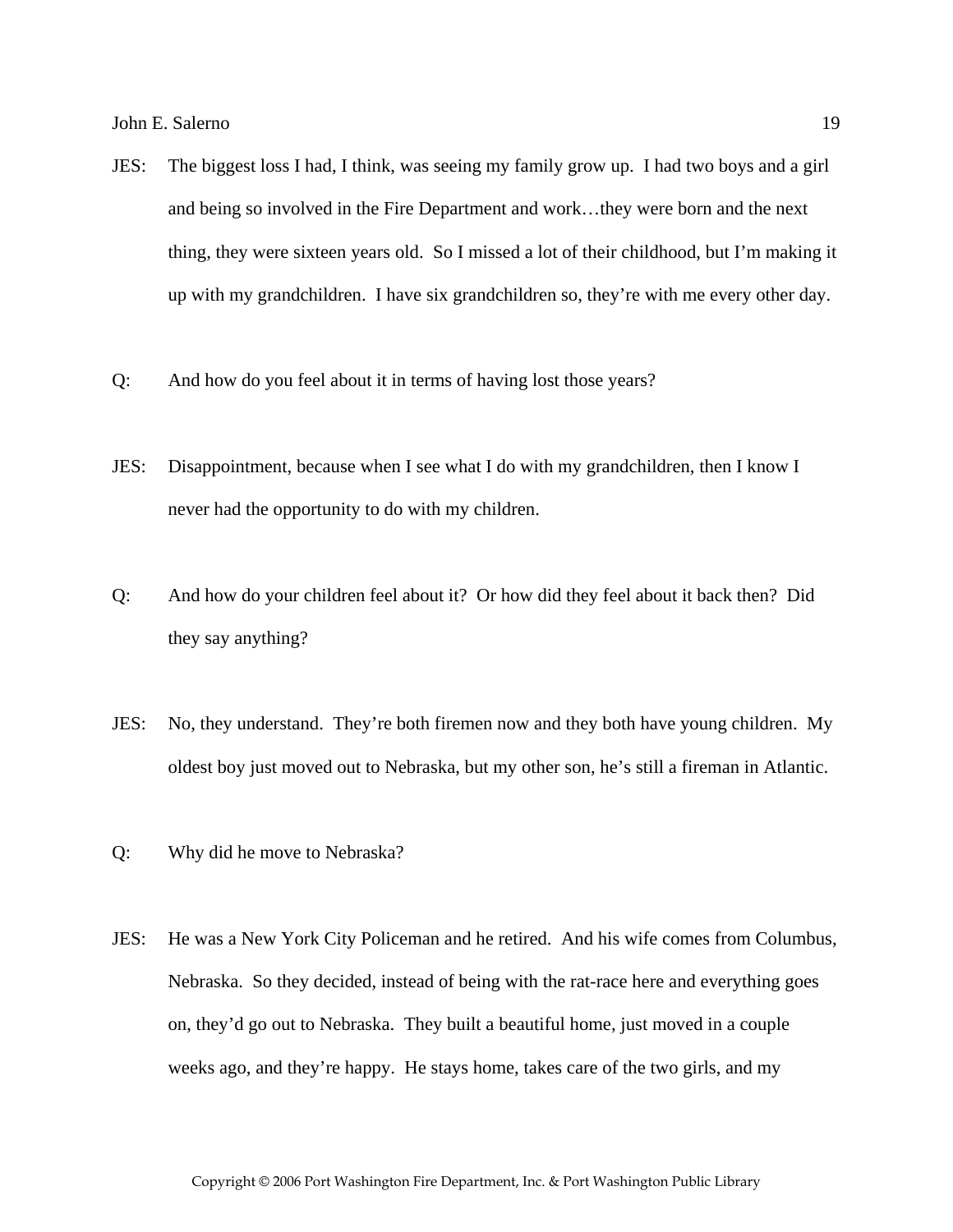daughter-in-law goes to work. It works out great for them. She's a court stenographer, so, it's a lot easier for her to get work out there in Nebraska than it is for him right now. But once the kids go to school, then he'll work. They're doing really well.

- Q: What are some of the most memorable fires that you dealt with?
- JES: [Let's see, we had the Riviera fire that was one night that was so cold that your helmet](http://www.pwfdhistory.com/trans/salernoj_trans/pwfd_fires_riviera.pdf)  actually froze on your head.
- Q: And how do you deal with that when it freezes on your head?
- JES: After the fire you go to the firehouse and wait until it thaws out and you can take it off. That's all. 'Cause your hair is actually frozen into the thing. We had the Bradley [Building down here, that was another a big local restaurant, and that was another freezing](http://www.pwfdhistory.com/trans/salernoj_trans/peco_fires036.pdf)  night. I can remember that because they had a hedge in front of it and the entire hedge was a block of ice. You couldn't even walk in the streets, it was so icy.
- Q: So fighting fires in the winter is really more hazardous?
- JES: Yes, it just gives you that much more problems. 'Cause then you have to worry about the water, you've got to worry about frozen hydrants, frozen hose. The Bradley fire we actually had our aerial ladder frozen in the air. We had to lower it down and get it back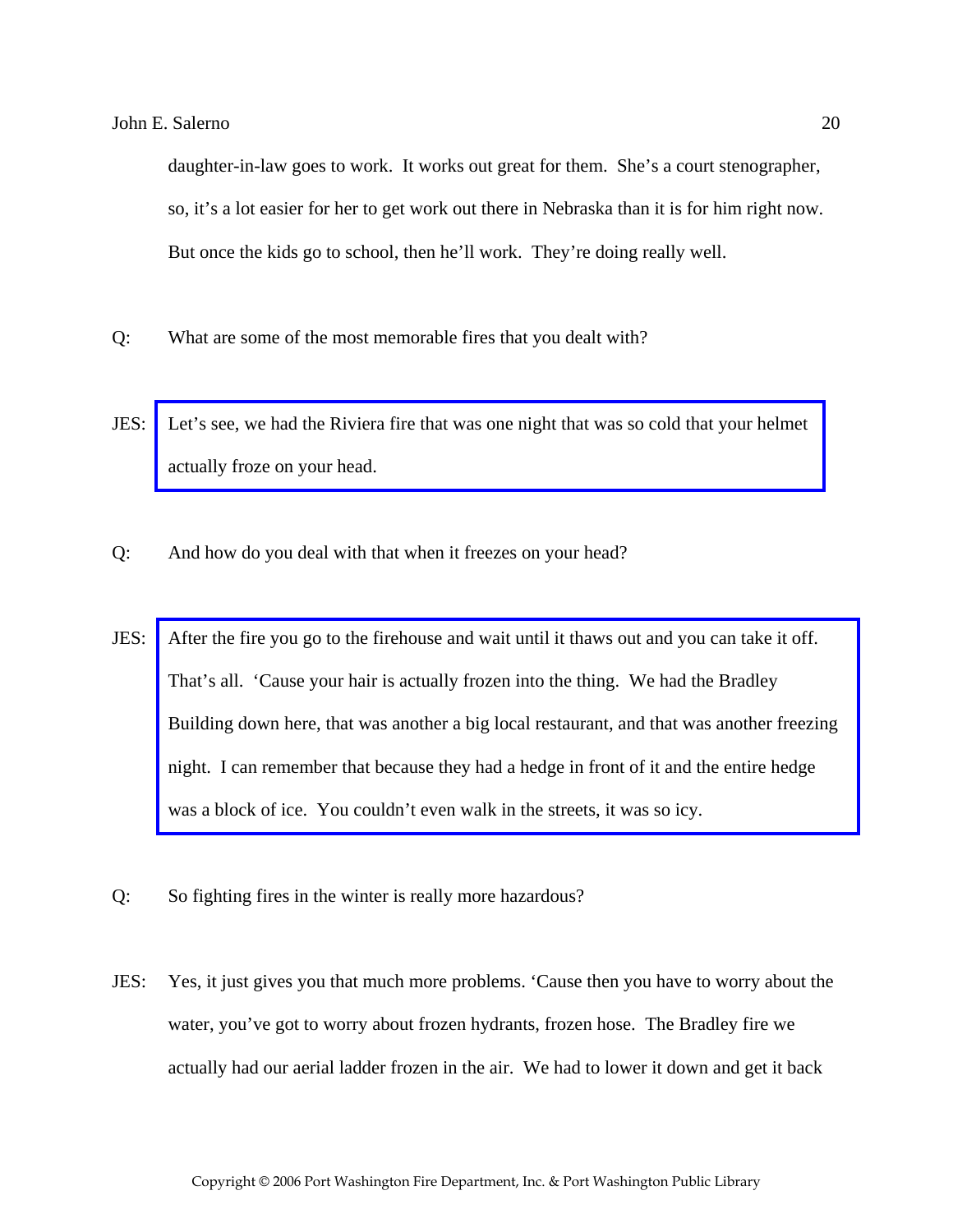to the firehouse so that it would thaw out. You just don't know what's going to happen in the wintertime. And the conditions to get the men to the firehouse. But mostly, any kind of major storm, the officers would call standby and we'd have people sleep in the firehouse, which they still do today. Just to make sure that we have trucks to get out.

- Q: How many people are on standby?
- JES: It's all according to who's available. You always have twenty,twenty-five,thirty guys.
- Q: But they don't all sleep there, do they?
- JES: Yeah, they'll stay overnight. They don't sleep. Most of the time they're talking or playing cards or something.
- Q: So what do they do while they're waiting?
- JES: I guess they talk and watch some TV. Not too many of them sleep. So you're up…you get a lot of small alarms in inclement weather. There's recorded alarms, or wires or something and arcing. So, you know, you're on the run.
- Q: Do you talk about what happens with your family after a fire?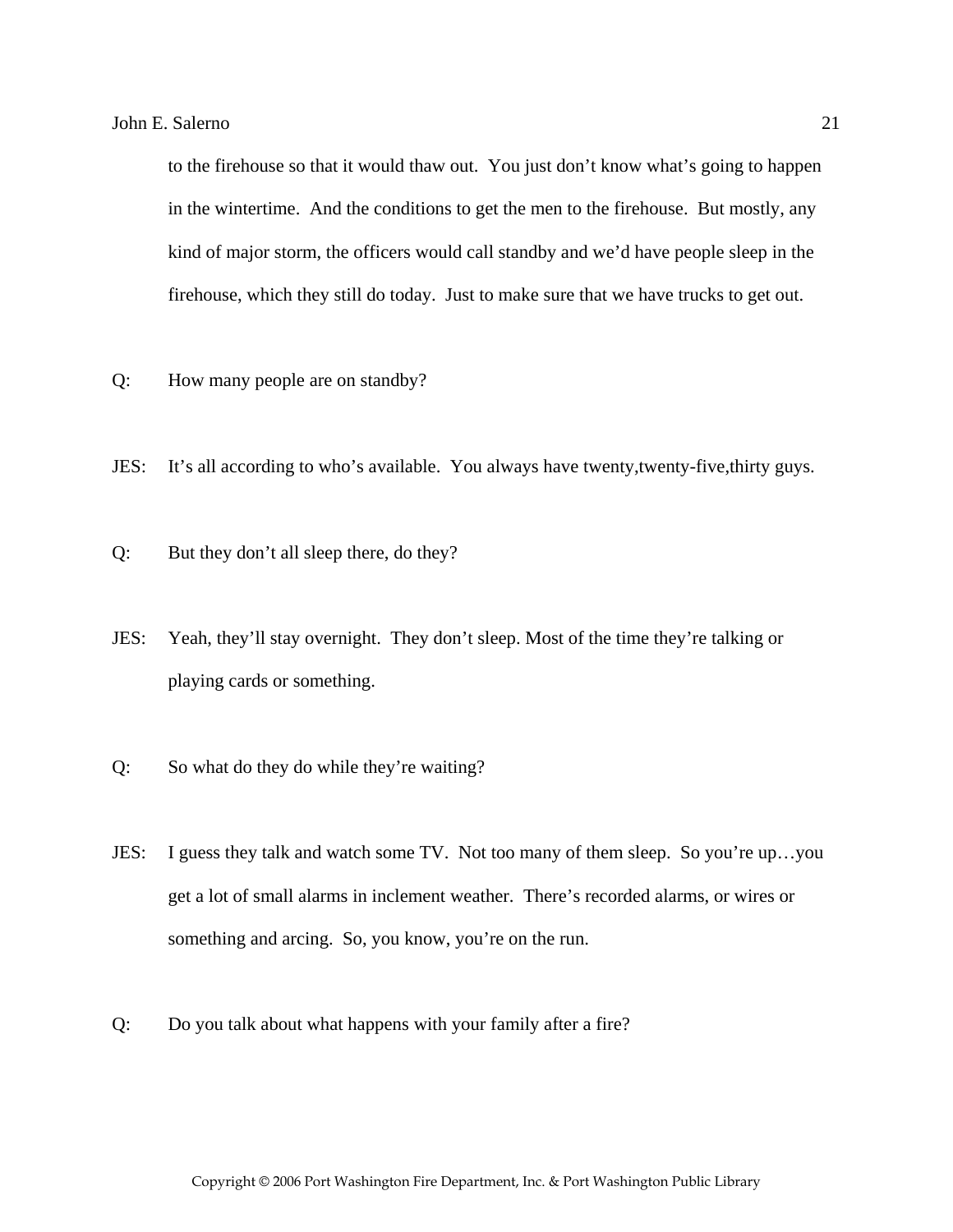JES: Not really, not me. I don't know about the other fellows, but my wife always complains that I don't talk too much about anything, so…..

Q: Why is that?

- JES: I don't' know. It's just the way I am. I'm not the greatest talker. Even on the telephone when I call my friends, it's like a five minute conversation. That's it.
- Q: That's not good. That doesn't bode well for my interview.
- JES: I've talked more now than I've talked in my life probably. Except when I get in a good heated argument in the Fire Department, then I talk a lot.
- Q: Do you save your talk to talk with the men rather than the family?
- JES: I don't know. Well mostly, we all talk, all firemen talk about the battles and all the different big fires they've been to. I really haven't talked to my family much about it.
- Q: Were you chief during 9/11?
- JES: No, I was ex-Chief. I got out in 1991. But on 9/11, we were called. We had taken over the Sterling, the boat that's out here in the bay, that's the party boat. And I took it into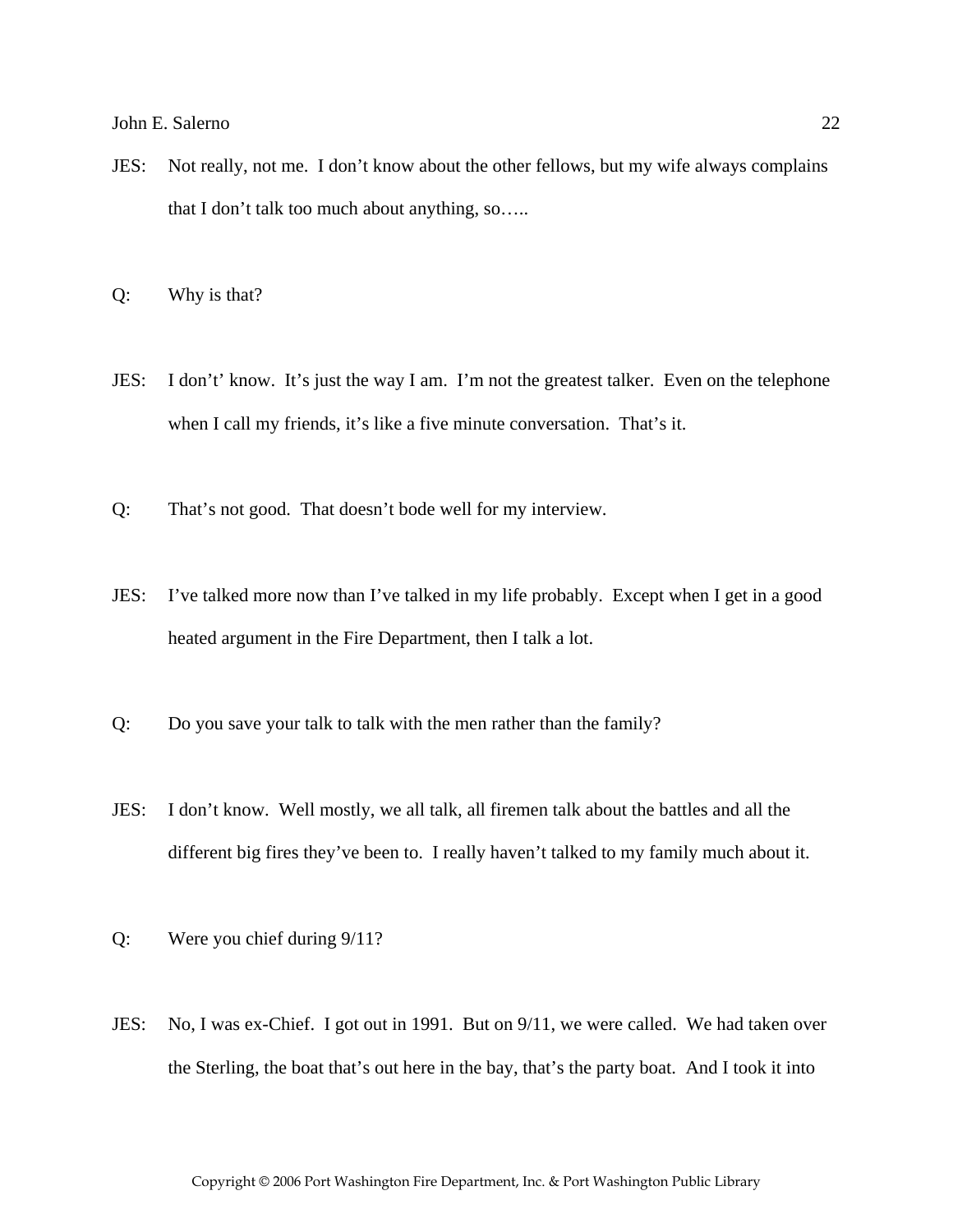the… we went over to Great Neck first, because we had set up the "R" battalion, which consists of the Great Necks, Manhasset, Williston Park and all…. We set up an aid station at the Merchant Marine Academy over there. So then I took a few of the Merchant Marine AMT's with me and we went into the City into, right into around by the World Trade Center, which was not there. And, unfortunately, there was nobody there that we could help. We stood there for a while and then came back. But we had men that went over to Belmont Race Track, stood by there to assist the City wherever they needed. And they ended up just being there for like nine or ten hours just waiting with our trucks, two or three of our trucks. And we had men standing by in the firehouse. We were there to help whenever they needed it.

- Q: How has that affected the company?
- JES: We actually we had gained membership after that. We had quite a few young kids that did join the Fire Department after that, and we also lost some young kids then.

Q: Why is that?

- JES: I guess with the fear that it could happen to them.
- Q: You mean, they left after they joined?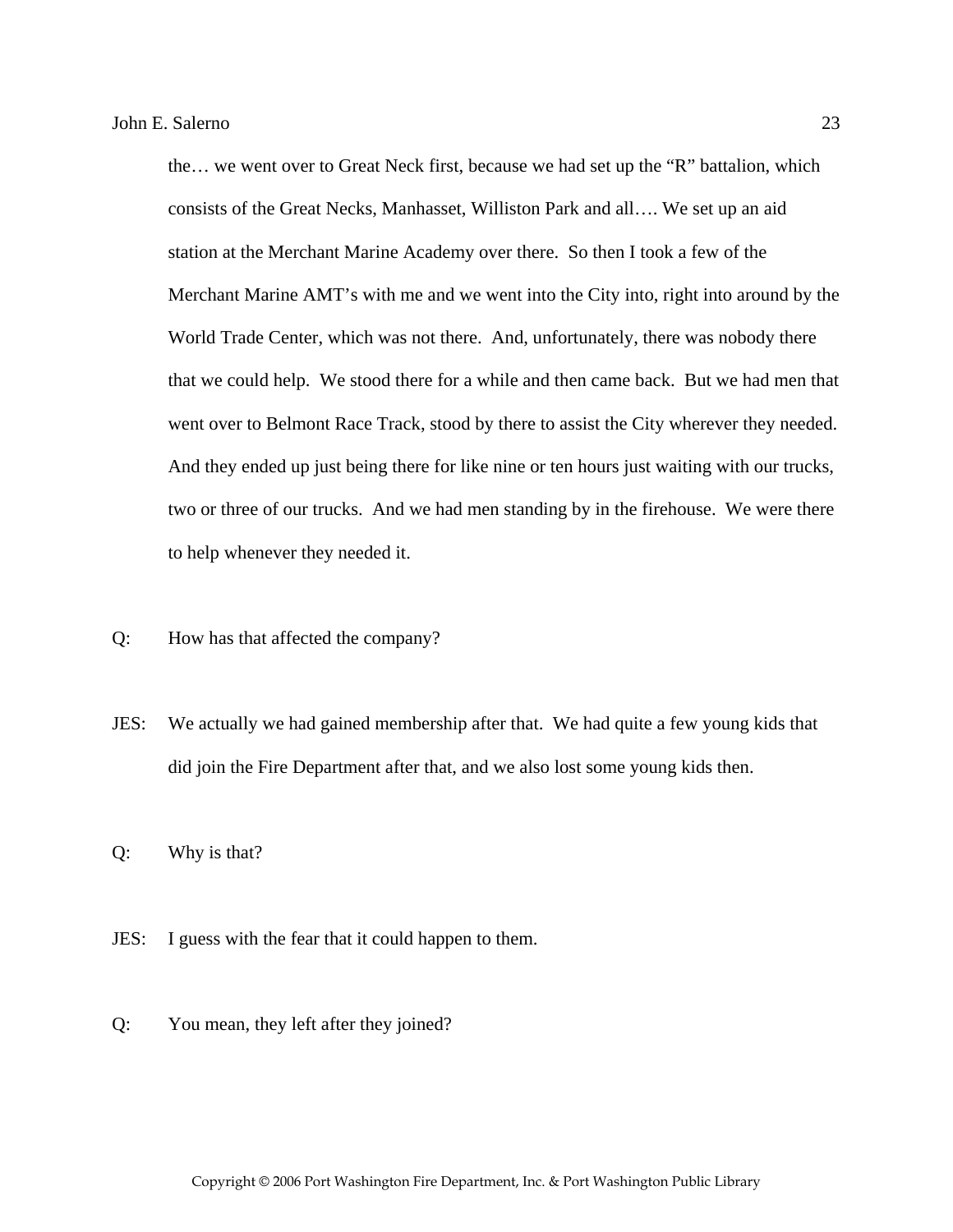- JES: Yeah. A few. Not too many from my company, but a couple from the other companies left after 9/11. I just guess seeing what happened and what could happen to a fireman. I don't know whether it could have been family pressure or… but some of them resigned.
- Q: So it had a positive and negative effect.
- JES: Yeah. But I think more for us probably was a positive with more membership joining.
- Q: What offices have you held?
- JES: Engineer in my company. I was Second Lieutenant, First Lieutenant, Captain. I was a Trustee. Then I was Fire Marshal of the Fire Department. I was Asst. Chief, First Asst. Chief, then Chief. I've been Vice Chairman for the Board of Directors. Up there for two years. Quite a few. I worked myself all the way up. I've been president of our drill team, both drill teams, because we combined. At one time, each company had a drill team and then, in about 1975, we all were, all were… everybody went together. First, Flower Hill and Protection went together earlier, and then my company went in with them in '75, I think it was. I became President there. I've been captain of the drill team, I was captain of my own drill team, President of our Rowdy's Club that we formed after we disbanded our drill team. I've been past President of our "Exempts Association." I'm still a Trustee there. I've been a Trustee there for about over twenty years. Pretty busy.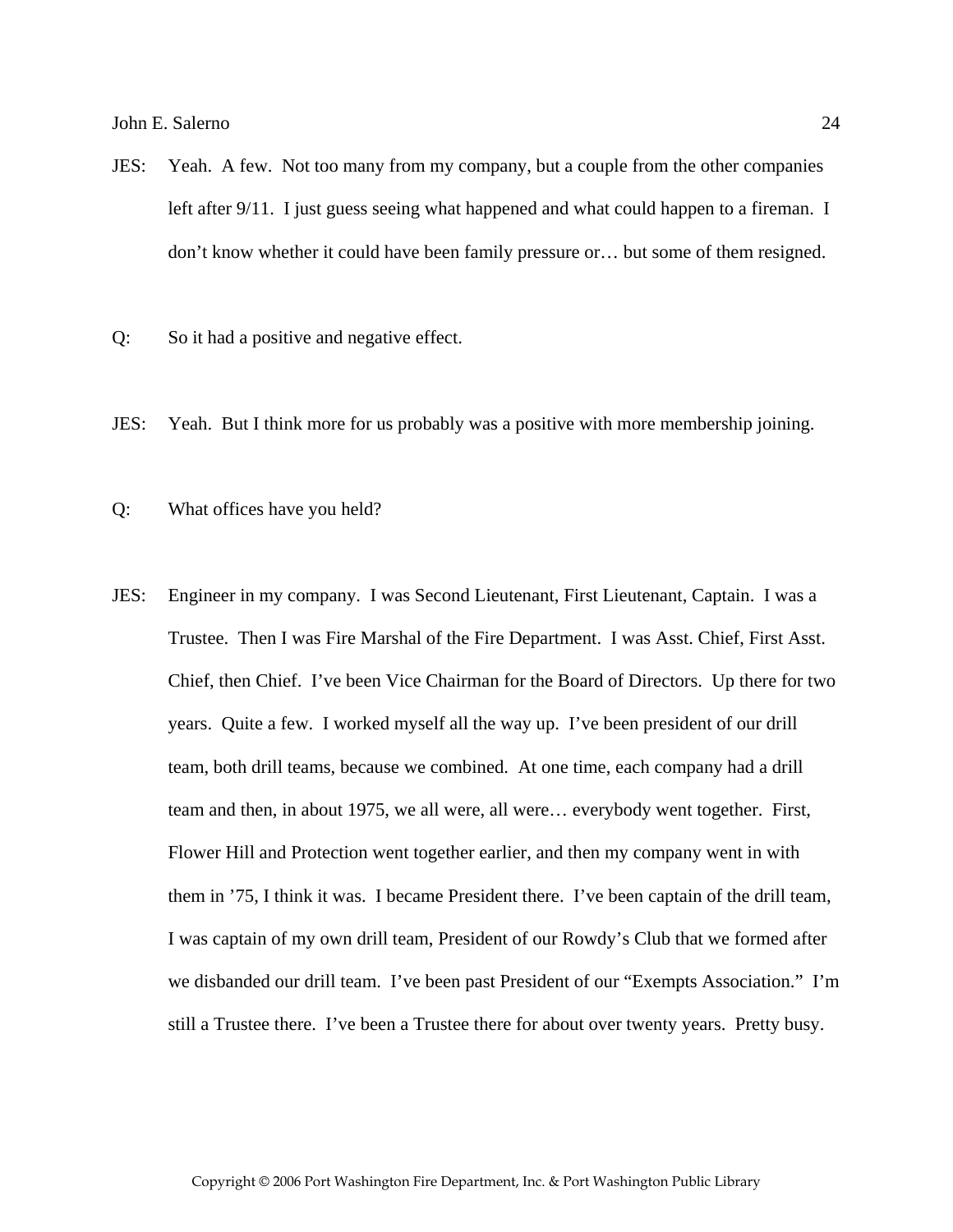- Q: So how many hours does all of this take in your…..?
- JES: Oh, I couldn't count the hours I give to the Fire Department. It would be totally impossible. When you're Chief, you have to be at the headquarters every day. You have to stop by, check the mail, check the messages. Thursday nights was our meeting. The other deputies and all my officers would meet there every Thursday night and go over whatever we had to do. Very busy. That's why I say, a lot of hours go by. That's what I said before, you kind of miss your children growing up because you're so busy with the Fire Department.
- Q: And how to you feel about the trade-off?
- JES: Well, I love the Fire Department and I'm kind of sad that I missed everything with my children. But, like I said, I made up for it. I'm with my kids all the time.
- Q: You mean now that they're grown?
- JES: Yeah. I'm with them all the time. We're more like close friends than father and son. We're together quite a bit.
- Q: And how do they feel about that?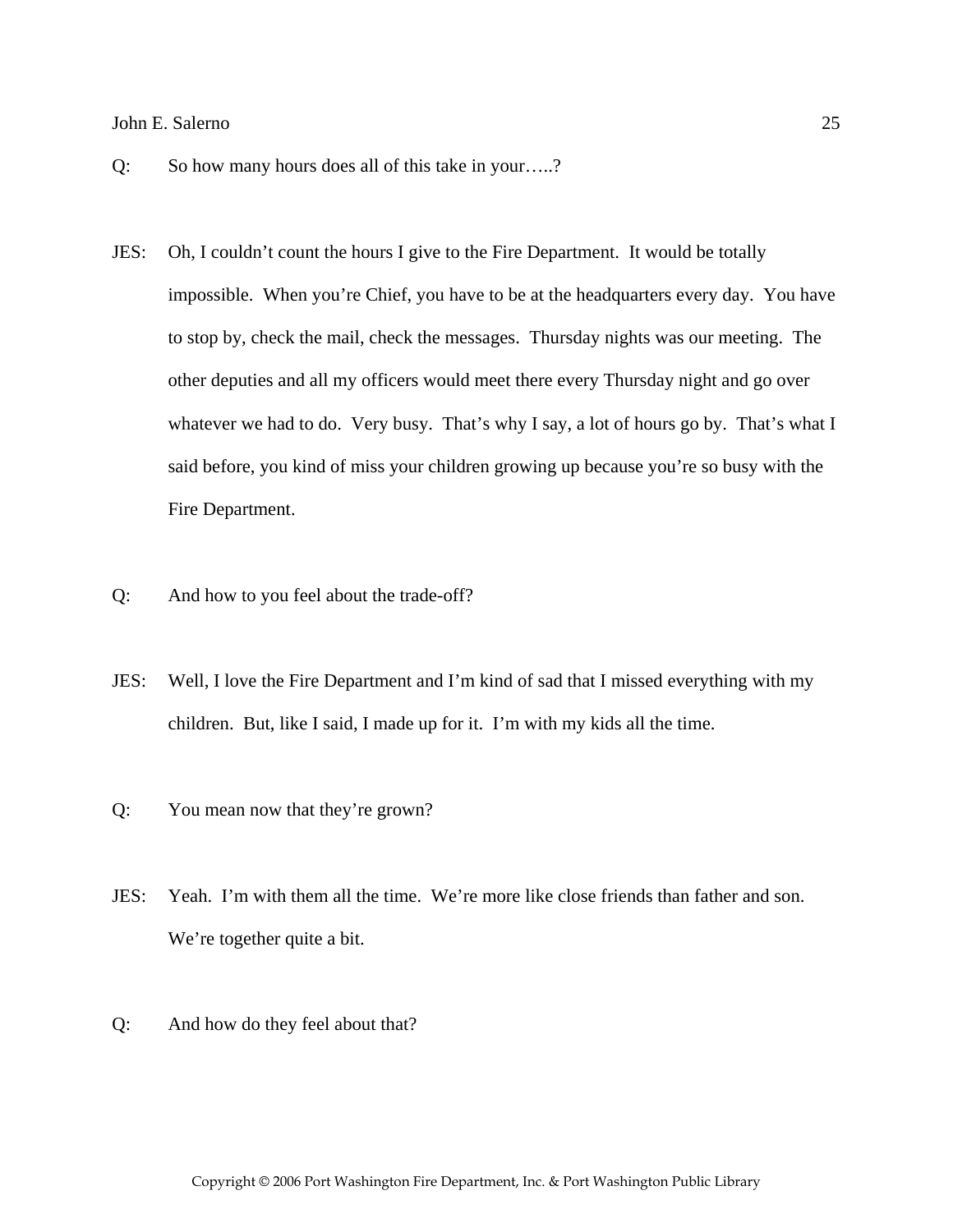- JES: Well, I guess they, they're…. my youngest son is involved in a drill team. That's it. If the grass has got to be cut and he's got to go to practice… practice, and the grass stays long. You know, he's like me, back when I was young. You just get it in your blood and you love it and….
- Q: What is it that gets into your blood? Why is this? Have you ever thought about it?
- JES: Not really. It's just something you love. Some people like baseball, some people like football, but I never cared for any of that. It's the thrill. It's the thrill of doing this and it's a competition. You're going out there. If you can beat forty or fifty different fire departments, it's a thrill.
- Q: Now this is when you're in the drills?
- JES: Yeah.
- Q: What about when you're at real fires? What is it inside of your blood that makes you jump up and go to these?
- JES: I just was born to it. My whole family has been involved in it. So, it's just something I guess I was born in.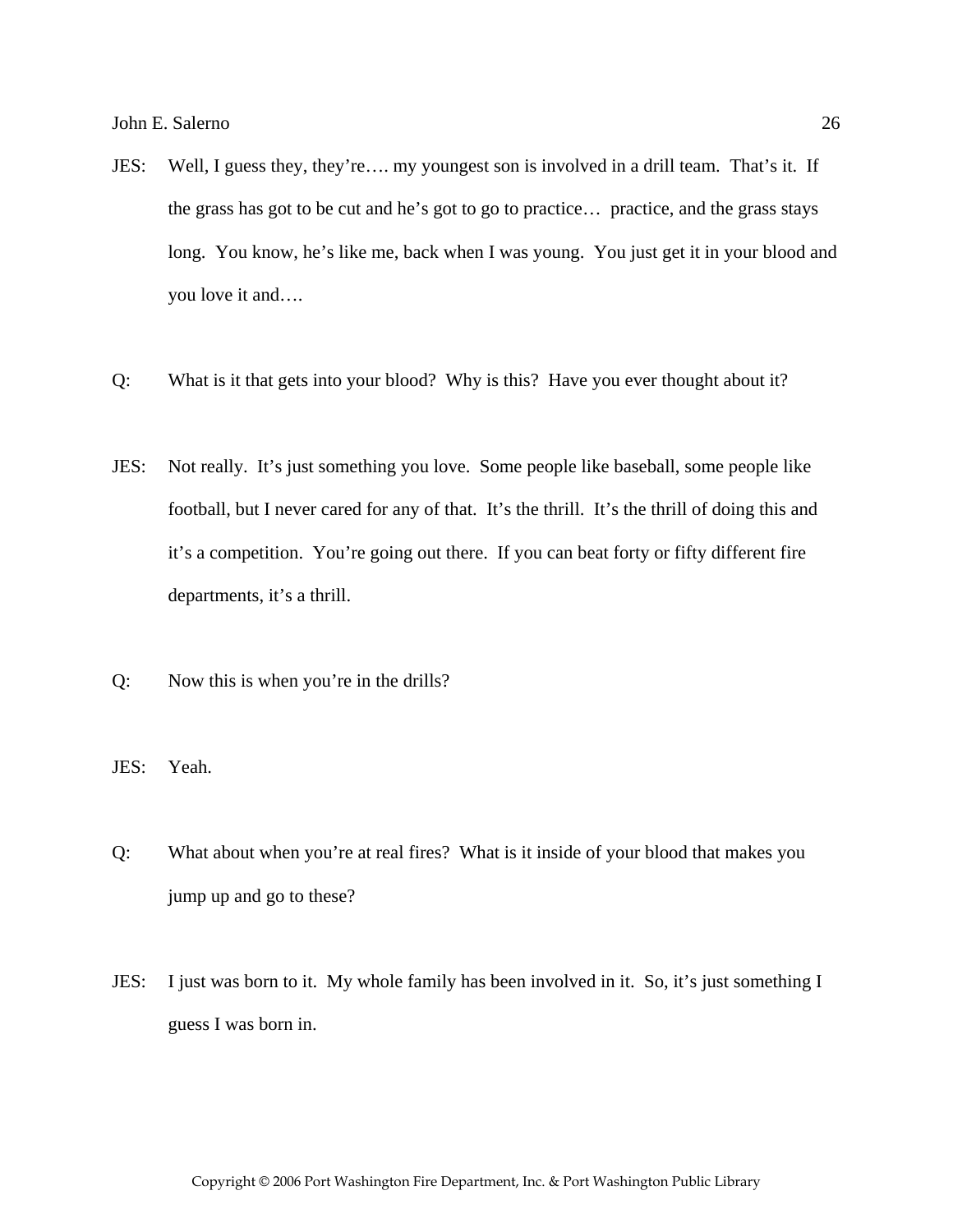- Q: Peter, your best friend's in the Fire Department? Would you consider the entire department?
- JES: Well, I've got four or five really… I would consider my best friends in the Fire Department. We socialize more. We're out together all the time. But, you have your friends and your enemies, like any other association. You know, some people…..
- Q: What happens with the enemies?
- JES: They're the ones that vote against you. I mean there's nothing that anybody's gonna be… do anything to you, it's just that….
- Q: They vote against you in what?
- JES: When you run for a position. They have their opinion like I have mine.
- Q: Is that when you had the "black ball?"
- JES: We used to have that, years ago. When I joined Fire Department, there was the black ball system, where they had a box and they had all white balls and three black balls. And if three people didn't like you, they put three black balls in there. There could be one hundred members and you were out. Then that was changed where it came to a majority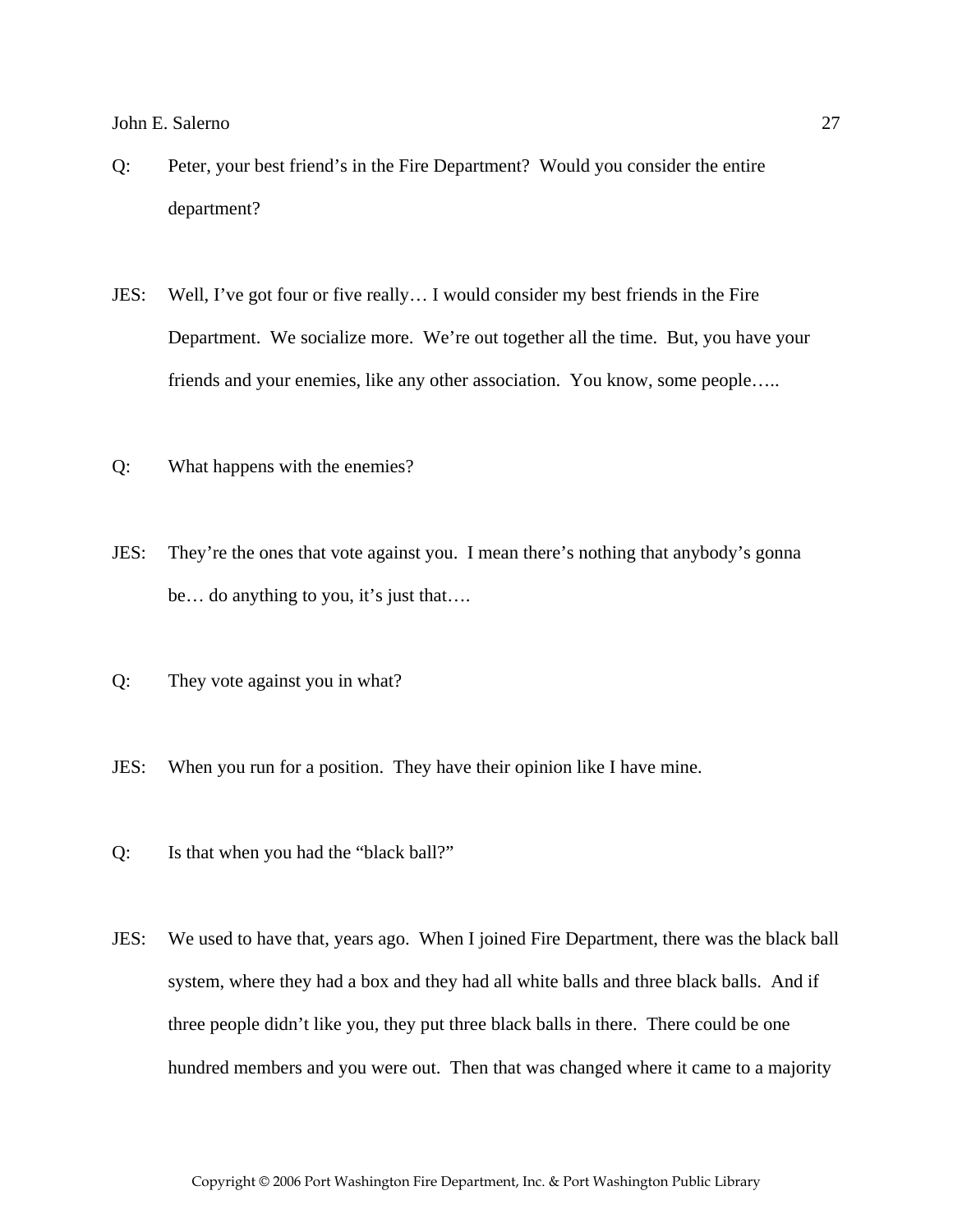vote. So, that's what it is to this day. Now, it's a majority vote of members. The black ball system… that was, I guess, started out in the 1800's, when they first organized.

- Q: How do you feel about the women who have come into the Fire Department?
- JES: We have a lot of fine women. We have a few that are fighting fires and are just as good as men. Some of them could even be better than some of the men we have. Our fire medics, I don't think you can find a better one in the State of New York. They are terrific. They do a great job and that's probably three quarters of women down there. But I would never be worried about any one of them coming to take care of me. I've had heart attacks, I've had ...[?]... but I wouldn't be afraid to have them work on anybody.
- Q: Do you feel that paid firefighters are better than volunteer?
- JES: No, I don't. I think we're equal. I think they have their job to do. They have training for what they do and we have the training for what we do. Basically, it's sometimes a lot of different fires; they have high-risers more often than we would and we have singlefamily, two-family homes. But I think we're just as professional as they are. I'd say 90 percent of the paid firemen would agree with me. There's always a few that don't think the "vollies" are any good, but I don't think Port Washington or any of the communities in Nassau/Suffolk would survive trying to pay a paid Fire Department, because the price would be just…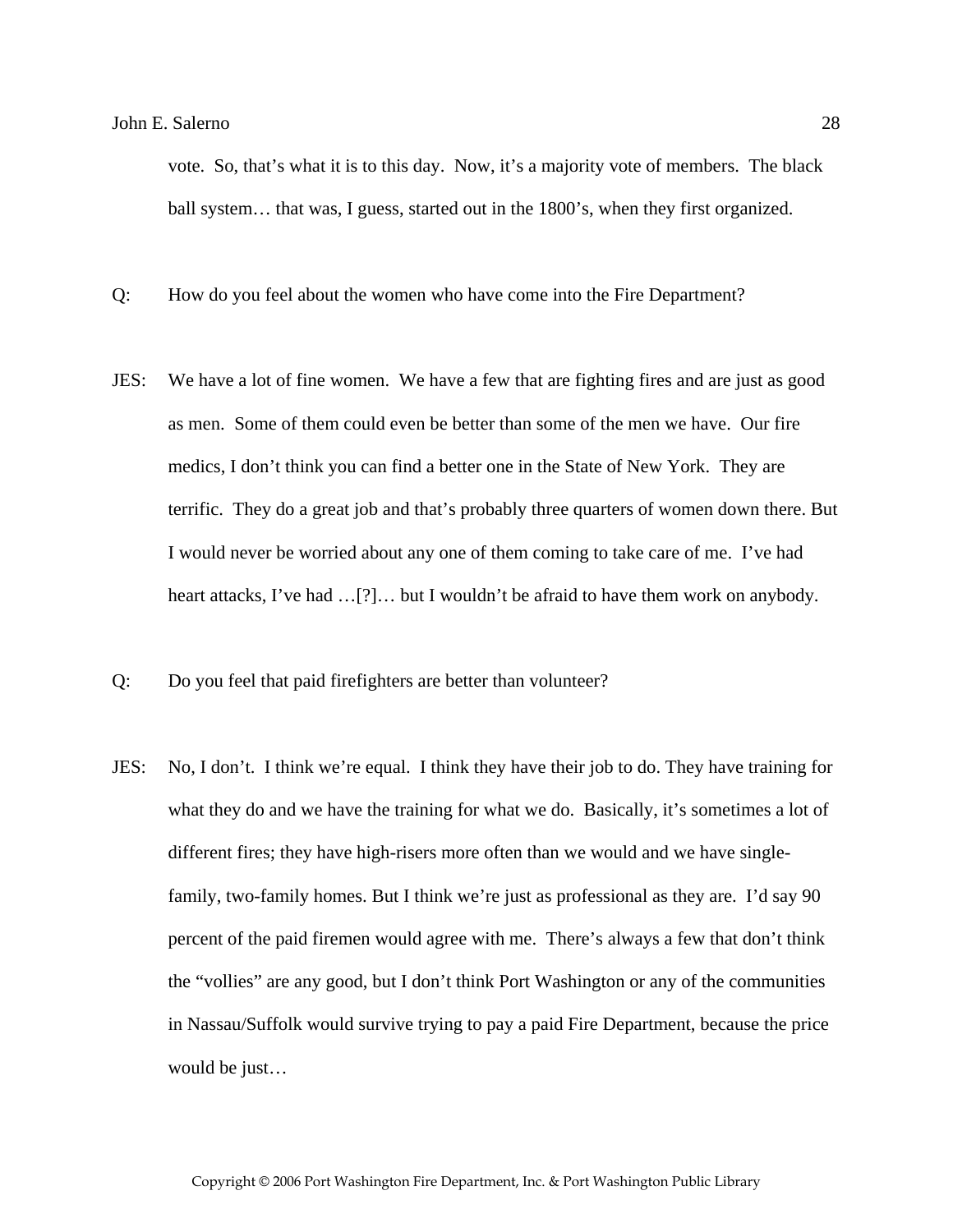- Q: What do the paid firefighters generally get if they're paid in other communities?
- JES: We only have a… We have a partial paid in Garden City, and I think Long Beach is partially paid.
- Q: And what do they get?
- JES: I guess they're up in the \$60's and \$70,000 a year bracket, plus all the benefits. They're partially manned by volunteers too. They just are a more affluent community in Garden City, and they don't have all the people that would join the Fire Department because there's a lot of business people that are in New York. So they have a paid staff during the day.
- Q: Do you feel any resentment that some people are being paid these salaries in other counties?
- JES: No. That doesn't bother me at all. There's no way a city could have a volunteer force to handle it. It's a totally different thing.
- Q: And the reason for that is because it's too affluent?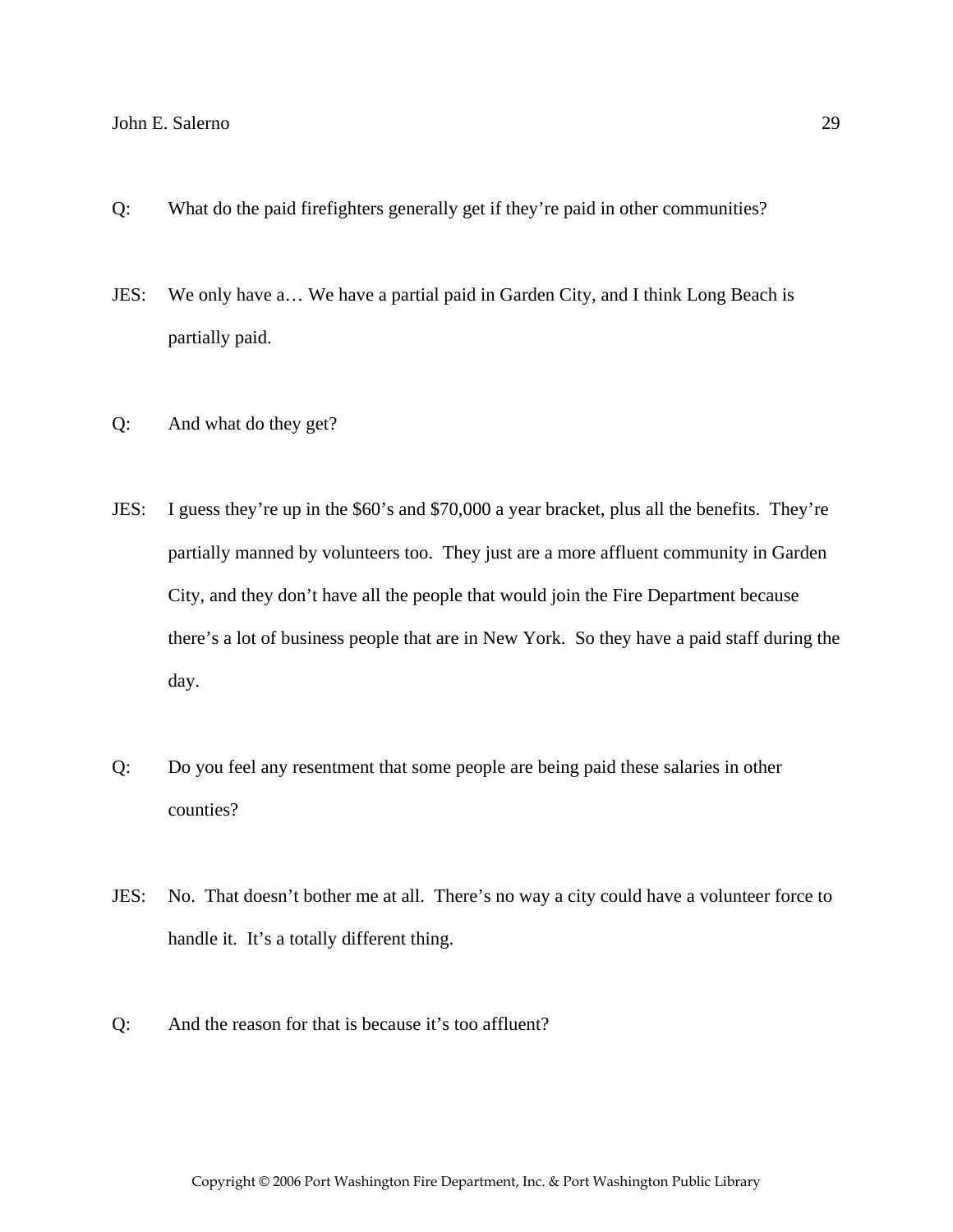- JES: Well, the city, it's just totally different. With the traffic and everything else. You wouldn't get people leaving jobs to try to respond to a firehouse because it would take them a half hour to get to a firehouse in New York City traffic.
- Q: No, I meant in the other companies on Long Island?
- JES: Yeah, I would say, because the people in the area are just really not interested in the fire service because they have their own type of jobs. You need a middle-income community of young people. Mind, you don't have too many people that are both middle income and have the time or the desire to become a fireman.
- Q: What was training like for you as a rookie, compared to what it is like today?
- JES: We had th[e Nassau County Fire Training Center,](http://www.veebfsa.org) which we used to go over there in the summertime. And then we had Ed Picardo, who used to be an old-timer in my company [that trained us here at the firehouse on first aid. He was a Red Cross First Aid Instructor](http://www.pwfdhistory.com/trans/salernoj_trans/fmco_trng07_web.jpg)  and he trained us on first aid. Our company captains and all, we used to train right at our own firehouse. And we had a flat roof in the back. We used to ladder that and rappel off that, come down with a rope. There was always at least one day a week of training. I mean now, I think the younger generation has a little bit more because OSHA kind of compels a lot more school work and stuff for them to attend. It's a little more burden on a younger kid coming in now because he has to spend, I think it's like fifteen Friday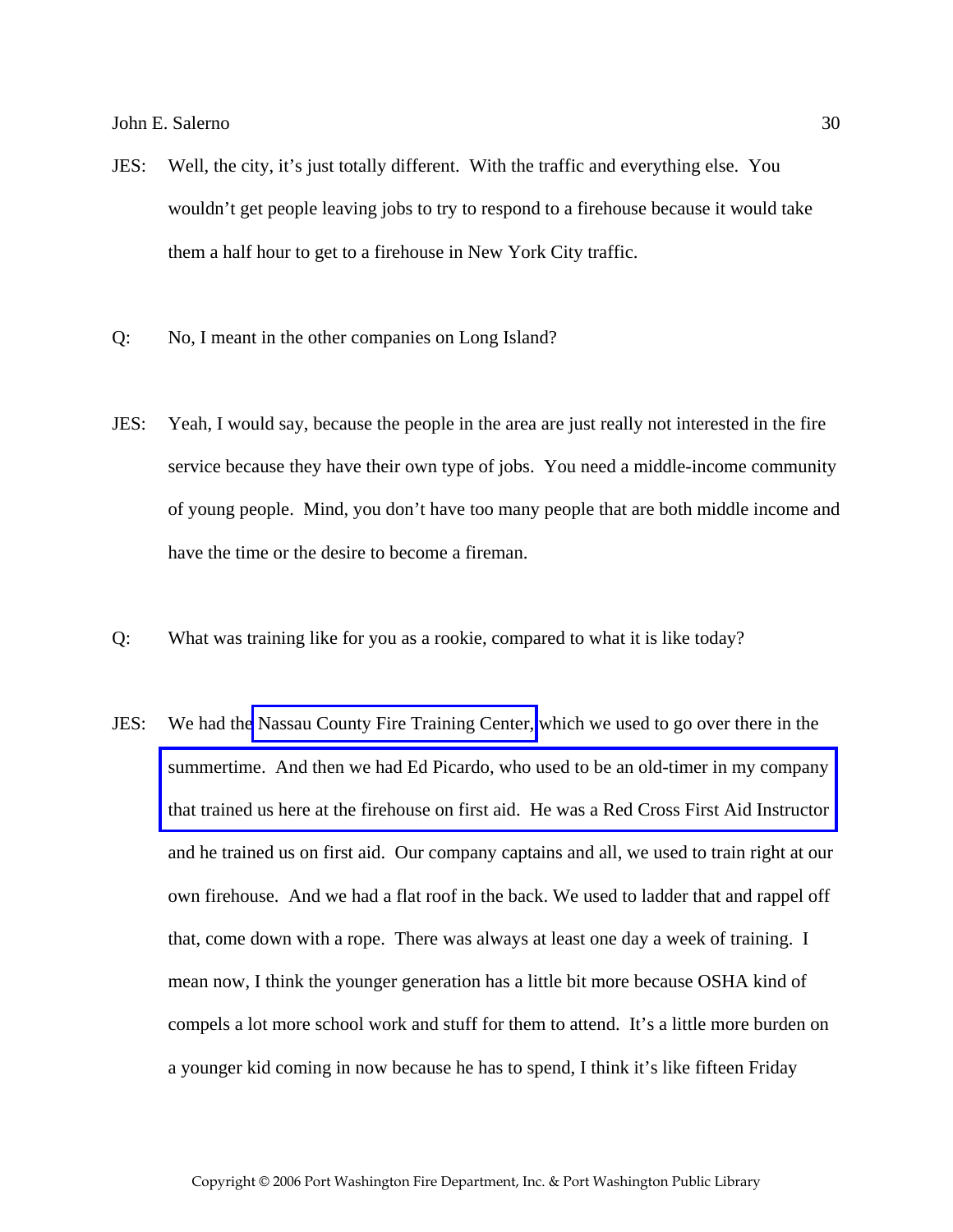nights, to go to a central school, which getting an eighteen or nineteen-year-old to spend his Friday nights at a fire training center is a difficult task sometimes because, naturally, kids like to go out on weekends. But they do it. If they've got their heart in it, they do it.

- Q: What were your first firefighting experiences like for you?
- JES: I guess the first ones were kind of… It's a new thing, you're going to go into a building full of smoke and wearing a mask, and not knowing that you can't see anything. You're just feeling your way around and the heat. It's a big change. You're not used to that. Like the old story is, is that firemen are crazy because they run into a fire as people are running out. You get used to it. With the training. Part of the fire training center over in Nassau County, there's a live burn center. They set fires. We go in and put them out. And sometimes, they like to get funny. They have a tower over there. They'll send you up to the third floor and then set the second floor on fire. See what your reaction is, and how to get out. You train for it. You get used to it.
- Q: Do you remember any particular stories or experiences from those days?
- JES: [We've had some real tragedies. We had a fire down at Pine Street where we lost a few](http://www.pwfdhistory.com/trans/salernoj_trans/pwfd_fires07.pdf)  children. I mean, that's where it's really heartbreaking. When you can't get into a fire to save somebody, especially a child. It's terrible. And I've had a couple of friends whose fathers had died in fires. One father smoked in bed and the bed caught on fire, and he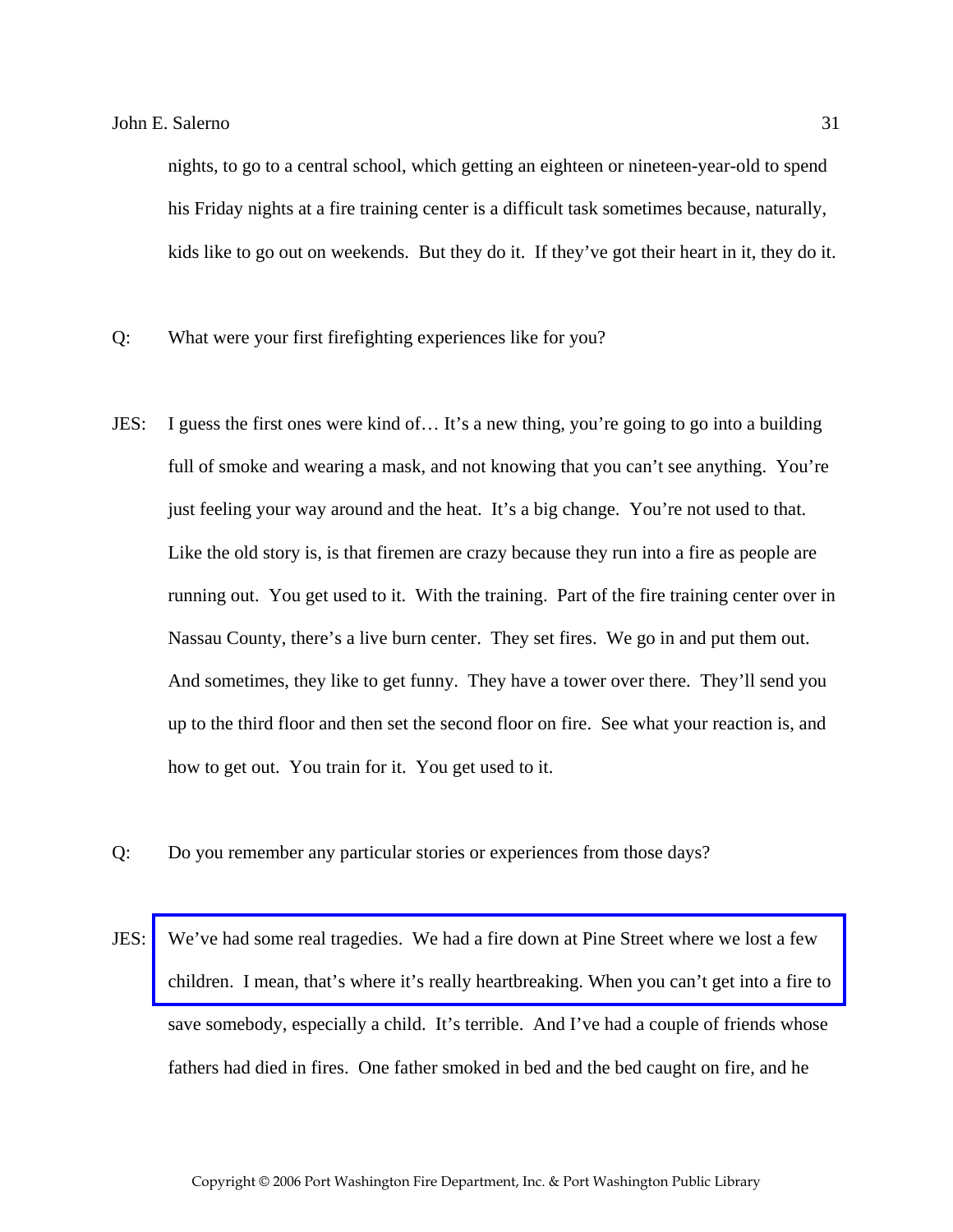died in his bed. And another young kid actually committed suicide. He set himself on fire on the roof of his house.

- Q: When was this?
- JES: Oh, back in the sixties, I guess. Or early seventies. You know, stuff like that it's really… When it's an outsider, it's one thing. When it's close to you, it sets in a different way. But, I mean, you don't want to see anybody lose their life.
- Q: How do you cope with the trauma of that?
- JES: I don't' know, I just… It's inside you. Some people break down. Me, I don't know, I just seem to just keep it inside me.
- Q: And doesn't that physically stress you to keep it inside?
- JES: Yeah. I guess it does. Stress is all part of life. You know, there's stress in everything. There's many things in the Fire Department that are positive too. So you put the positives and negatives together. You know, the positives really outweigh the negatives. That's the way you've got to look at it.
- Q: How good is our department compared to…. ?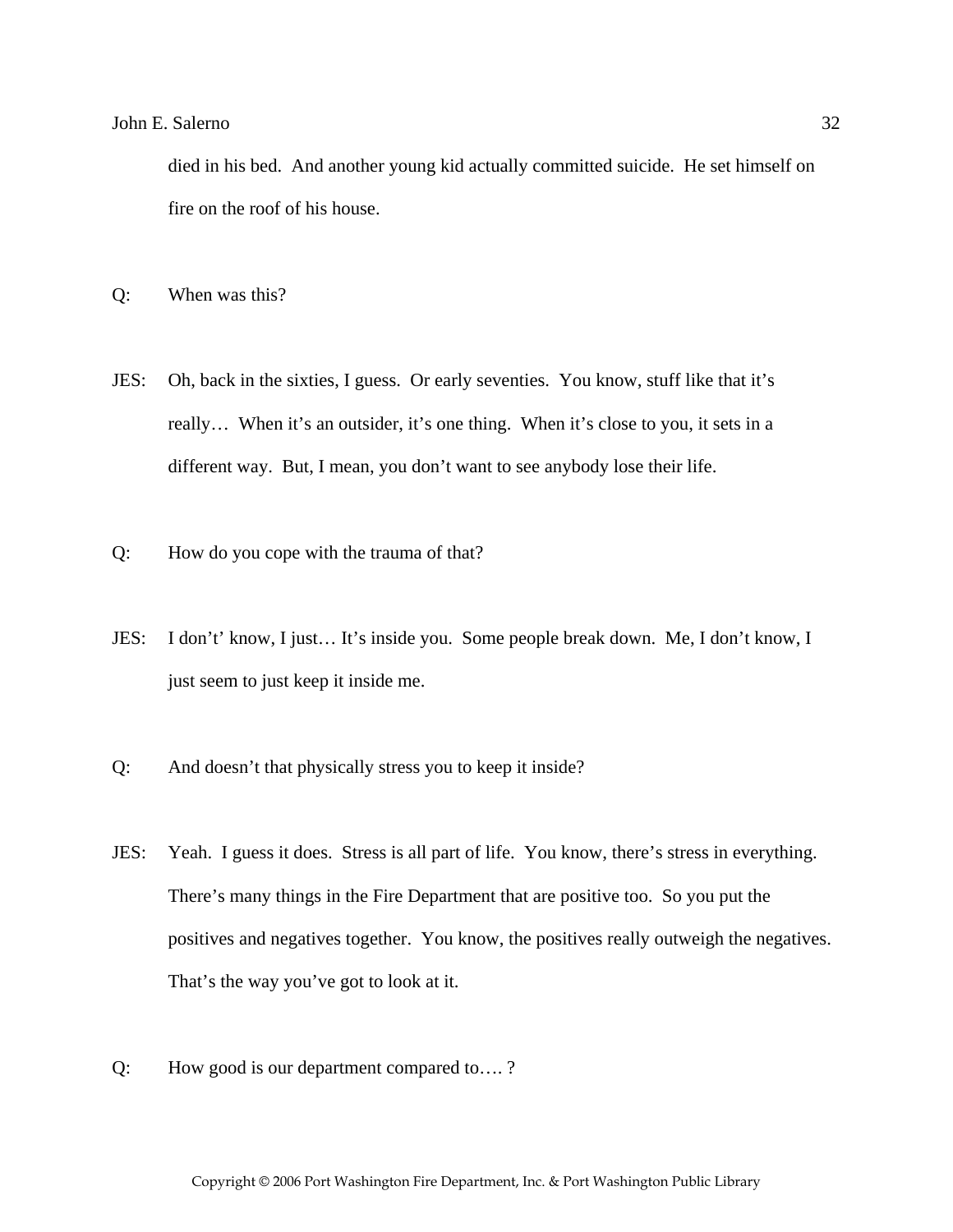- JES: Oh, others? I think we're probably one of the finest Fire Departments on Long Island. We have a great ambulance crew. We have three companies. We do have a manpower shortage during the daytime, sometimes. But we haven't missed a fire. We're always, we're there. All Fire Departments in the whole State are having hard times now because of the economy. Young people have to work two, three jobs. Their wife's got to work. So the guy comes on board and the wife may go to work, and he's staying home taking care of the children. It makes it tough. We're still doing our job.
- Q: What is the rank and file's feelings towards a Chief? Do they listen to everything he decides?
- JES: You're there whether you agree or not. Or the Chief, if he's at the scene of a fire and he tells you to do something, and it's not life-threatening, you're gonna do it. I mean, that's his job and that's your job. You may come back after and disagree with him, but at the point of the fire, you do what he tells you to do. He's elected to that position and he has the training for it. We have our old ways and the young Chiefs have their new ways. I may not agree with something he does…
- Q: What are those differences, between the old Chiefs and the new Chiefs?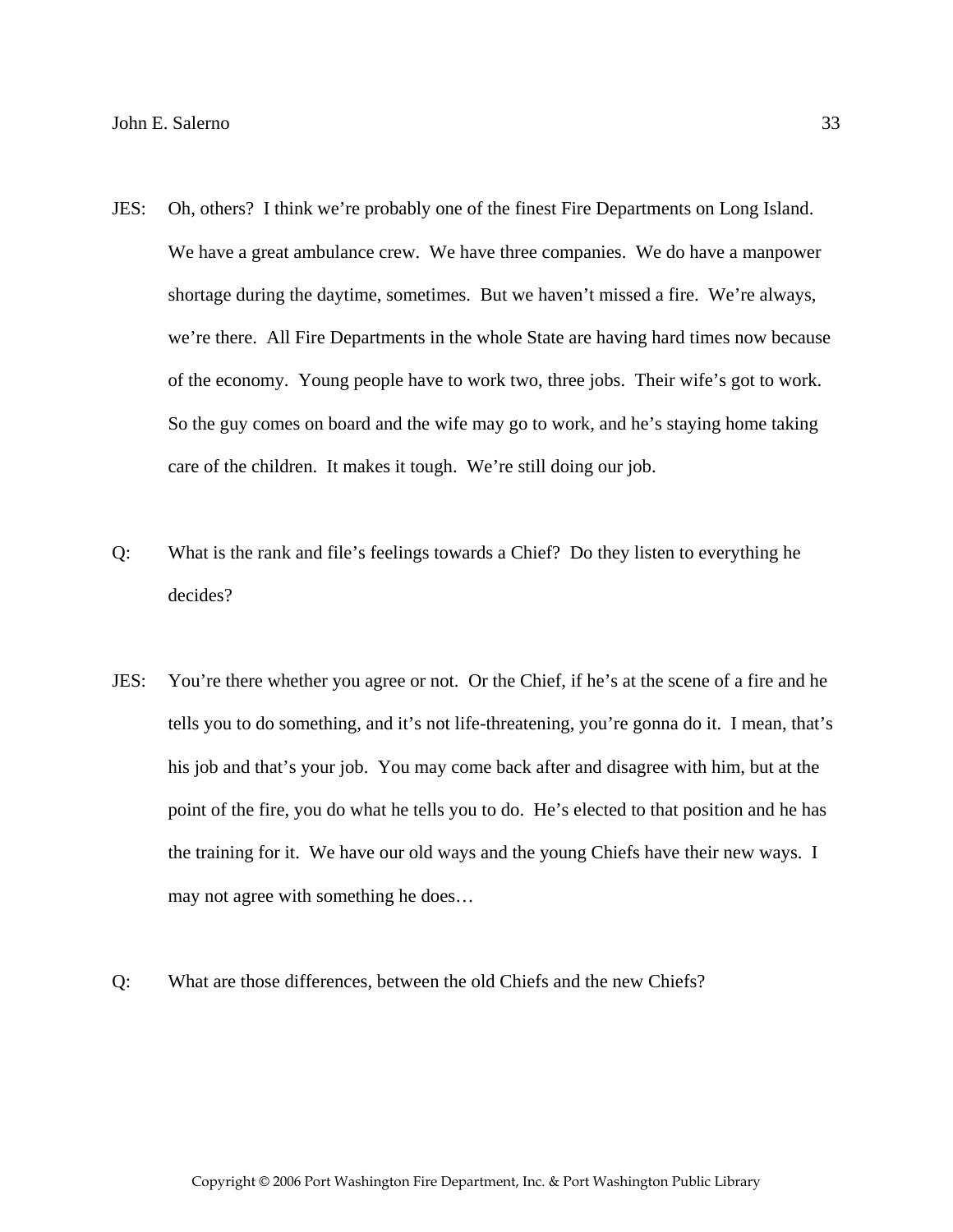- JES: Oh, sometimes maybe the new ones react a little quicker. And some things we may sit back and think a little bit more about. But, you know, the training these days is a little more intense, a little more quicker than we had, too. So, that probably has a lot to do with it. You're there, I mean, I'm an ex-Chief and I go to a fire and the Chief tells me to do something, I do it. That's my job. I'm there, even though I've got…..
- Q: What if you think that your analysis is better than the Chief at the time? What happens?
- JES: Well, you can… nothing's stopping you from going to a fire and saying, "Hey, Chief, maybe you should think about doing this. It's still up to him to…you could say, "Gee, I had a fire similar to this when I was Chief, and we worked it this way." But there's nothing compels him that he has to do that. But, most of the time, any Chief that somebody comes up and gives a suggestion and, if they think that it's worthwhile, they're gonna change their opinion and do it that way then. They're not out there to be God or anybody else that you have to bow down to. They got a job to do. They know that. And if the job is to put out a fire and there's a better way of doing it, or something that an assist can do it. Because your mind is doing so many things when you're at the scene of a fire. And you may just miss something. You're directing a hose line, you telling this guy to go here, there, this that and the other thing. It's very possible the other thing in the corner you didn't see. So, if somebody sees it, that's why you have your captains and lieutenants too. They'll radio back to the Chief and say, "You told us to do this, but this is happening over here." The attack will change. Everybody works together. It's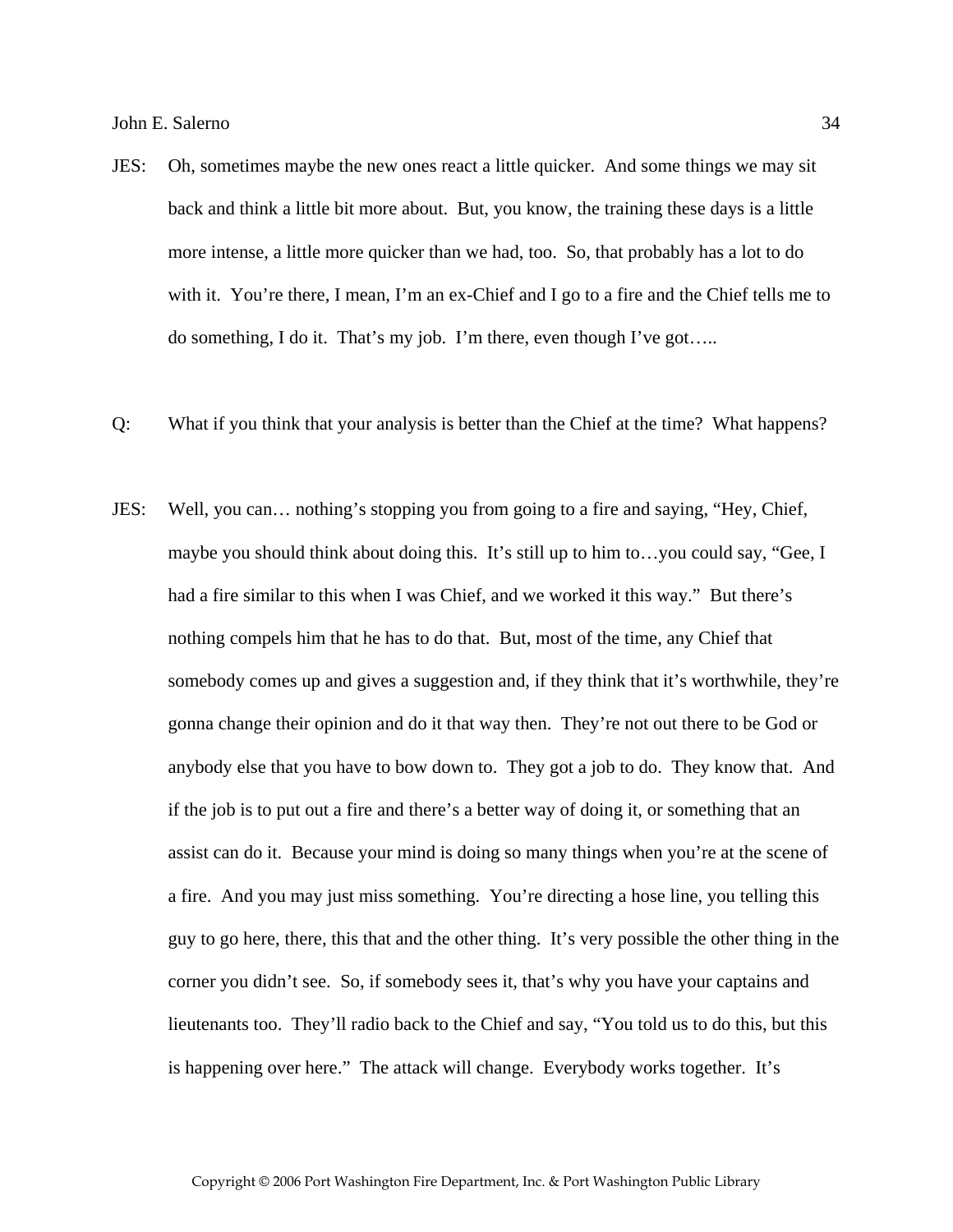something that you have to do. I can turn around and dislike the person. But still, that's his job, that's my job when I go. My opinions at a fire don't mean anything to him.

- Q: How have you dealt with firefighters who've been disobedient?
- JES: Well, you know….
- Q: Have you had that?
- JES: You always have somebody that doesn't agree with you. So you try to sit down. You explain. To me, I like to get together and I go out and see, and call him in the office and say, "What's going on. What kind of problems you have? And then maybe… It may be definitely something you're doing wrong. Like I said, that you weren't thinking about. And says, "you know, you may be right." But, maybe if we work it this way. We'll do it half your way and half my way. But I try to talk it out with the people.
- Q: There aren't reprimands?
- JES: Well, if it gets bad enough, then you have to bring a person on charges. We have a whole charge system where you bring them up on…..
- Q: Tell us about the charge system.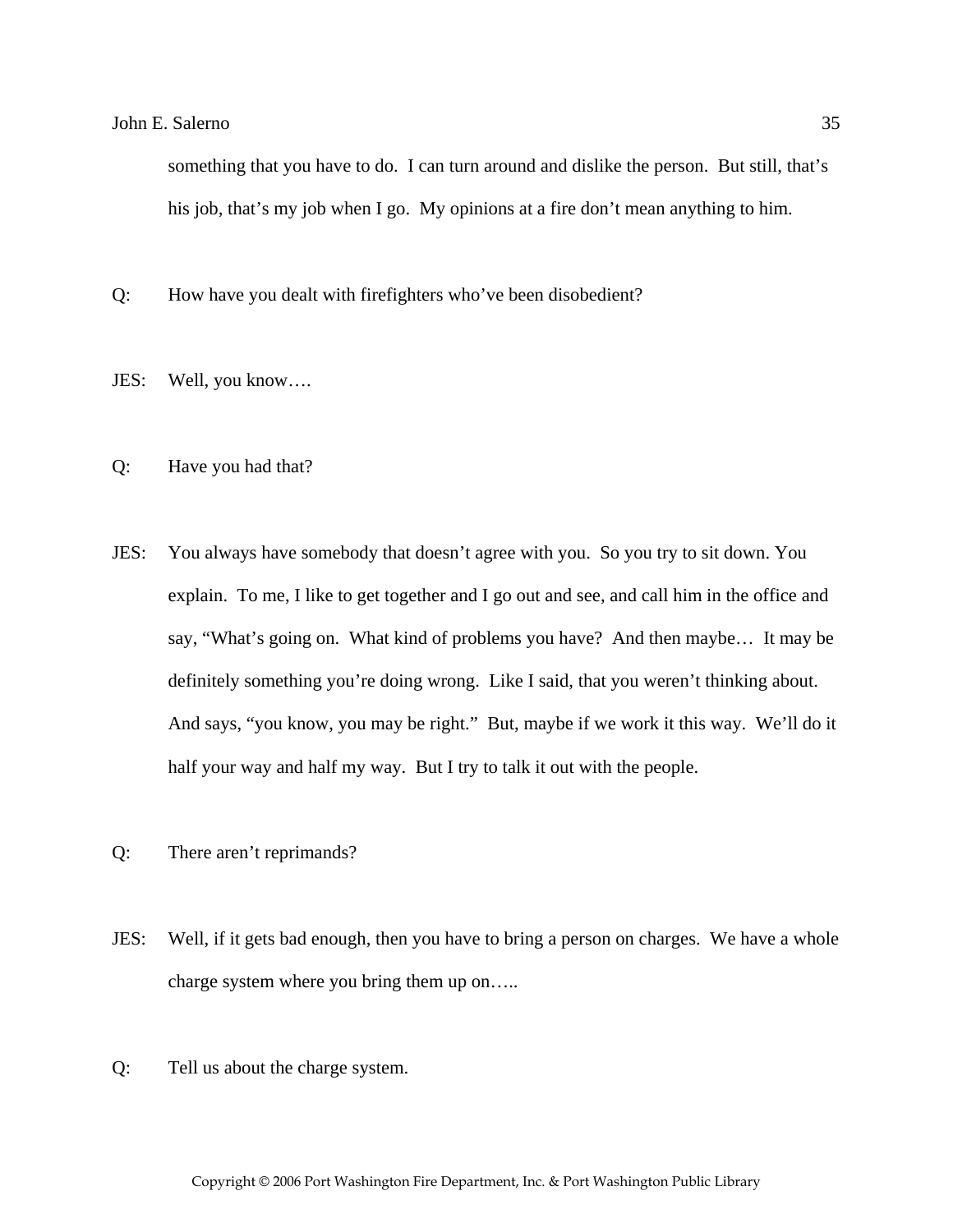- JES: If somebody… we have a bylaw book that there's all kind of rules and regulations in. If somebody drastically breaks a rule or regulation, you write them up on the charges, and put down whatever bylaw he broke or did, and you submit it to the Fire Department or the company, whoever is involved. Then they'll hold a hearing with the Board of Directors. And both cases, both sides are presented and the Board will make a decision on what they want to do. Whether they want to give it… they can give a person suspension, they can give him a ten day suspension, they can give him a six month suspension. There's different things. Like in my company, if you're not up to par in your fires and you may go on a social suspension, which you wouldn't be invited to any of the picnics or dinners or be allowed to stay at the firehouse. Your job would be just going to fires and coming back in the fire schools and stuff, until you get your points back up. And then you're allowed back in to do the social things.
- Q: And is this severe enough?
- JES: It works on a lot of fellows. You know, a lot of guys, like I say, they like to be around the firehouse talking. So, we have a Board that sits down with you before the social stuff goes. We have a board of ex-Chiefs and ex-Captains at the company that will sit down with the gentlemen, the firemen, and find out what's the problem. Maybe the guy has problems at home. Maybe he has problems at work. So, it all blends in. What kind of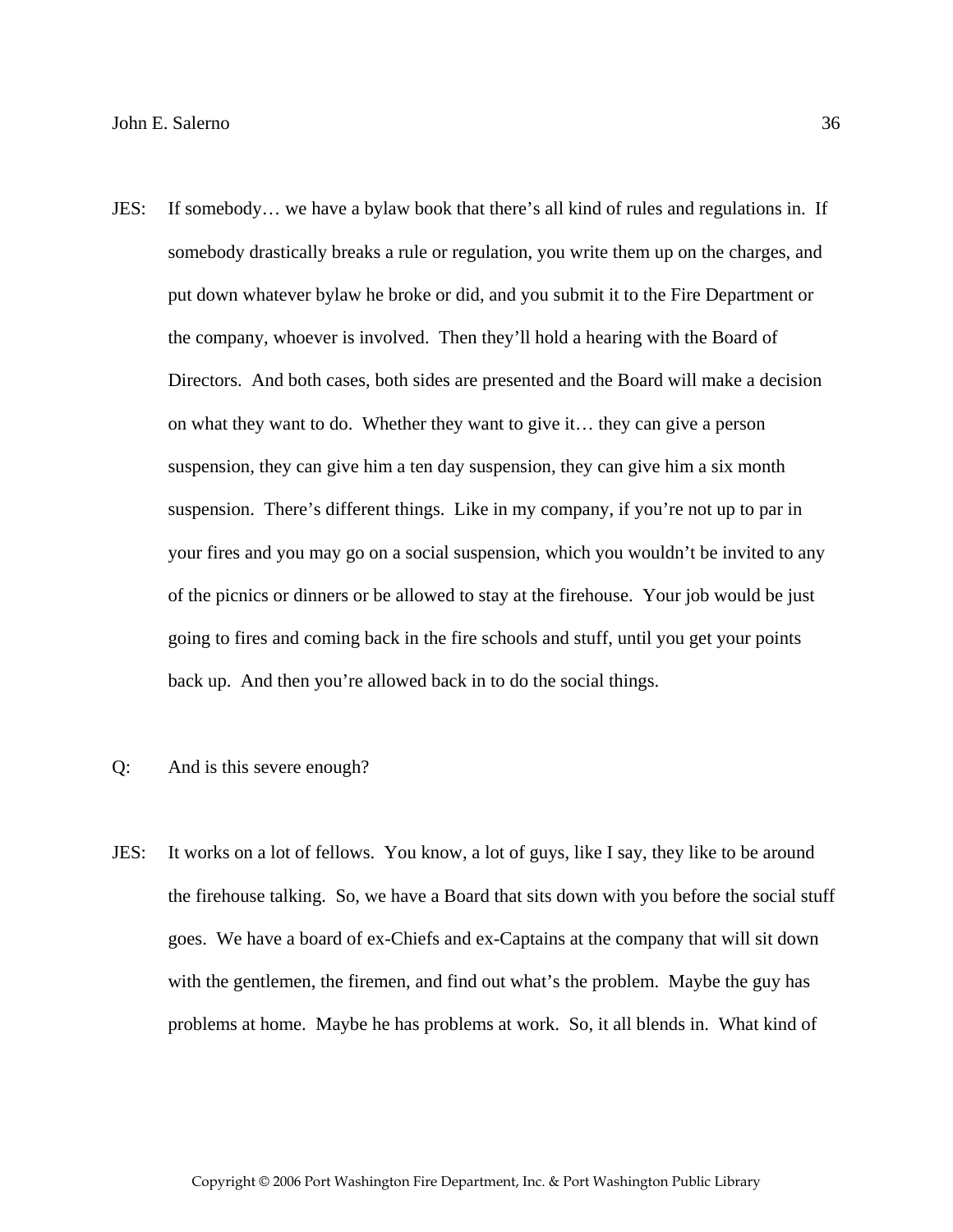punishment will be involved in it. We don't want to drop anybody from the fire service unless it's really something drastic that they did. We try to work with everybody.

- Q: How do you deal when you are called out to other fire calls, car accidents, shootings? Have you experienced any?
- JES: [Oh yeah. I've been to many accidents. I've been to accidents where we've lost lives of](http://www.pwfdhistory.com/trans/salernoj_trans/news_cocks348a.jpg)  young kids.
- Q: And what do you do at the scene?
- JES: Basically, we have to secure the car, in case. We don't want anything going on fire. Or, if it is on fire already, put it out. Then, if we have a loss of life, you just have to secure the whole scene and wait for the… you have to bring out the Nassau County Police Department detectives and everything else. And you stay there, and if it's the nighttime, we light up the area and we assist the Police Department and the medical examiner, whoever comes out. We have to be there to assist them until the people are moved and transported.
- Q: Tell me about the amount of service that your family has given to the Fire Department.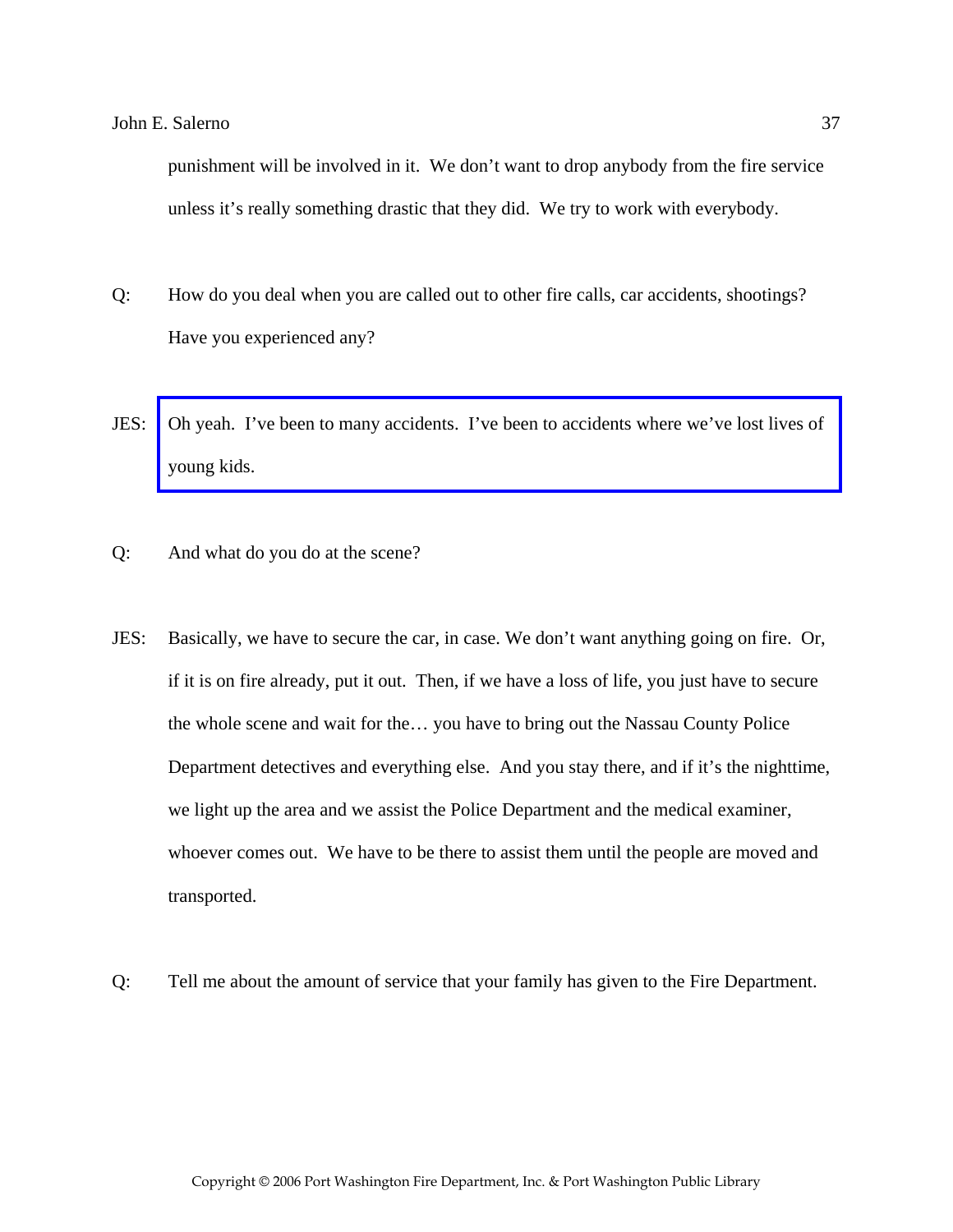- JES: My father is past Chief. He was Chief in 1973 and '74. He passed away in 1979. I think he had thirty something years in, or he would be there until this day. My uncles, my one uncle is still alive. The oldest has sixty-three or sixty-four years in, possibly sixty-five, whatever. And my other uncles have passed away. Some of them had fifty and forty. My son had twenty before he moved. My other sons got probably eighteen, seventeen, eighteen. My brother-in-law's got thirty. My other brother-in-law's got twenty-five, twenty-eight years. Cousins have been in and out. Son-in-laws. And we've got a tremendous amount of service time by the Salerno family.
- Q: Do you think that your grandfather in Italy started this tradition? Or do you think…..
- JES: I don't think my grandfather had really anything to do with the fire service, any place. My oldest uncle that passed away, I think he was, well my two uncles. The one that that's still alive now, with the sixty-seven years, the two of them joined in 1940 prior to the war. My father joined, I think in '42 or '43.
- Q: Were they the most influential in your joining?
- JES: My father, being that he was in. But, I would say it's all, my uncle Joe, my uncle Jim, my uncle Tony, my uncle Frank. They were all…. I worked at the School District, and my uncle Joe worked for the School District, my uncle Jim worked for the School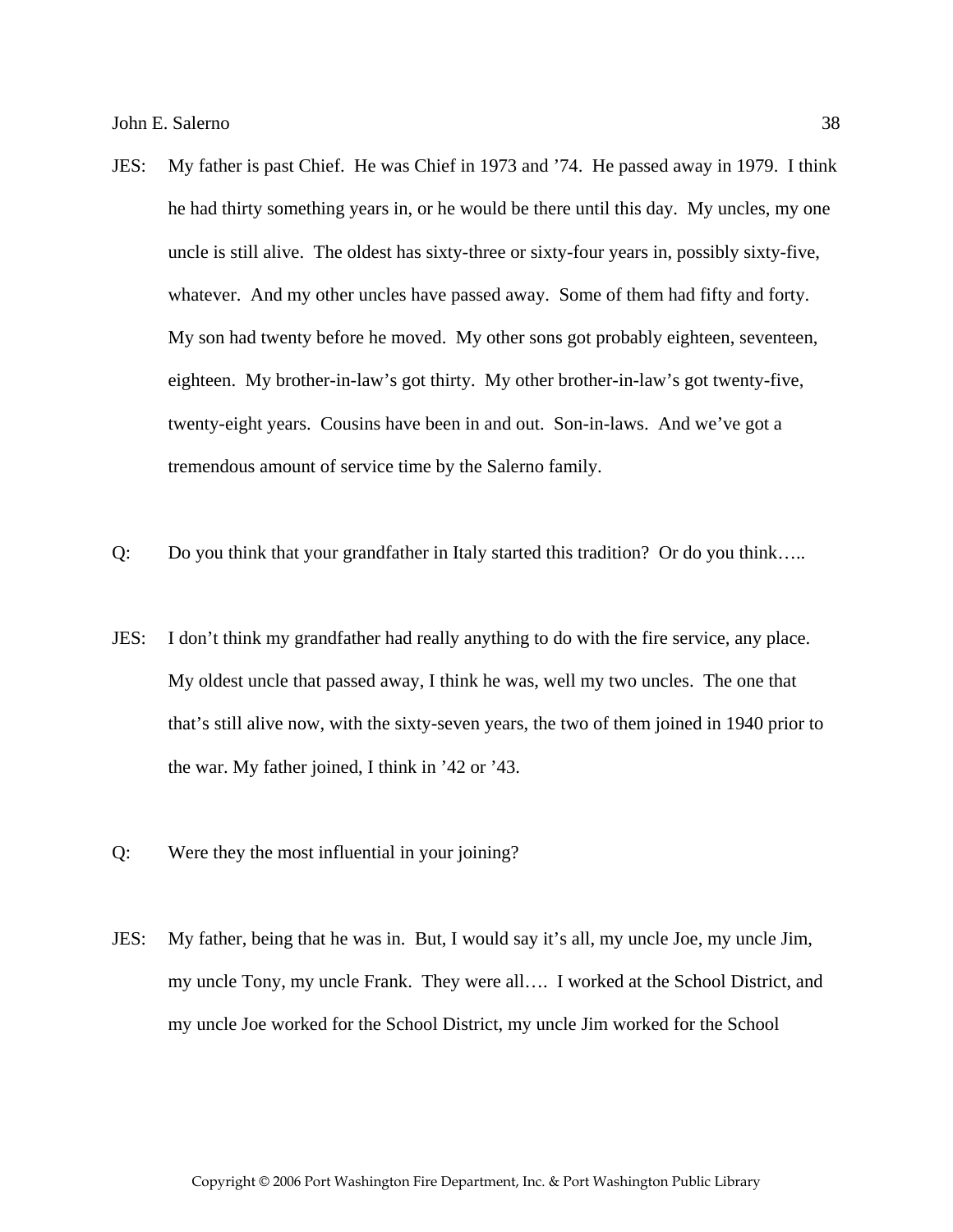District, my uncle Frank worked for the School District. So, working together and being firemen together.

- Q: And have they all now retired from the School District?
- JES: Yes. The only one left is my uncle Jim that worked in the School District. My other uncles are all passed away, and I have two aunts that are still alive. One's ninety-eight or ninety-nine and the other one's, I think like ninety-three or ninety-four. But they're both sick now. They have Alzheimer's. The oldest aunt's blind.
- Q: And how do they cope with that, or how do you cope with that?
- JES: They live up in the Terrace. They have a person come in and help them. We don't see them too often because my aunt really doesn't… you know, with the Alzheimer's you can talk to her, in two minutes and she doesn't know who she was talking to. So, we don't see her that often.
- Q: Were you ever called up for the war? Any of the wars?
- JES: I joined the reserves in 1963. I was in the Army reserves and I was never… I just went through basic training and then I had training. I used to go to New York City every weekend for my training. The only scare we had was President Kennedy was killed and I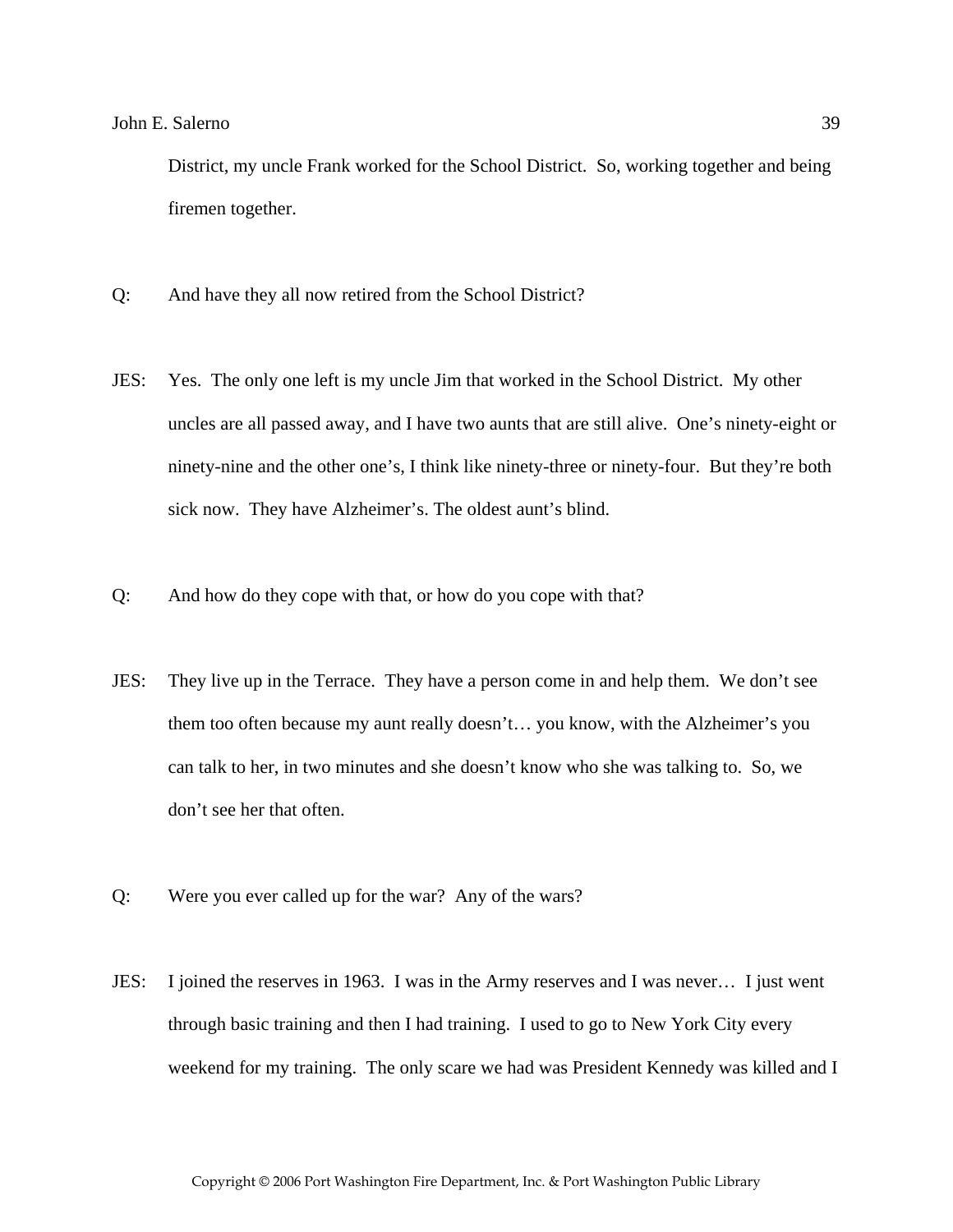was going to New Jersey that weekend for training. And they were trying to tell us that we may not be going home. That we might be going to Libya. Because at that time, they thought it had something to do with Libya. But, we came home that weekend. So, there was a threat there for a while that we might be activated. But to me, if we were activated, we were activated. It's just, I joined the service to be in the service… if I have to go, I have to go. That's all.

- Q: Are there many in the firefighters that are in the reserves?
- JES: We have a few, but not many. There's not…. When they stopped the drafts, I think that kind of stopped the majority of all the military. Before, you either were drafted and you went for two years or you joined. And I was getting married, so that's the reason I joined the reserves at the time.
- Q: What was the best day that you've had in the Fire Department?
- JES: [I guess, becoming chief of the Fire Department. It's probably one of my best days. It's](http://www.pwfdhistory.com/trans/salernoj_trans/pwfd_news028a.pdf)  quite an honor to get that far. It means a lot. It's a lot of years of hard work and that's one of my finest things was to be the chief. Like I say, my father was chief in the past. And I think we were the only father-son team that ever's been in the history of the Port Washington Fire Department.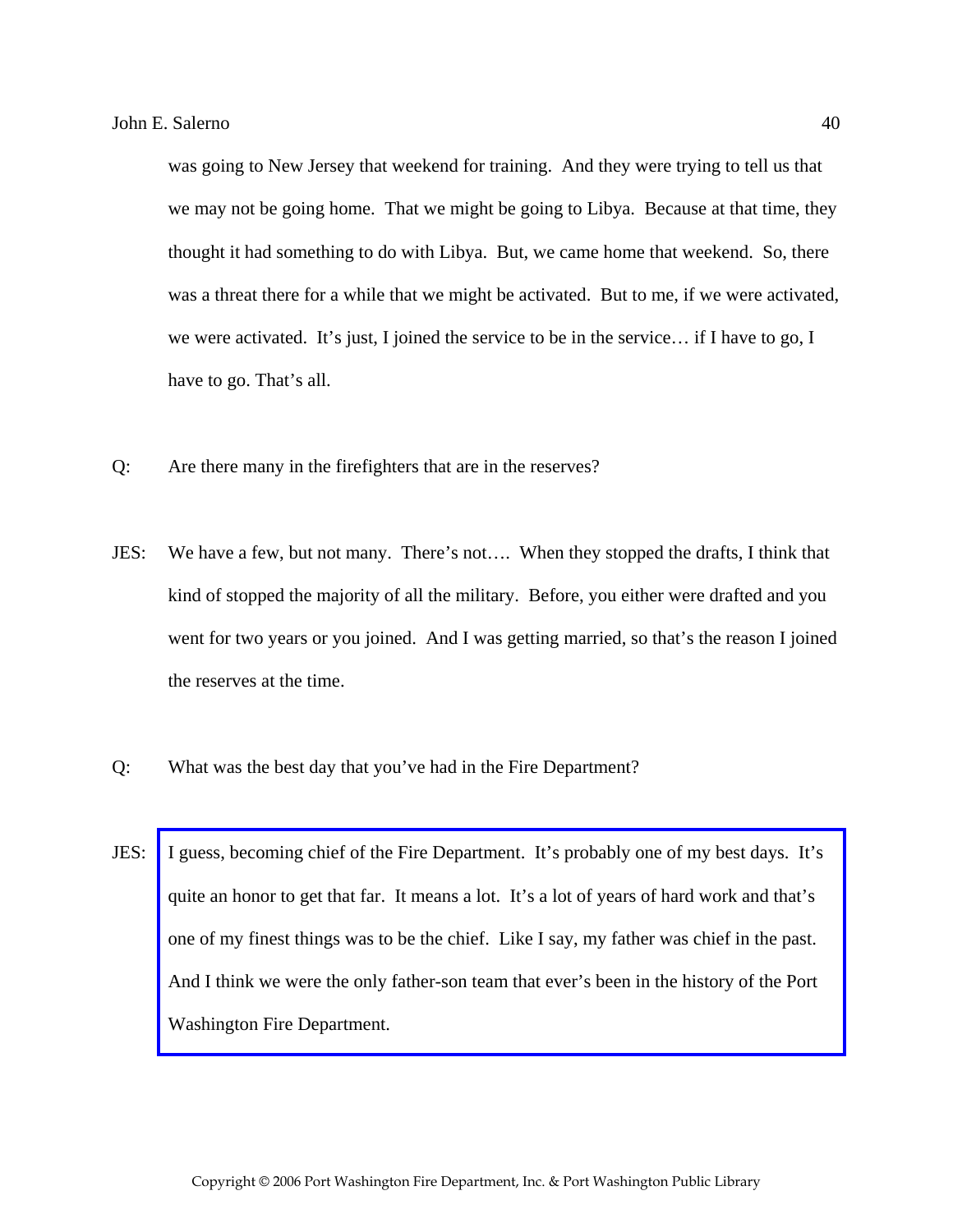- Q: That were both….
- JES: That father and son, that both became chiefs. Just like the Zwerleins, Peter and Billy. I think they're the only two brothers that ever became chiefs.
- Q: So you're unique in that way?
- JES: Yeah. The only thing is, I missed that my father wasn't alive to see it.
- Q: Oh, he….
- JES: No, he passed away in 1979 and I was Chief in '91. He got to see me as Captain of the company, but he never got to see me as the Chief.
- Q: And how does that make you feel?
- JES: You always like to have your father there, but it hurt. But, he watched. He's always there. They're always there in your heart.
- Q: And what would you consider one of your worst days?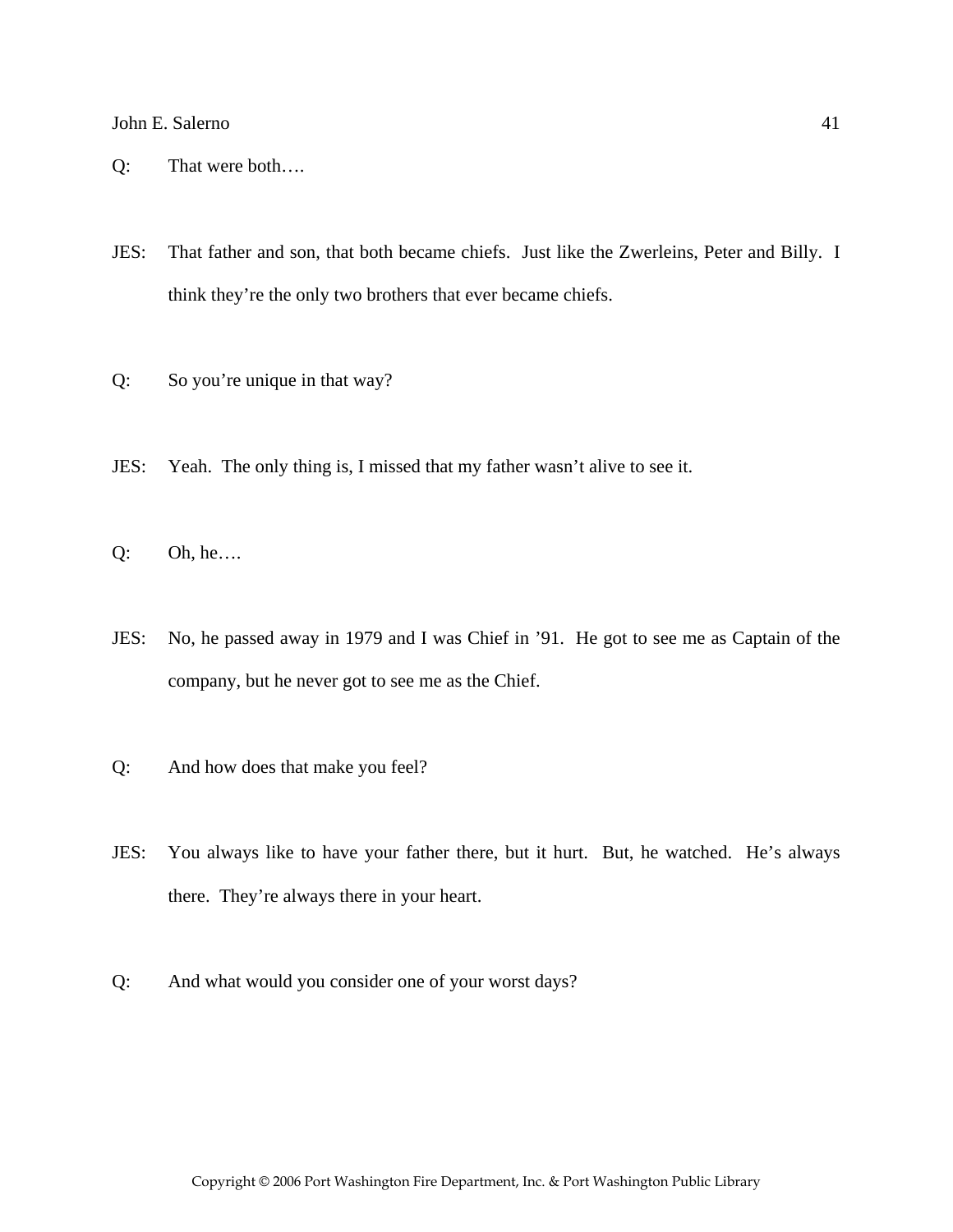- JES: I think the time we lost the children down at Pine Street. It's the hardest thing in your life to see a child that's…. Especially when you have young children around the same age, it's always in your mind. I've, for my friends who are firemen, and a couple of them went home and went next to their kids' beds and cried. Yeah, it's just… That's the worst thing any fireman could see is a death. I had a fireman die when I was Chief. He was a City fireman and we lost him in a house in Manorhaven. [Before that we lost Bobby](http://www.pwfdhistory.com/trans/salernoj_trans/pnews881201_pz.pdf)  Dayton, a fireman of our own. [And then a year after that we lost Ingrid Sowle,](http://www.pwfdhistory.com/trans/salernoj_trans/sowle_pz.pdf) one of the fire medics. They were all tragic things.
- Q: When you were chief, who died?
- JES: [Tony Siconoifi, he was a city fireman. He was trapped in his house. He was redoing his](http://www.pwfdhistory.com/trans/salernoj_trans/pnews921112_pz.pdf)  house and he took all the smoke detectors down. He was painting. He was a painter on the side, as being a city fireman. And apparently, something happened in the house, caught the house on fire, no detectors went off. We found him in his bathroom and the entire….. He was upstairs, the entire stairway was totally burnt down. He was gone well before we got there, we got the alarm. But it's very tragic. We had major funerals here with the City Fire Department. You know, it's heartbreaking when you lose a young kid and a friend.
- Q: Do you have a certain time that you could get to a fire? What is a limit of the time?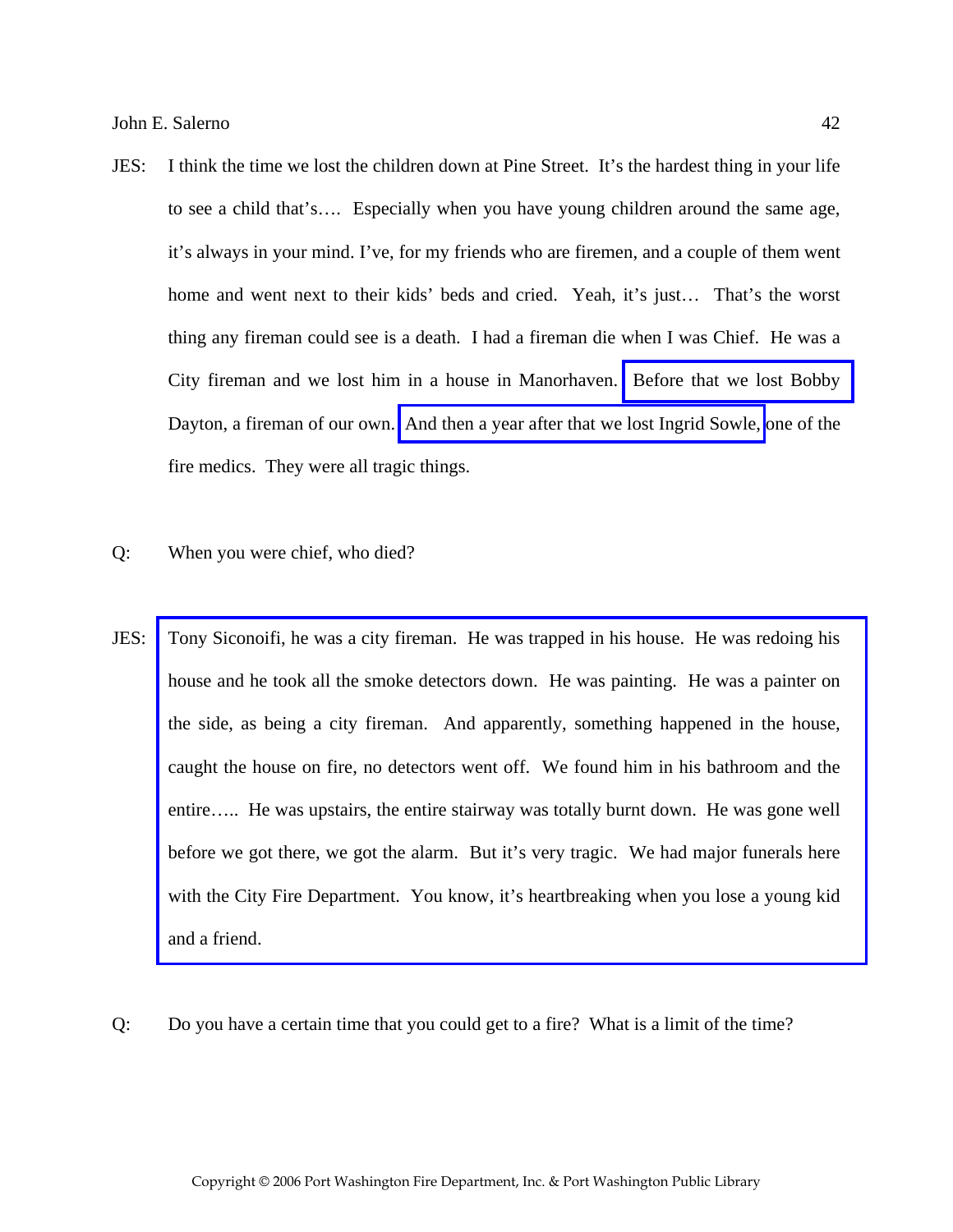- JES: It's just as fast as humanly possible. As years progress, it's harder and harder because of the traffic conditions. We have radios now and we have pagers, but when I first joined the Fire Department, you just went by the horns and the whistles. I lived on Cross Street and I would hear the horns blowing at Protection's building here. It's something that your brain would key in, even in wintertime with the storm windows down, you would hear that horn blow. And you'd just get up in your car and drive up here to the fire. But, now, naturally, you get up here a lot faster than you would now. You could come down here to the corner and you could wait three lights before you can get up around the corner.
- Q: Do you find that the traffic moves aside for you, now that it's so congested?
- JES: A lot of people do. Some of the people don't even hear you because of the air conditioning in the summertime and the stereo radios that are in all these cars. And then the people with the cell phones, talking. Some of them don't hear. It's a big difference driving a fire truck now, because you have to watch out for more. Years ago, people would pull over for you in an instant, right away. Same when you had your blue light in your car, they would pull over. But a lot of people are too occupied, their minds are too occupied. They don't see you and some of them don't even understand. They have a lot of New York City who have moved out here and different people come into this community and, to this day, a lot of them think it's a paid Fire Department. They don't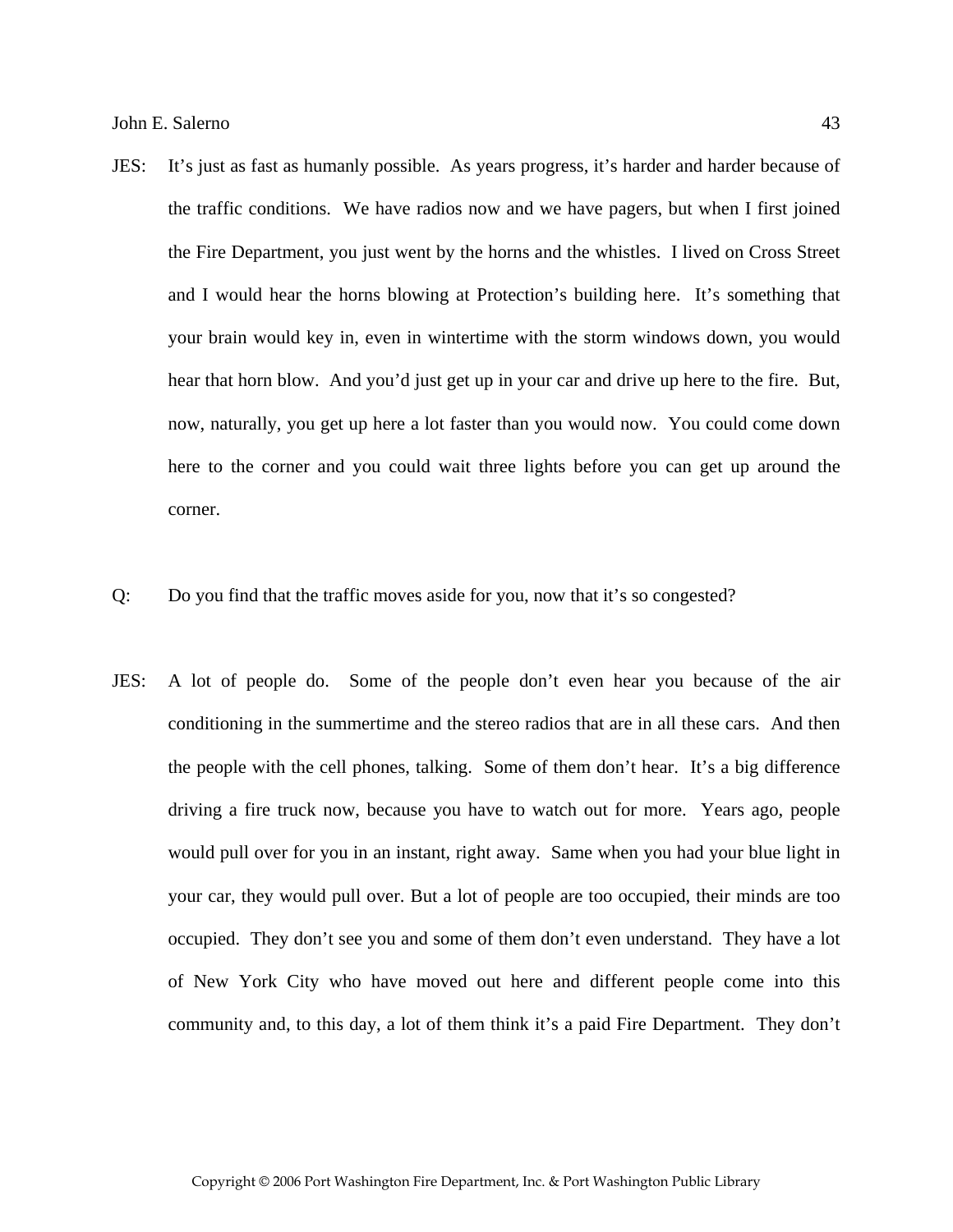even know we volunteer, until if you get to do something for them and then they know that you're the volunteer service.

- Q: And how do they thank you when they know?
- JES: Oh, people always appreciate. We go to fires and, if it's the wintertime, neighbors make us coffee. If it's summertime and it's hot, they'll bring us out soda, iced tea, lemonade. The majority of people treat you nice. I guess there's aspects of people in everything you do in life that somebody's not going to agree with you.
- Q: What is the biggest change for you in the Department since you came in and what it is now? What do you feel is the biggest change?
- JES: I think the dedication. I don't think the younger generation has quite the dedication that us older fellows have. If I came up on a Sunday and, seeing our fire truck, and it was dirty, I would pull it out and wash it. The younger generation knows that they've got to be there on Thursday night or different nights, and that's the only thing they do. The dedication, I think the pride. I think we had a lot more pride. But that was one of those… Back when I joined, the Fire Department was one of them big things. These kids now have so many things to do in their life, compared to what I had to do, so I can understand part of it. But, just the dedication part, I think, is a little lax.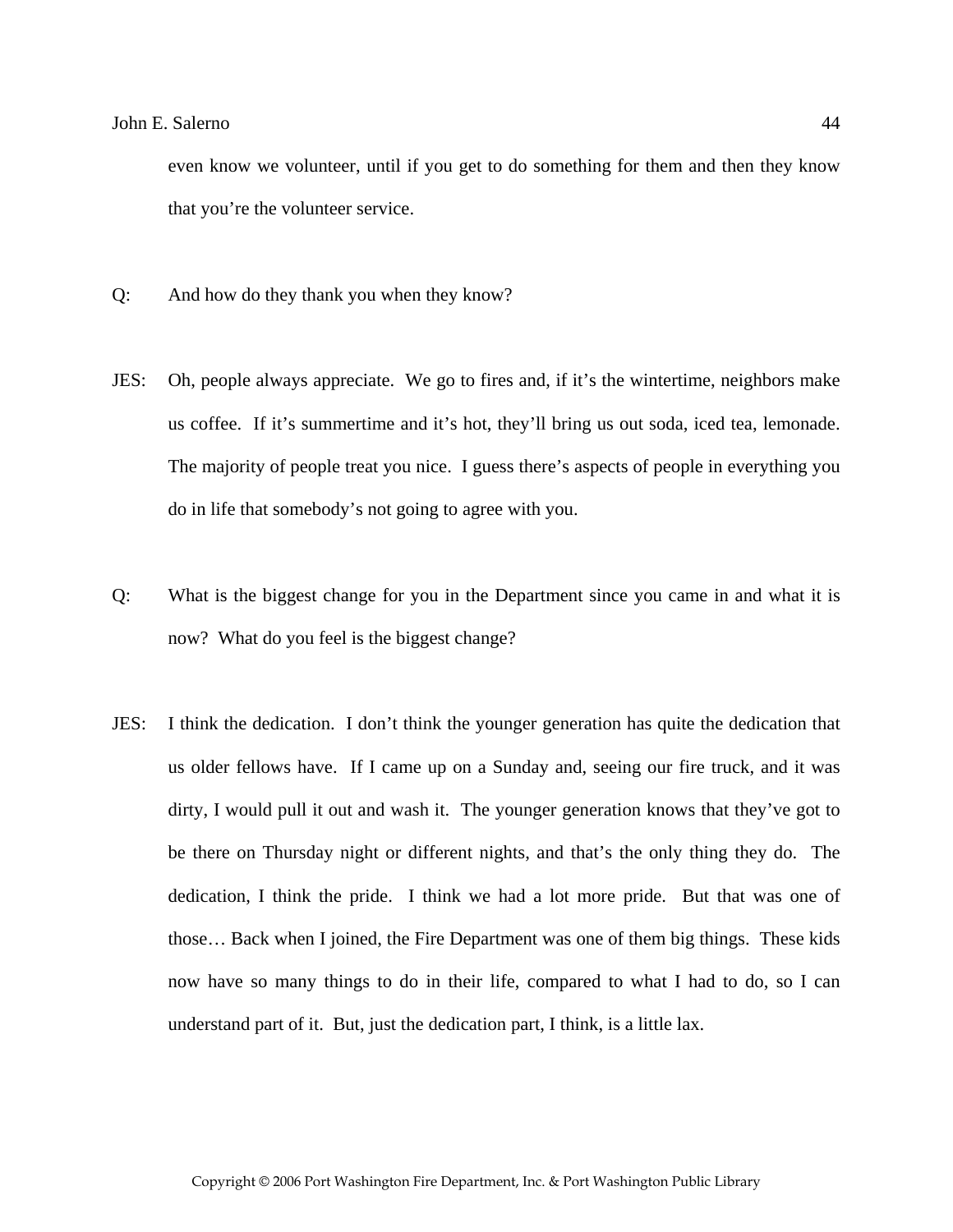- Q: And how do you think that can be remedied?
- JES: I don't know. I really don't know. Everything is changed.
- Q: When you train them in the Department, how would you instill that?
- JES: Well, I think, probably you've just got to sit down and talk to them a little more than what they're talked to now. Now it's just train, train, train and it's really not the sessions… We used to…. After a meeting, I wouldn't get home until two or three o'clock in the morning, sitting and talking around. Now, a meeting now, you get the meeting's over ten o'clock, the firehouse is empty at ten fifteen. So you don't have the opportunity to sit around and talk. The young and old don't really have the opportunity to sit and talk that much any more.
- Q: Do they get along?
- JES: Oh, yeah. They get along. It's just that we're not there when they're up there and when we come down, they have so many things to do, they're gone. I know from my own kids, they're busy. It's a whole different thing.
- Q: And what other qualities are in the old-timers aside from dedication, that is not visible in the younger people?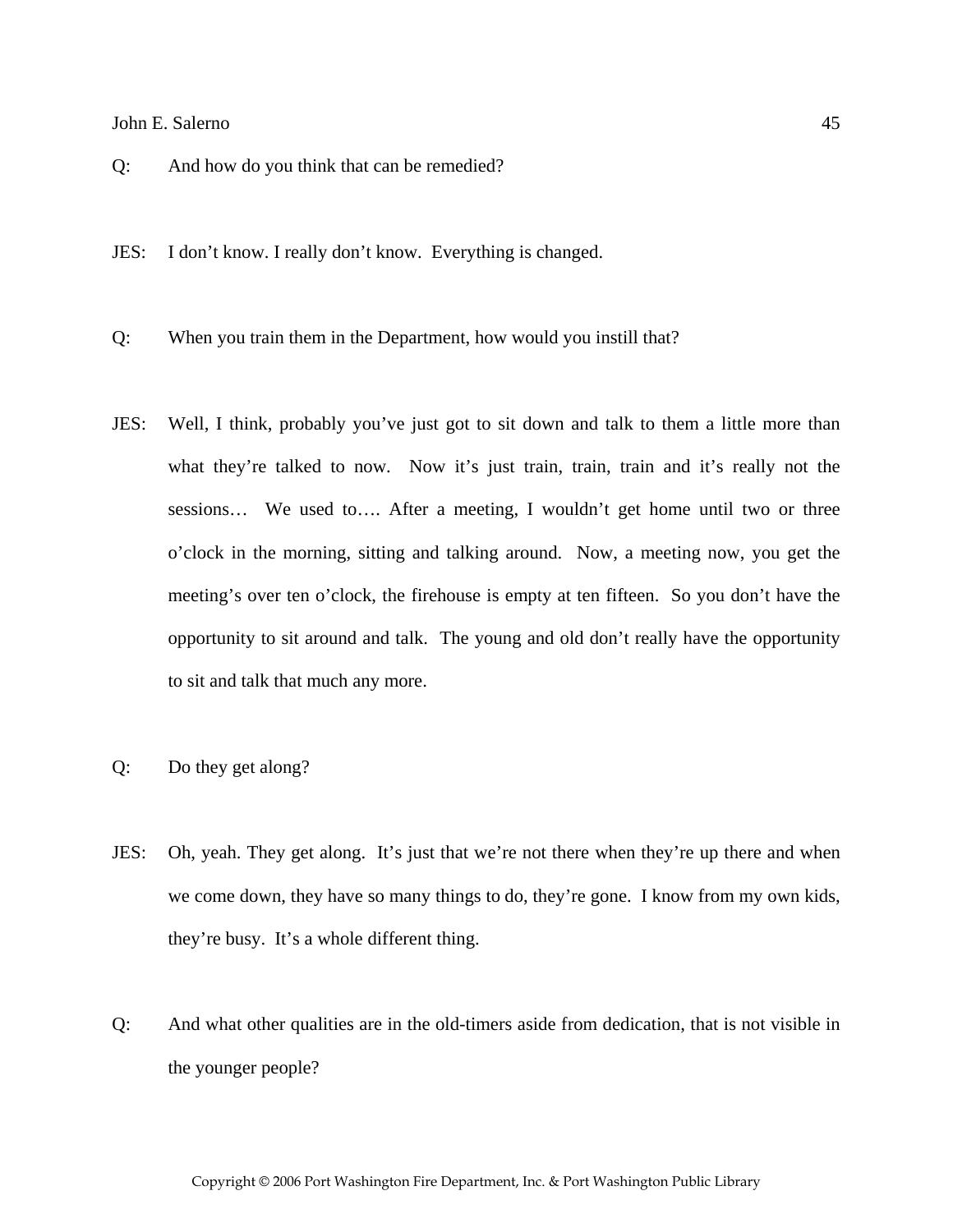- JES: The way you work. The older people seem to have put their heart and soul into working more than the younger kids. I guess because when you got a job years ago, that was like your life and you were going to be there. So you had your heart and soul into it. Now the kids, a lot of kids don't…. they trade off jobs. They keep bettering themselves, keep moving along. So, they don't really put their heart and dedication into one thing. That's the only way I can figure it out. Because, like I say, I was on my job forty years. These kids may have ten jobs in forty years. That's the difference. But, they're forever and ever bettering themselves.
- Q: So, it's more the individual for himself than for the community, you would say?
- JES: They have to be community-minded to join. They still want to help out the community. But it is individual. But, it's the same thing. How you're raised, you're born and raised. It has a lot to do with it. How your parents raised you. It's with any type of thing. It starts from home and works its way out.
- Q: Have you ever done anything medically on people?
- JES: No, I…that was never my cup of tea, the ambulance part. When I first joined, I was eighteen years old and that's when we didn't have an ambulance company, and you just responded as a fireman if you wanted to do it at night. I tried it a few times and I just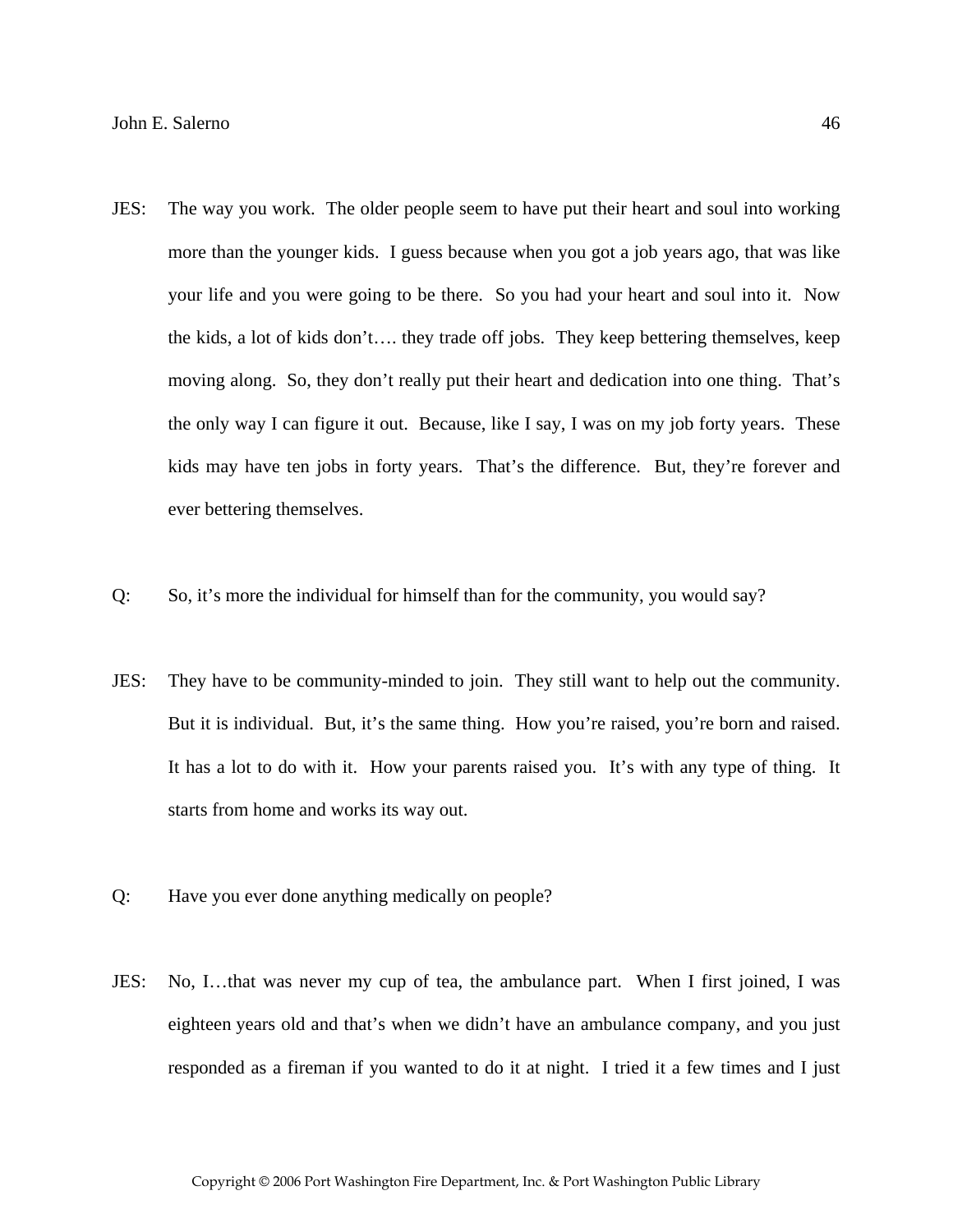didn't like that phase of the fire service, so I never really got into it. I have all the basic schooling on first aid and all that stuff, but I never had the desire. Firefighting was my thing to do, not the fire medics. You've got to be a whole different breed of person, in my opinion, to be a fire medic. They have a big burn-out factor. They'll lose their memberships in ten or fifteen years. Because, how often can you, every day, seeing sick people or dying people. It has an effect on you. It's a very tough job for them. You get to appreciate what they do a little bit more, when you know what they do.

- Q: Now the equipment… how has the equipment really been better now?
- JES: We have always prided ourselves in getting the finest equipment for the community of Port Washington. Years ago, we used to have like three engines, and they would only pump like 500 gallons of water apiece. And now you can get one engine that's gonna pump 2,000 gallons of water. One truck can do a bigger job, more of a job than the other ones. The same with the aerial ladders. When I first joined the Fire Department, there [was a 75-foot aerial ladder.](http://www.pwfdhistory.com/trans/salernoj_trans/ahlco_truck04_web.jpg) Now we have 100-foot aerial ladders, so you could reach, extend a little further. And you get Hirsch tools and all this stuff which we didn't have years ago. It's all automatic. What they call the "Jaws of Life" that can open a car and bend steel and everything. I mean, before we had to do it with axes and hammers, all by hand, basically.
- Q: And who trains, to know how to operate the "Jaws of Life?" Is that special training?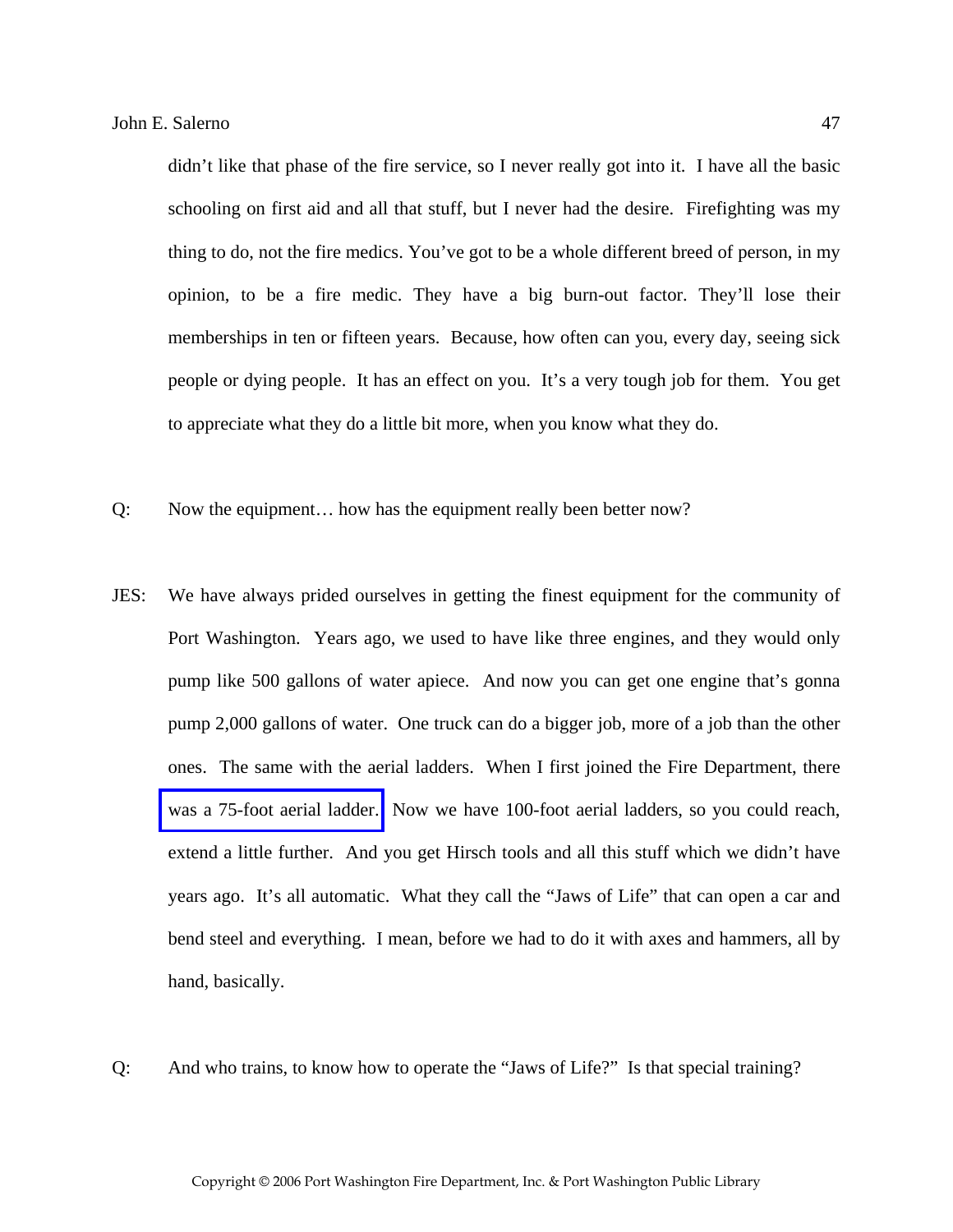- JES: Yes, we get cars from the community and we have a school at the firehouse. One of the captains or lieutenants or one of the fellows that was prior trained in it, will give the school and we'll tear a car apart. And they do that quite a bit during the year.
- Q: Have you done it?
- JES: Oh, yeah. You take the doors off, the hood, the windshield, the roof. You just learn all the phases of it. And we have a good team and we can get a person out of a car quite rapidly now compared to years ago. And then, if we have major problems, we have Nassau County service that comes in, Emergency Services, will come and give us a hand in case we don't have enough of the equipment. But 90 percent of the time, we have anything we need in Port Washington. We have airbags that we can lift a train up if we have to.
- Q: What air bags?
- JES: It's a huge rubber bag that you can just put under it and apply air to it, and it will raise up so much weight. And you can put one bag, two or three bags on top of each other to raise it to get the height.
- Q: Where do you put that? Under the car?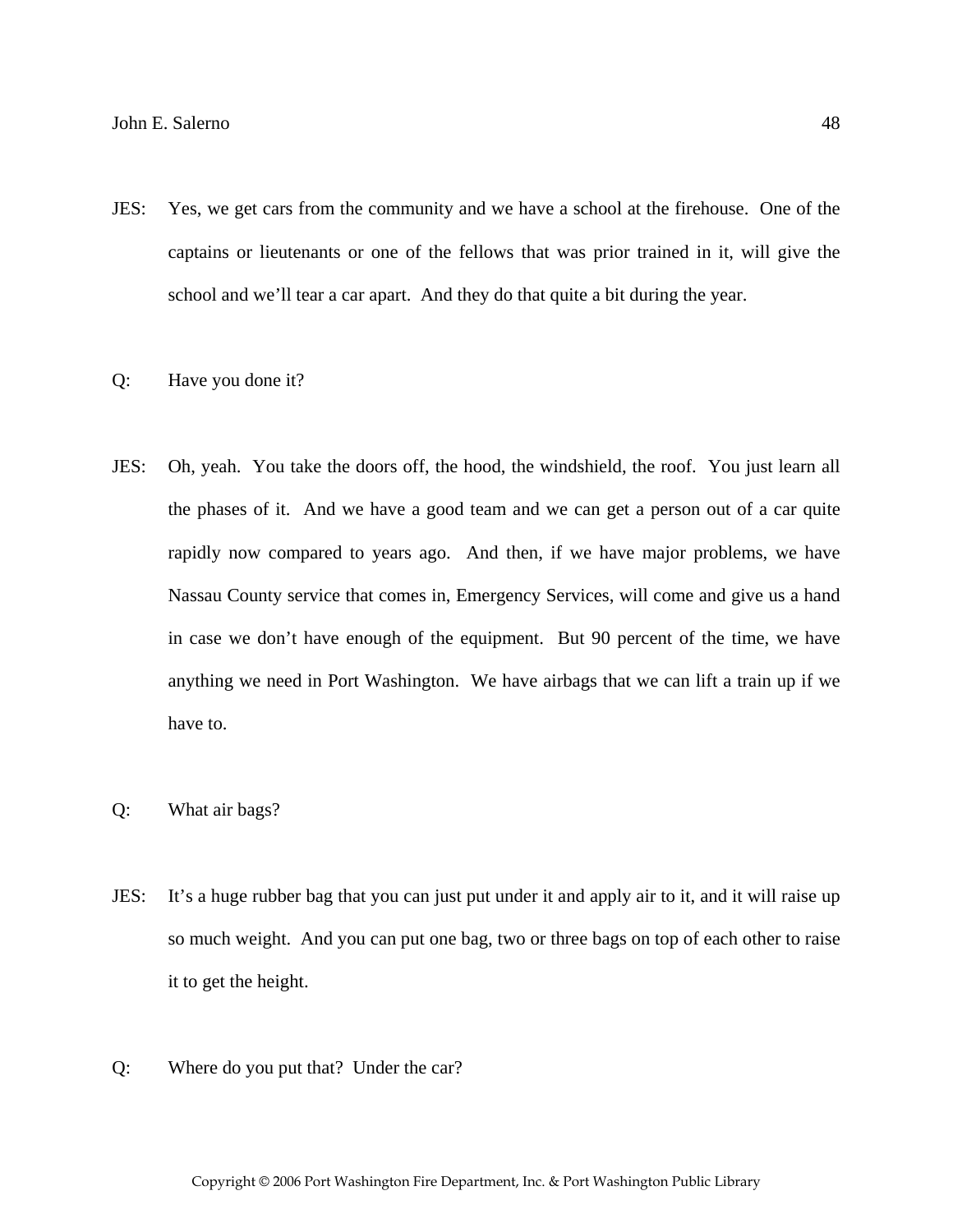- JES: Yeah, you can put it under a car, put it under… Like I say, we have ones that will lift up a train off a track a little bit if you had somebody trapped under it. It's just…
- Q: It would move what from a track? I didn't….
- JES: Lift a train right off the tracks if you had to. Just a corner of it or something.
- Q: Really?
- JES: Yeah. It's a rescue procedure that they invented and came out with.
- Q: Is it the same type of airbag that's in a car?
- JES: No. These are real heavy duty. It's a flat, square air bag, a rubber bag, that's different sizes, that's real thick rubber. And each one will lift a different weight. There's so many different modern things they came out with now that enable you to do a better job.
- Q: Some of the committees that you were on… how do you find time for the committees after?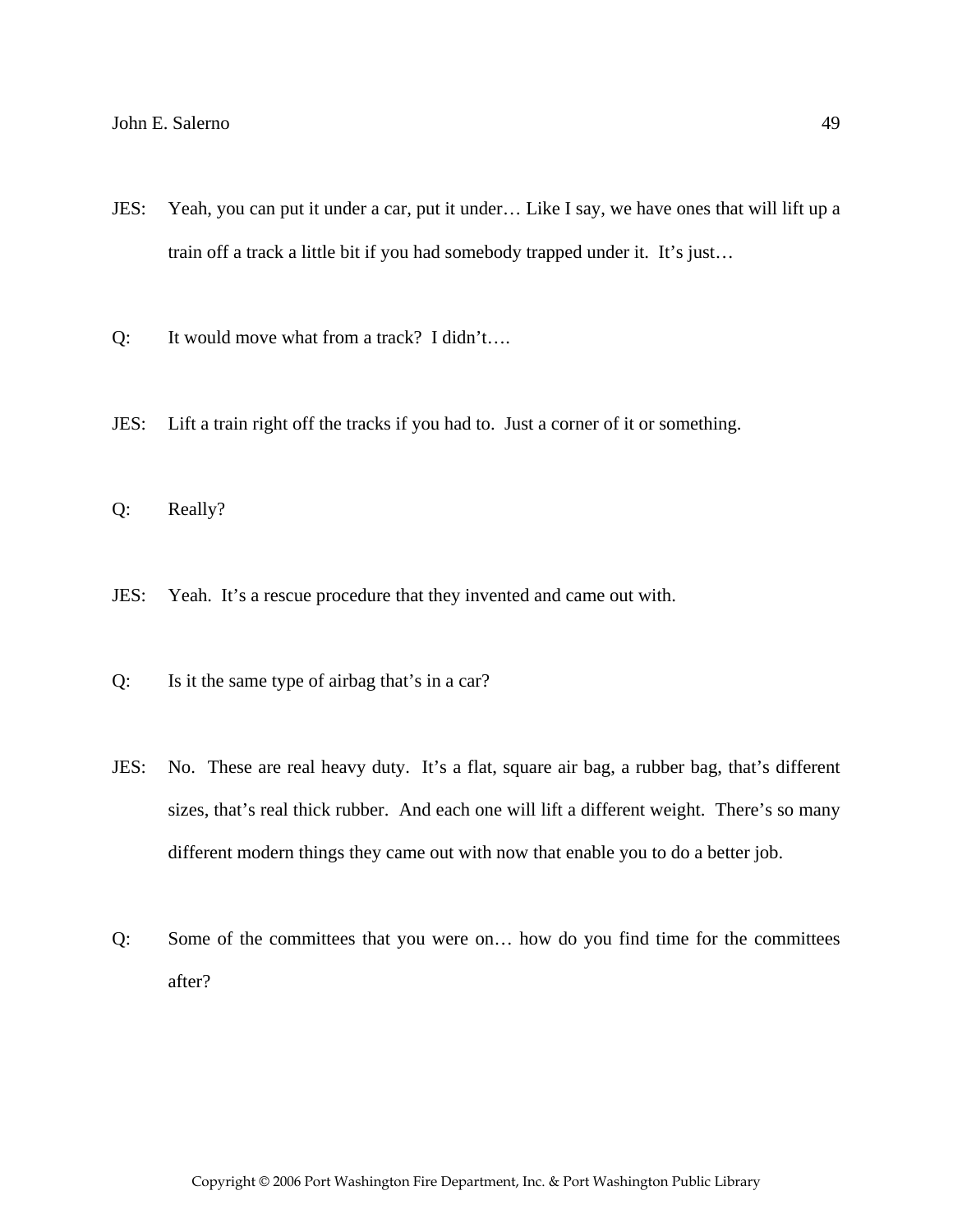- JES: That's nights and Sundays, Sunday mornings you meet. I'm in the Bylaw Committee, which you're forever changing rules and regulations as the times change. Building Committee. I was on the committee when we built our new firehouse. That was a tremendous amount of meetings when we did that. I don't know, I just…probably, the Kitchen Committee, I love to cook. So I cook every meeting night.
- Q: Oh, tell me. What do you cook?
- JES: Oh, we cook anything. You name it, we'll cook it. I've been on the department Kitchen Committee. When we had department meetings, I cooked there. I cooked for the drill team on weekends. I barbeque when I go to the tournaments. I barbeque for them. Do all the shopping for them. It's something, my father always cooked. I taught my sons how to cook, and I think….
- Q: What are some of your favorite recipes?
- JES: I'm known for a hot steak. I cook a lot of hot peppers. There are a lot of real hot, hot peppers. I usually take a very thin steak and a mixture of, I cook hot peppers and onions, and roll it up and then cook it on the grill.
- Q: Is that an Italian dish?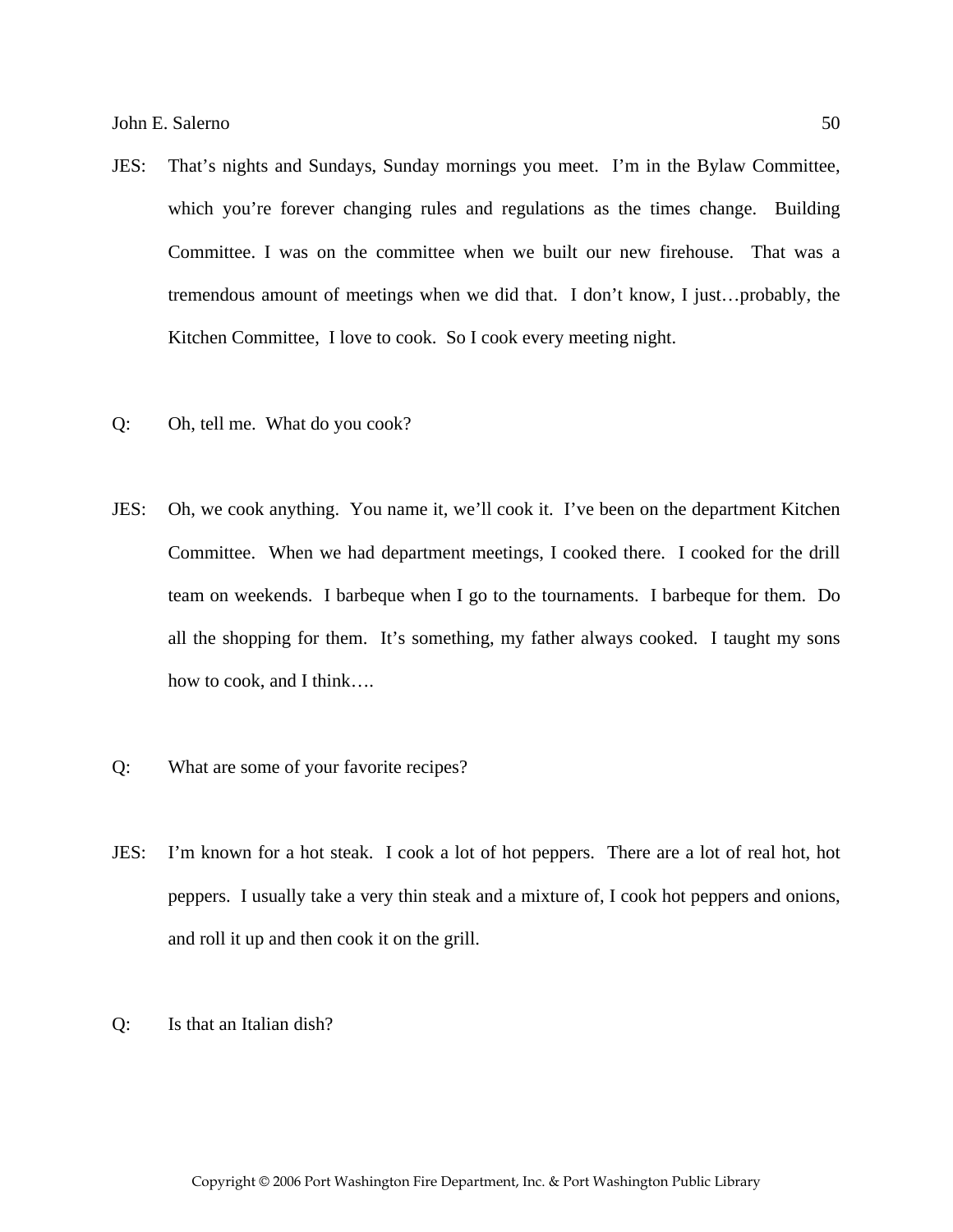- JES: No. I guess it's my dish. It's something I started at tournaments. And I've got guys from different drill teams that just come over looking for it, because I cook it towards the end of the day. And just see which ones can face the hot peppers. Because, whenever I'm around, they figure there's going to be hot peppers there. Which I get a kick out of. But, it's fun to watch some of these kids that think they could eat hot peppers. They really can't. And they burn up a little bit.
- Q: What do you have, eating contests?
- JES: No, not really. It's just that, they'll come… I've got fellows that from different places that could eat any kind of hot peppers in the world. It doesn't even bother them. And then some of the young kids say, "Oh, look at this, let me try it." And I always warn them. I tell them, "Hey, this is very hot. It's not a normal pepper." But I tell them, "If you take it, you're gonna eat it, because you're not throwing it away." They don't realize after the first bite, it happens. And then I force them and say "That's it, you're gonna eat it." And, I mean, it's funny. What some of the antics of them trying to drink water and ice and everything else to put out the fire. But, it's just one of the traits I'm known for around. Cooking. Every year I go into the Sportsmen Club. I cook hot peppers down there when we cook. We cook the whole month of March, just us guys from the Fire Department that belong to the Sportsmen Club.
- Q: What's the Sportsmen Club?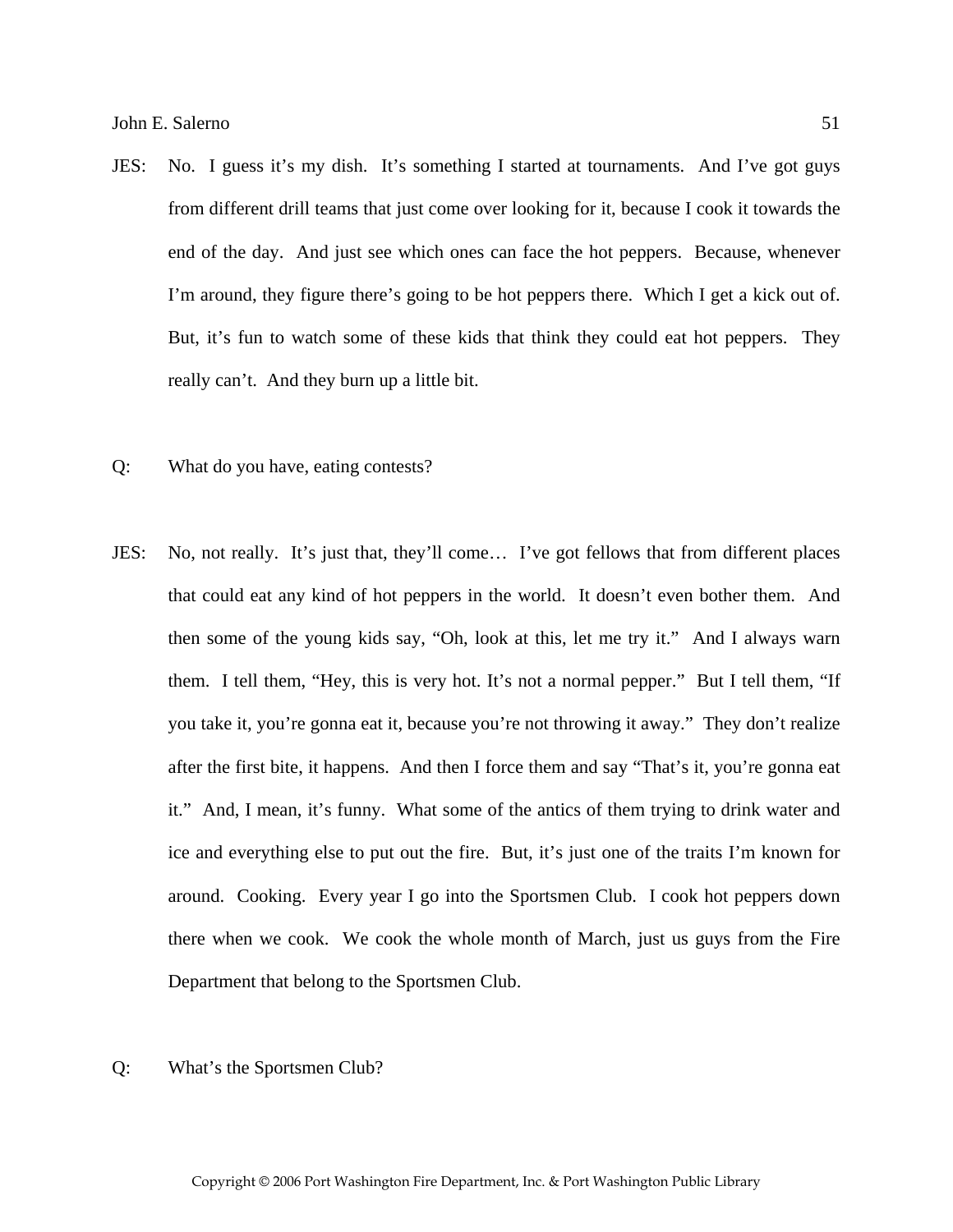- JES: The Manhasset Bay Sportsmen Club from out here. And we cook the whole month of March. They have a lunch every Saturday down here. So we go down for four Saturdays and cook for everybody. And we just have a good time. It's a lot of laughs. Everybody knows. We never probably can do the same recipe each time, because everybody throws their little bit of seasoning in as they go by the pot and stick something else in it. It always comes out good. But, it's fun. We have a good time.
- Q: And these are just for the men. The women are not at the tournaments?
- JES: Oh, yeah. The wives and the children are at the tournaments. We cook for them all. Most of the time, when I raced, my wife would bring along three kids and I was involved, I raced. I didn't really… she took care of the kids and watched the tournament and at the end of the tournament, I'd be with my wife and kids, because I was running every event. I really didn't have enough time to come back and see them. But, the family's always there. You've got to have strong woman to understand a fireman. I've been blessed, I have a great wife. She put up a lot of nonsense, a lot of years.
- Q: What nonsense has she put up with?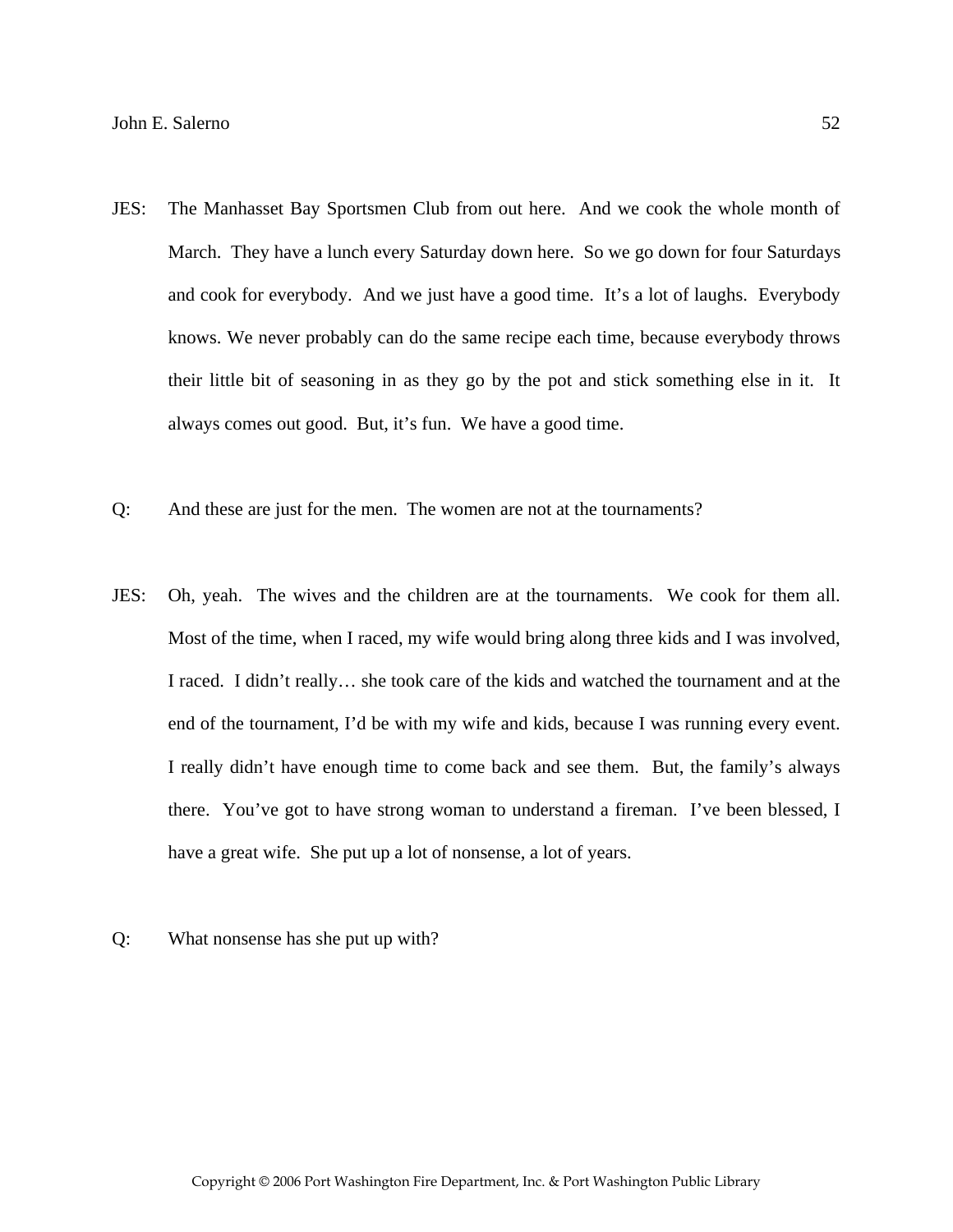- JES: Well, I mean, with me being dedicated to the Fire Department so much. Being out so much. She's a good woman. And I should tell you, I started going out with my wife when she was in eighth grade and I was in ninth grade. So, we've been...
- Q: So you've known each other your whole life?
- JES: Yeah. We've been in a pretty big commitment all our lives.
- Q: Tell us how you met. In eighth grade?
- JES: Eighth grade in the study hall. After having to sit at the same table. That's where we met.
- Q: And you dated?
- JES: Yeah. We dated and..
- Q: And when did you get married? When you graduated from high school?
- JES: I graduated in '60 and she graduated in '61 and we got married in '63. But, it was funny. It's just a funny little story that back in high school, when I was a senior and she was a junior, we were walking in the hall holding hands one day. And they wanted to suspend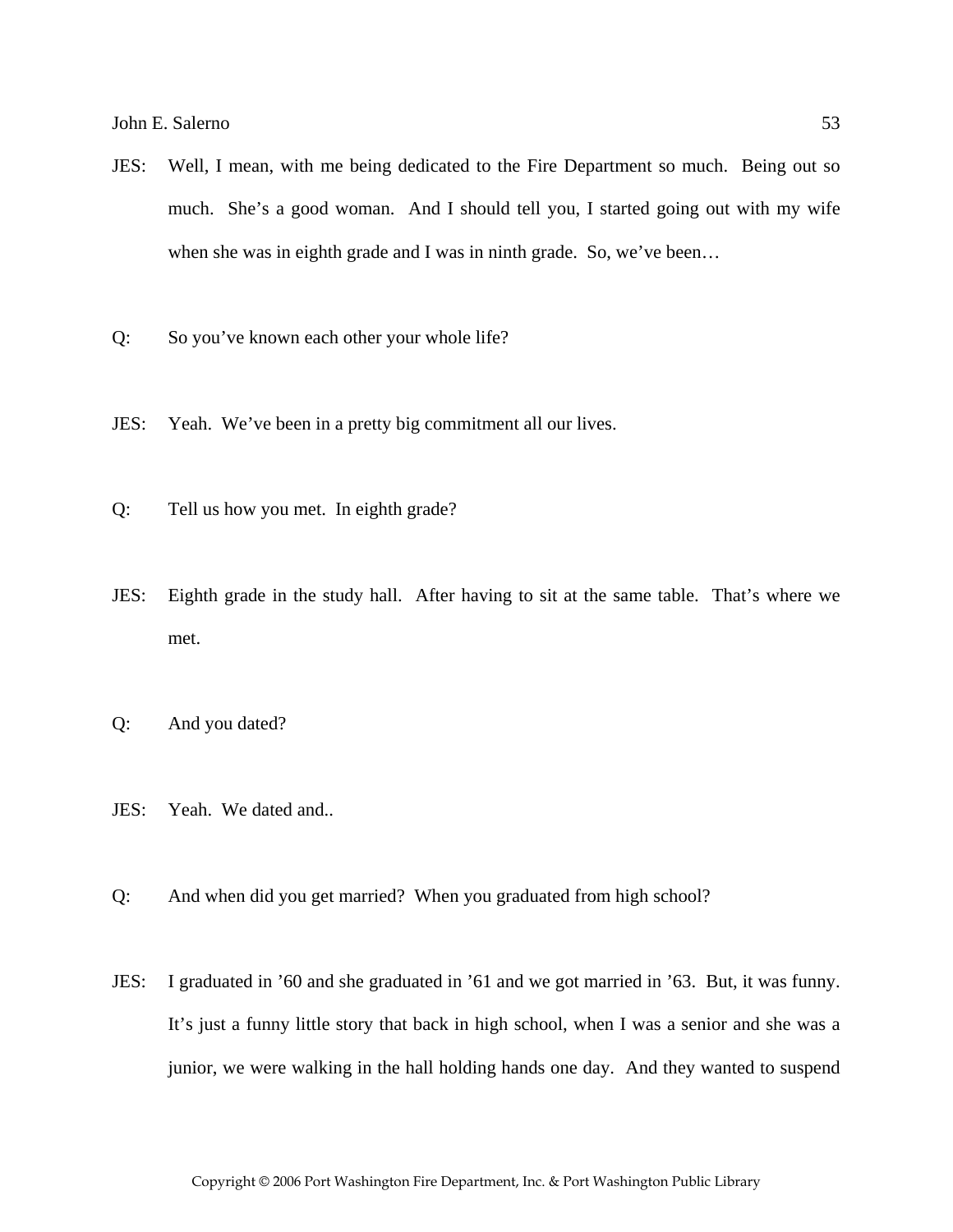me from school for holding hands. Then I worked for the School District for forty years and watched what was going on there.

- Q: So tell us the difference now?
- JES: Forget about it. The School District can hardly do what they want with these kids. But it was funny. The assistant principal wanted to suspend me, because I was walking down the hall holding… and I invited him to the wedding. When I got married, I sent him an invitation. He didn't come, though. Just to let him know that I got married.
- Q: And what year was this that holding hands was prohibited?
- JES: In 1960. Fifty-nine or sixty. It's funny when you think about how liberal everybody is now. Holding hands in school. Just like wearing dungarees in school.
- Q: Well, how has that changed?
- JES: Now you can do whatever you want. Any way you want. The thing that sticks in my mind when I worked at... I mean, I shouldn't even say that on tape. A girl was up there with a see-through blouse and the school sent her home. And the parents came up there and they told the School District, "You're not here to tell my child how to dress, you're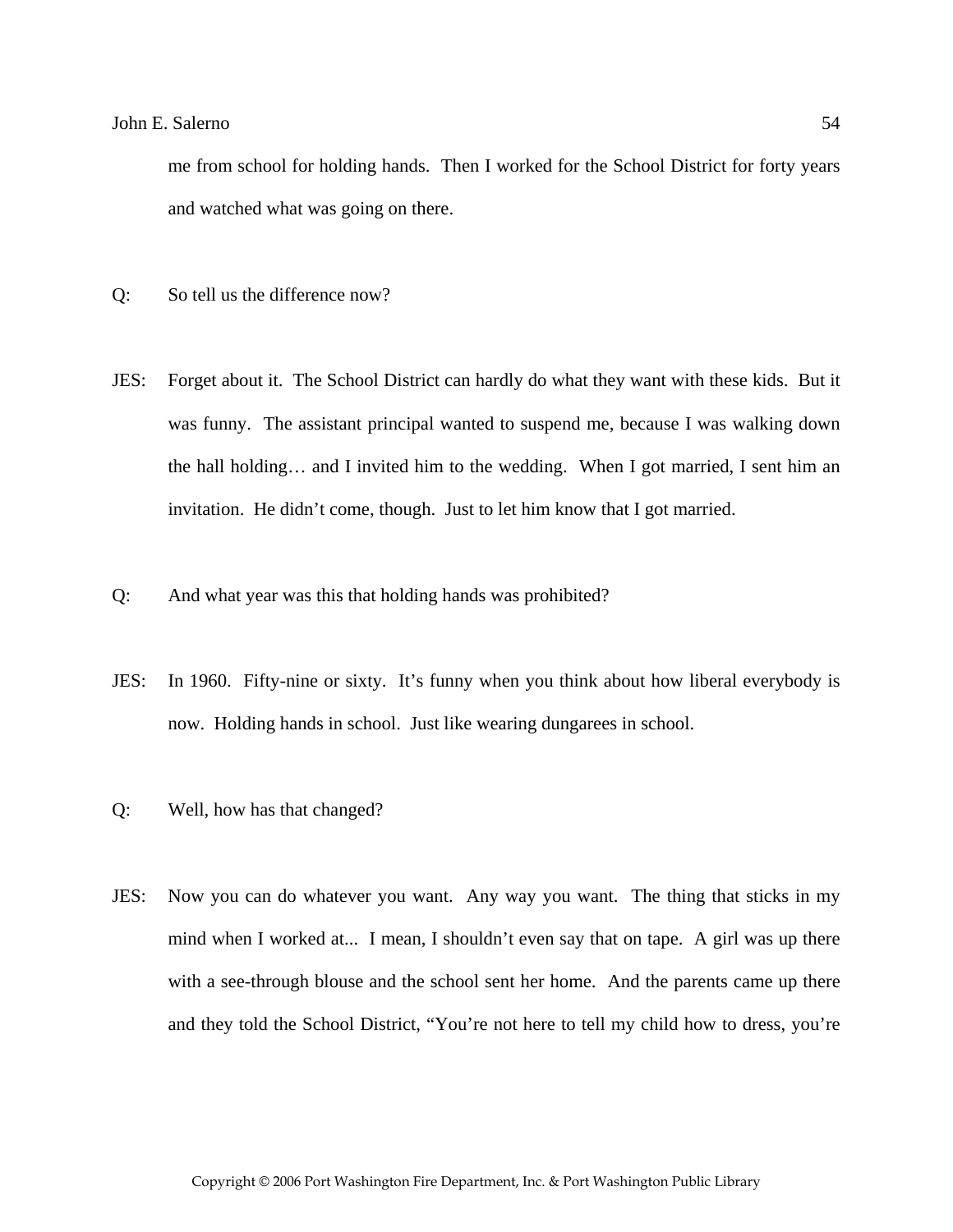here to educate her." That's why I say, they're different in the world, people. I've seen just so many changes, with kids. We went through the hippy period up there.

- Q: Tell me about the hippy period and how you dealt with that, not only in the school district, but in the fire station.
- JES: [We had the long hair, the guys with the long hair. When we raced, we had Chief John](http://www.pwfdhistory.com/trans/salernoj_trans/news_cocks199a_web.jpg)  Edmundson. You weren't allowed to be in a parade with long hair, because that was one of his orders. And we used to have the women sit there and pin the guy's hair up so it would be under their hat. If they ever had to take their hat off in a parade, their whole hair would fall down. But, they were just the way he wanted them. Some of them bought wigs and put wigs on. It was funny. But, the kids, some of the kids… like I say, like everything else, some of them went wild, some of them just got into the movement because it was a peer thing and they were into it, but not as bad as the radical ones. But I've seen them where they pitched tents around the flagpole at the school and spent the nights, back then.
- Q: And how, as a groundskeeper, how did you deal with the people that were in tents on the ground?
- JES: They really didn't do damage. They just wanted to make a statement and that was their statement, spending the whole night around the flagpole there. Naturally, you probably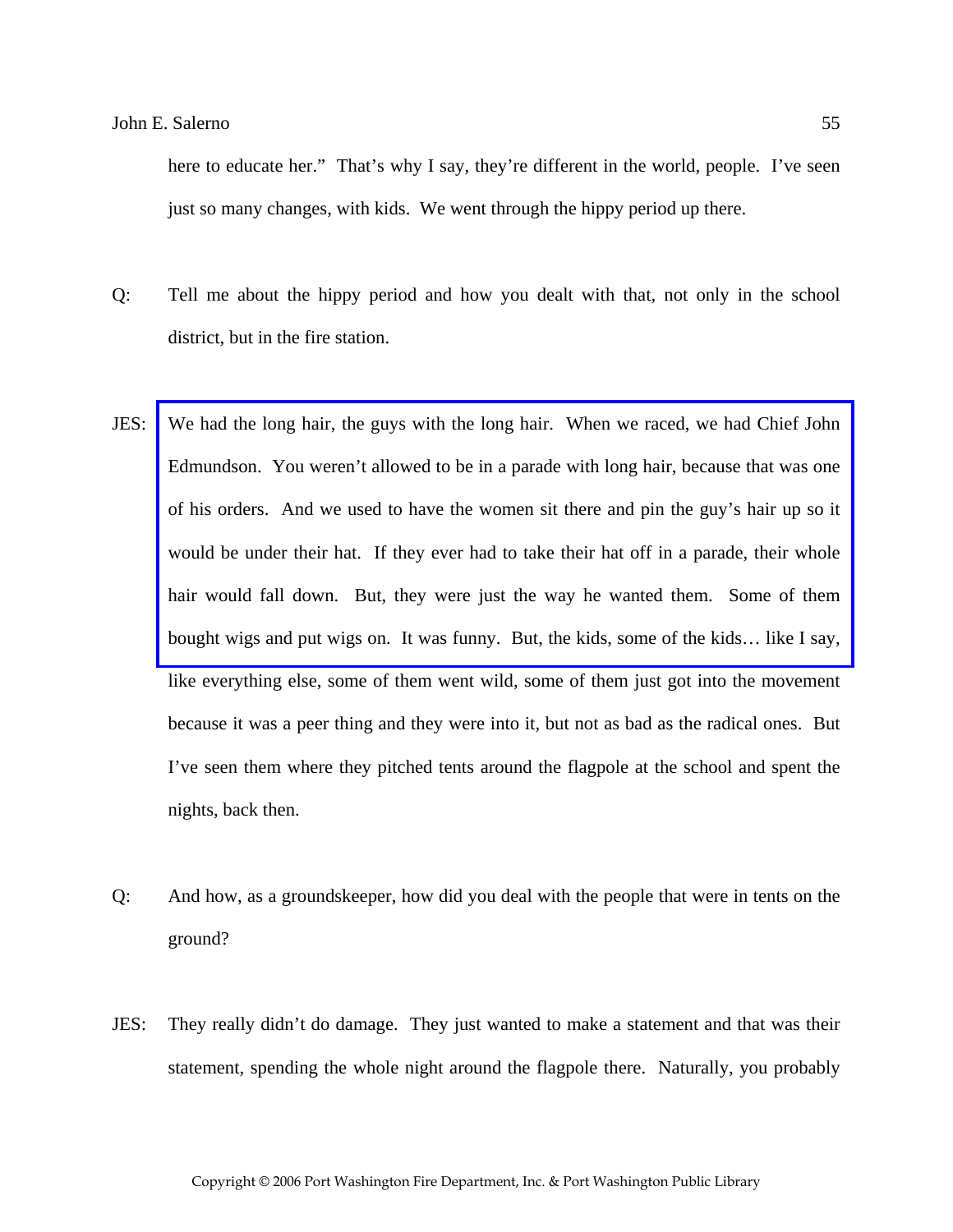had, we had trash to pick up and stuff. But, they… not too much damage, the kids. You had your broken windows and stuff, but that's normal, all the time, regardless if it was the hippies, and all the way up 'til now.

- Q: Was there ever any destruction in firehouses?
- JES: No, not that I can remember.
- Q: They didn't try to trash the firehouses?
- JES: No. Kids were always at the school, trying to make their statements up there.
- Q: And how did you feel about that? Did you feel that they were, what?
- JES: The main issue then was the Vietnam War. I think that you've got to support the people that are there, whether you believe in the war or not. I don't think I believed in the Vietnam War, but I still believed in the men and women that were there. Just like the Iraq War. We're there. You've got to support the people that are there. The government's got us there. You can't just disregard all the people. They're down there, they're losing their lives. They don't want to be there, I'm sure. Some of the people that disrespect… I can remember when I was back in reserves. I came home in uniform on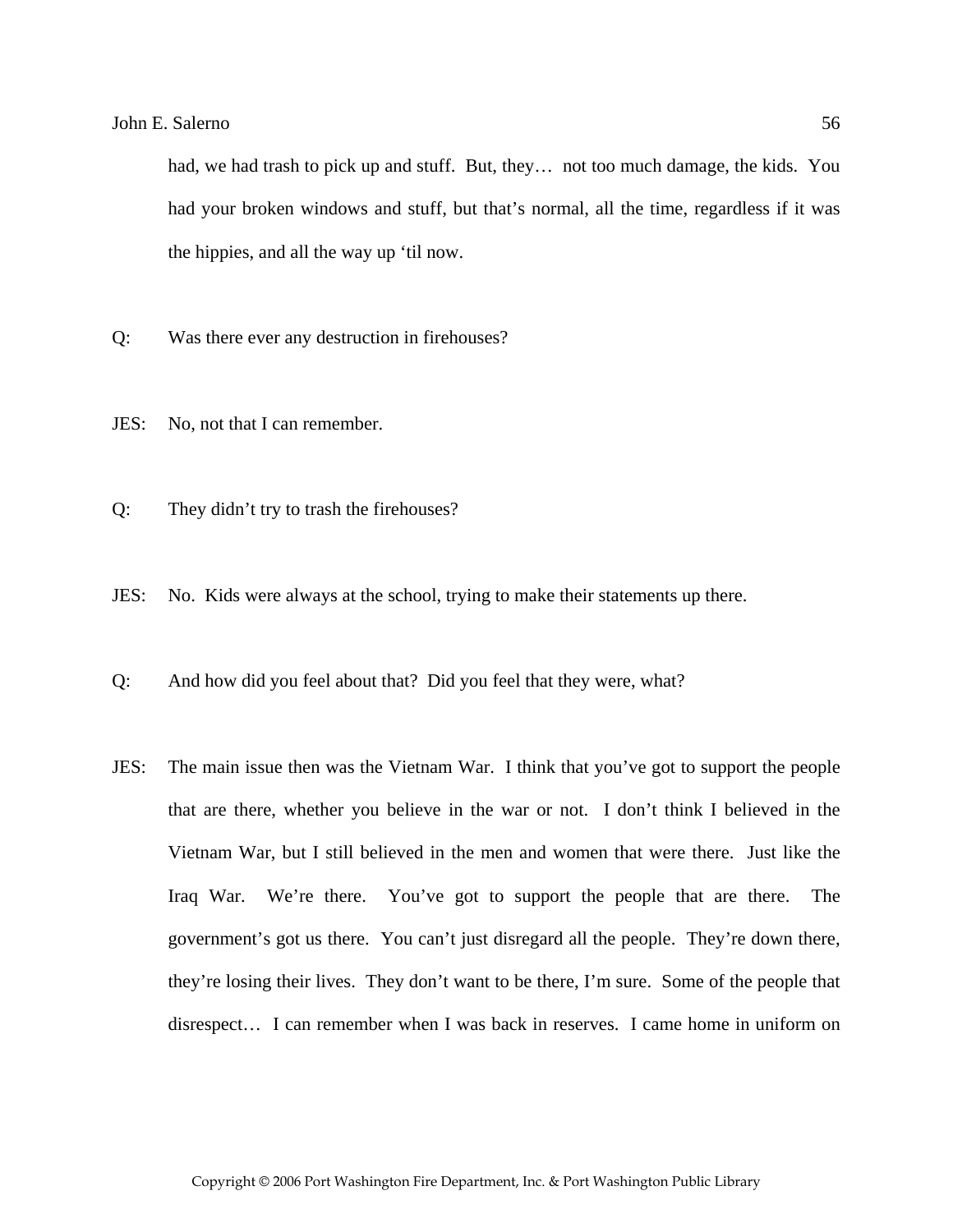the Long Island Rail Road and, the crowded peak hour, I was on one of the double-decker trains, and nobody would even sit with me because I was in uniform.

Q: What year was that?

- JES: In the sixties. I can remember that. I'll never forget that. I said, "What did I do?" I'm just in the reserves.
- Q: And how did that affect you, in terms of…. Did it change any of your views?
- JES: No, because, like I say, people… their opinions are their opinions. Everybody can't have the same opinion. If we all had the same opinion, we'd probably be in worse shape. As long as they physically didn't try to do anything to me. That's their problem. If you don't like me, you don't like me. But most of the people respect the services.
- Q: What do you think is going to be in the future for the Port Washington Fire Department with all the changes?
- JES: I think in the future, they're probably going to have to probably scale down and form, instead of having separate companies, have one department. Because right now, you have like sixty in there, sixty and one hundred in this one, or something like that. So you're going to have to band together and form one. I think that times are going to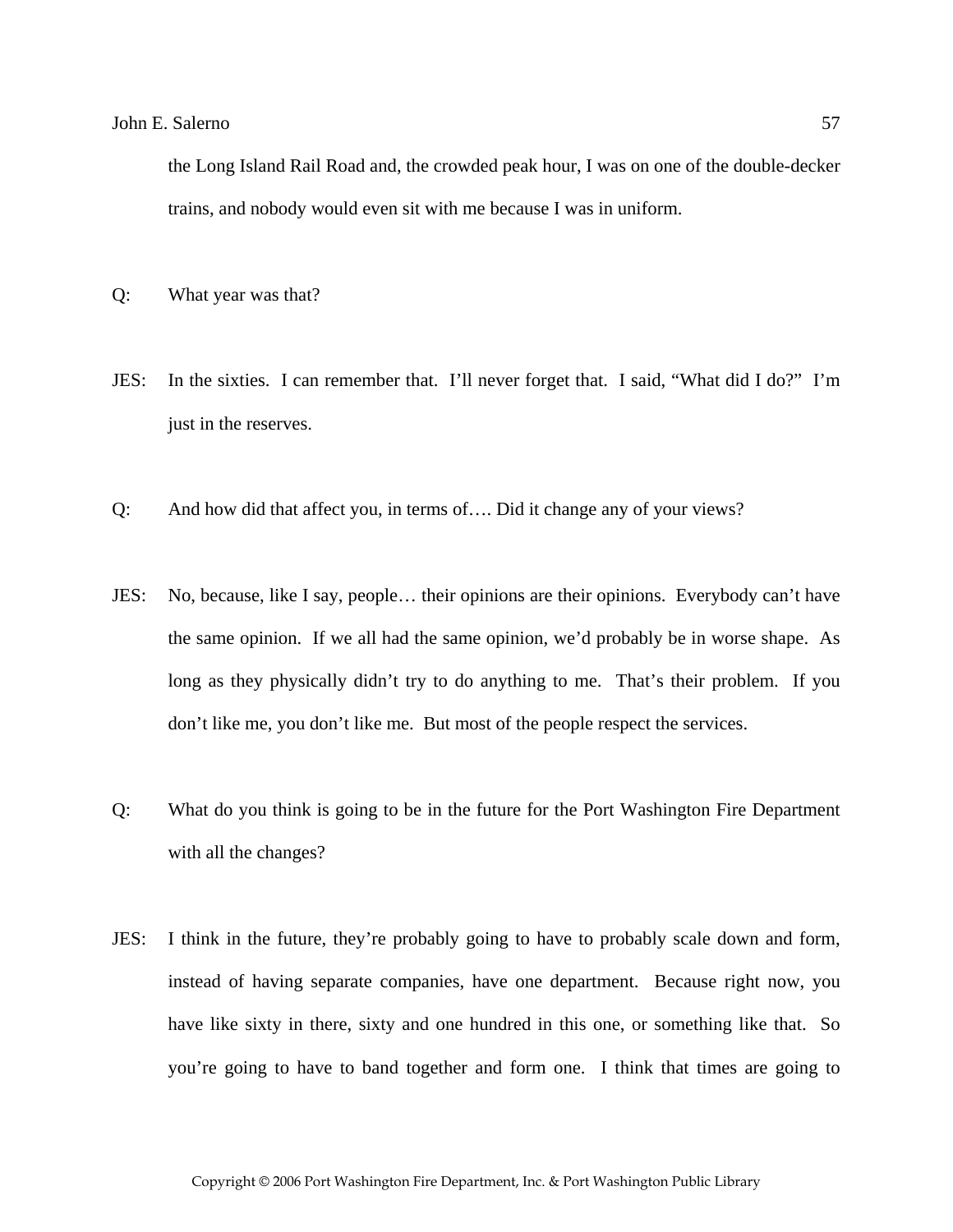basically dictate that they're going to have to do that. You know, consolidate. And the cost factor for Port Washington with these school taxes and town taxes and county taxes. We're getting taxed out of the community, out of Long Island. The Fire Department is watching this. Just this year, we have property down in Roslyn/West Shore Road where we were going to try to build a building down there and put a training center in, and all that. When we figured out the money, they just, with the school tax and reassessment. We had the plans, everything drawn up, we just backed down out of it because we didn't want to give the community the burden at this time. So now we've got to wait a little, until the future, to do what we really want to do.

- Q: How long can you afford to wait?
- JES: We were trying to do it this year because of the lower rates, but it's just too much…
- Q: The lower interest rates?
- JES: Interest rates, yeah. But it's just a little…with all the taxes. Nobody knew what the County tax was going to be. So we have to wait. And that's still really not accomplished for what they want to do. So you've got to wait and see what happens. Maybe scale down the project, too. Quite a bit from what we were planning on doing. Making it smaller or something. But I think eventually, they'll do something down there. We're going to have to because with the housing going down there. And the county's talking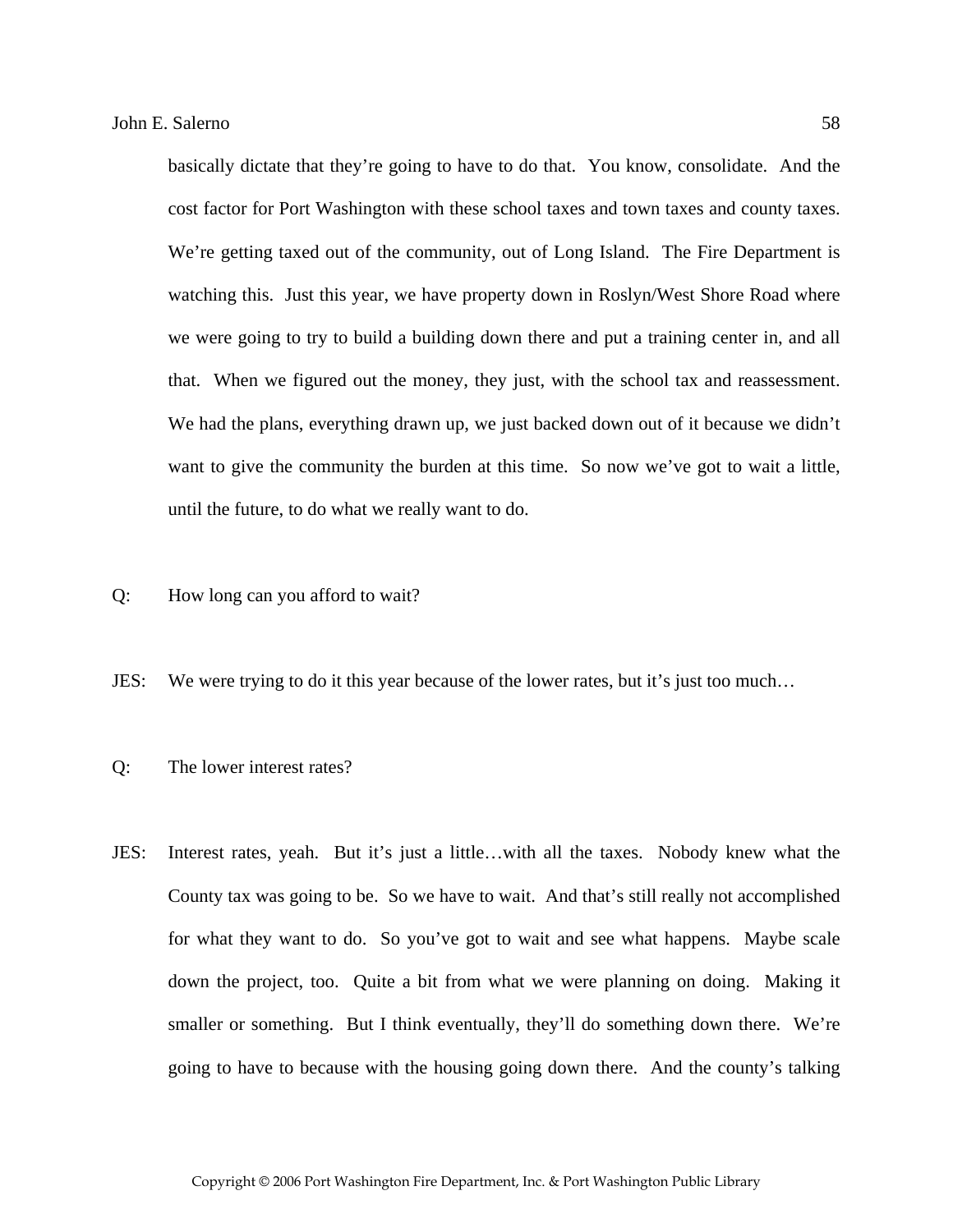about selling off their land and who knows what.. if they're going to sell it for homes or what, so….

- Q: You mean on West Shore Road?
- JES: Yeah.
- Q: And how does the Fire Department feel about that? If homes go in there, is that going to make the Fire Department have more work?
- JES: Well, they already made it more difficult because they allowed them to put that six-story building in there.
- Q: And how are you going to cope with that if there's a fire there?
- JES: It's just different training. They're doing the training already for high-rise fire training. High-rise rescue.
- Q: So this is turning into what, Queens?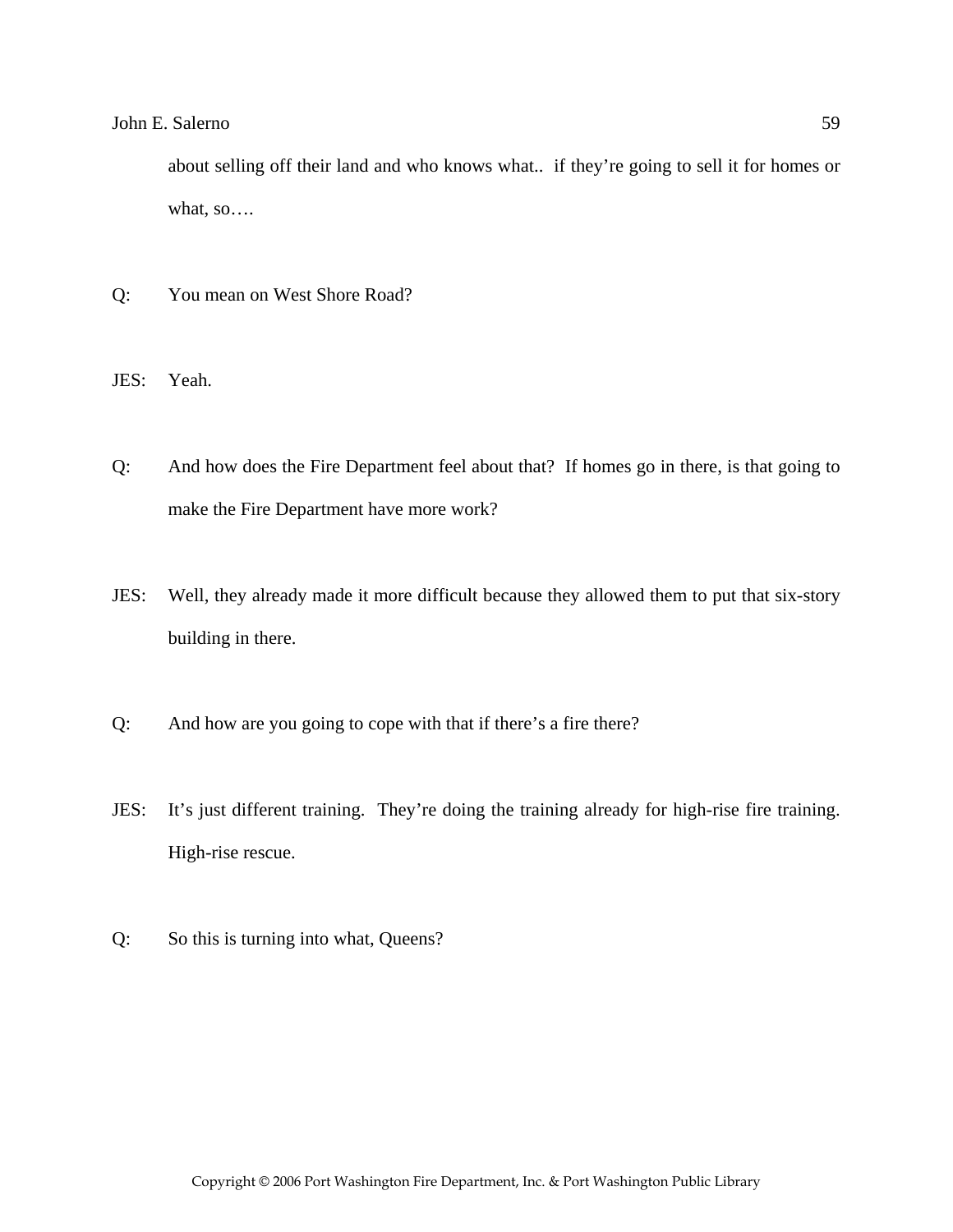- JES: Yeah, it's getting close to it. It's not Port Washington any more. That's for sure. People are moving in and out of this Town. You don't get to even know your neighbor long enough anymore because they're running out of here.
- Q: Now, the six-story building there on West Shore Road is almost complete, I believe?
- JES: Yeah. It's very close.
- Q: Do you have equipment for that?
- JES: We have a new tower ladder. We'll probably get up to about four, and then four stories.
- Q: So then what happens to the other two stories?
- JES: Then you have to just do it, you have to work your way around it. Getting down through the internal staircase or whatever, to the point where you can get them down. Now, it's just like a high-rise in the City. They could never reach the top.
- Q: But that makes it more dangerous for the firefighters.
- JES: Oh yeah, it definitely does. It's a whole other phase of fire service.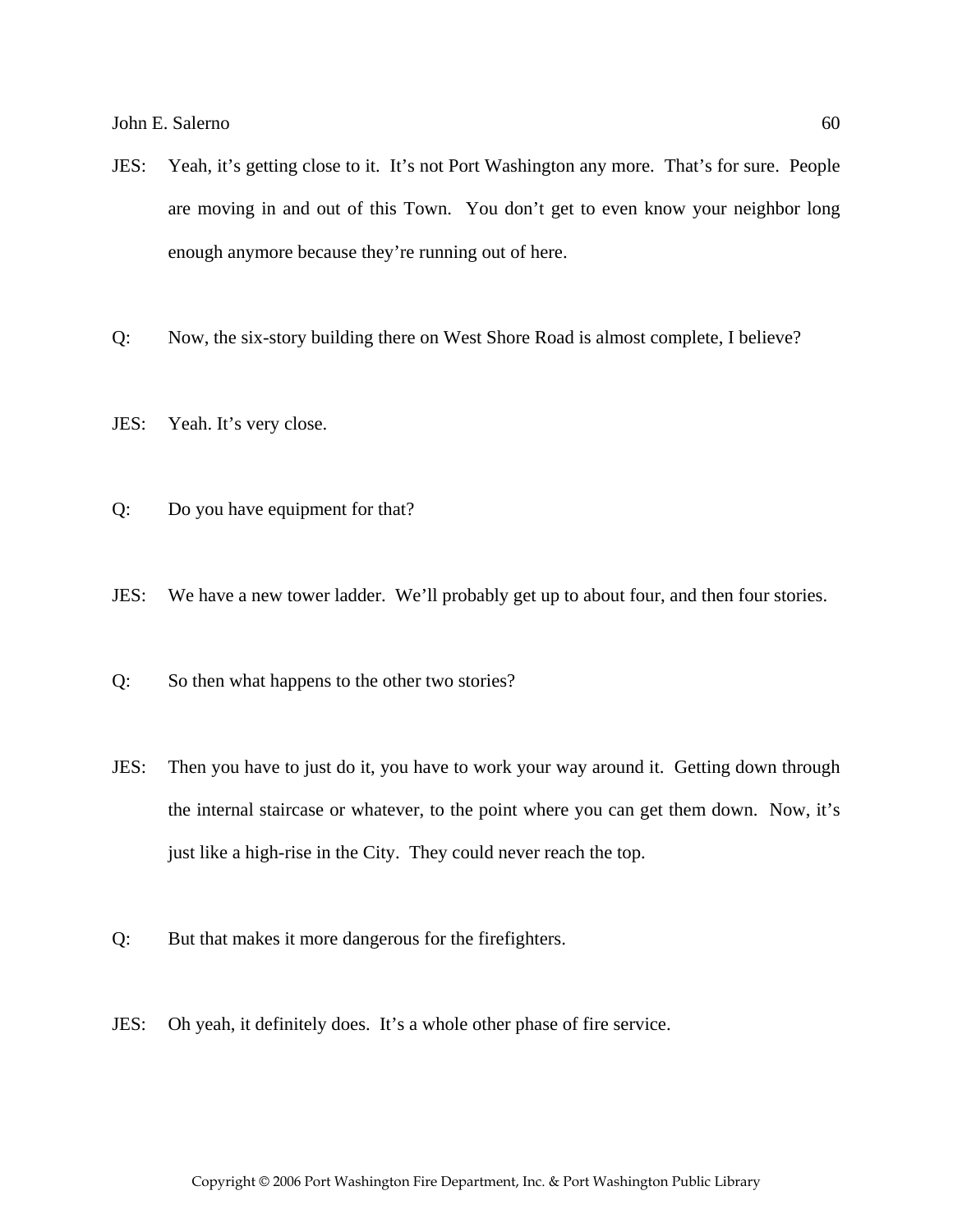### Q: And did the Fire Department fight that?

- JES: We wrote letters, but they don't listen to Fire Departments. The Town doesn't listen to Fire Departments. There's one thing about firemen. We fight fires together, but we all don't vote together. If we ever got together as a voting group, we probably could vote anybody in office and vote anything we wanted, but we really don't vote as a block. So the towns, like any politicians, they promise you the world and give you nothing. I think we were fortunate that when Tom Gulotta… I was on the committee, I guess 25 years we were trying to get a piece of property down there and we finally secured a property. Tom Gulotta gave it to us. We were lucky. We got almost thirteen acres down there. And that took us twenty, twenty-five years going through everybody that would promise this, promise that. But finally, Tom Gulotta signed it over to us.
- Q: Where was this now?
- JES: Roslyn/West Shore Road. We just got a grassed area down there in the woods now they train a little bit in.
- Q: Roslyn/West Shore?
- JES: Yeah. That's the Bar Beach by Roslyn, whatever.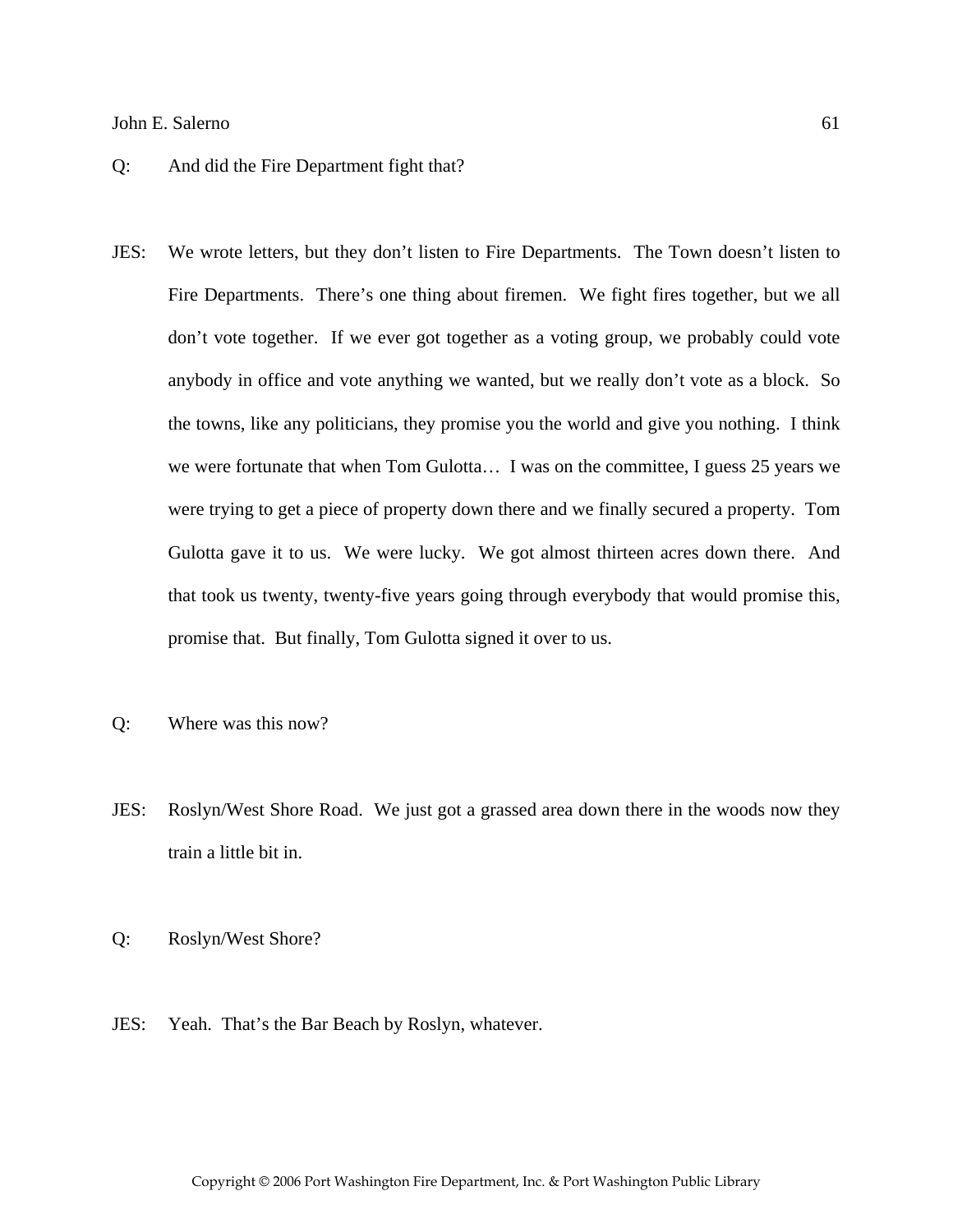- Q: Is that in the forested area?
- JES: Yeah. Just before you turn into the golf course there. That area there. That's our property.
- Q: That's the area they're thinking of selling off, isn't it?
- JES: Well, that's the other, before that. But we have thirteen acres. If you go down there and you have that sand, Nassau County sand thing, where they keep the sand and the trucks. Well, right past that is our property. Right there to almost....
- Q: You mean where the dumpsters used to be?
- JES: Where the Dept. of Public Works. They had their building there. Right from their fence all the way down to the driveway to the golf course is our property. We have a piece in there.
- Q: On the right or left?
- JES: On the right side, in the woods, which eventually we hope to develop.
- Q: Develop into?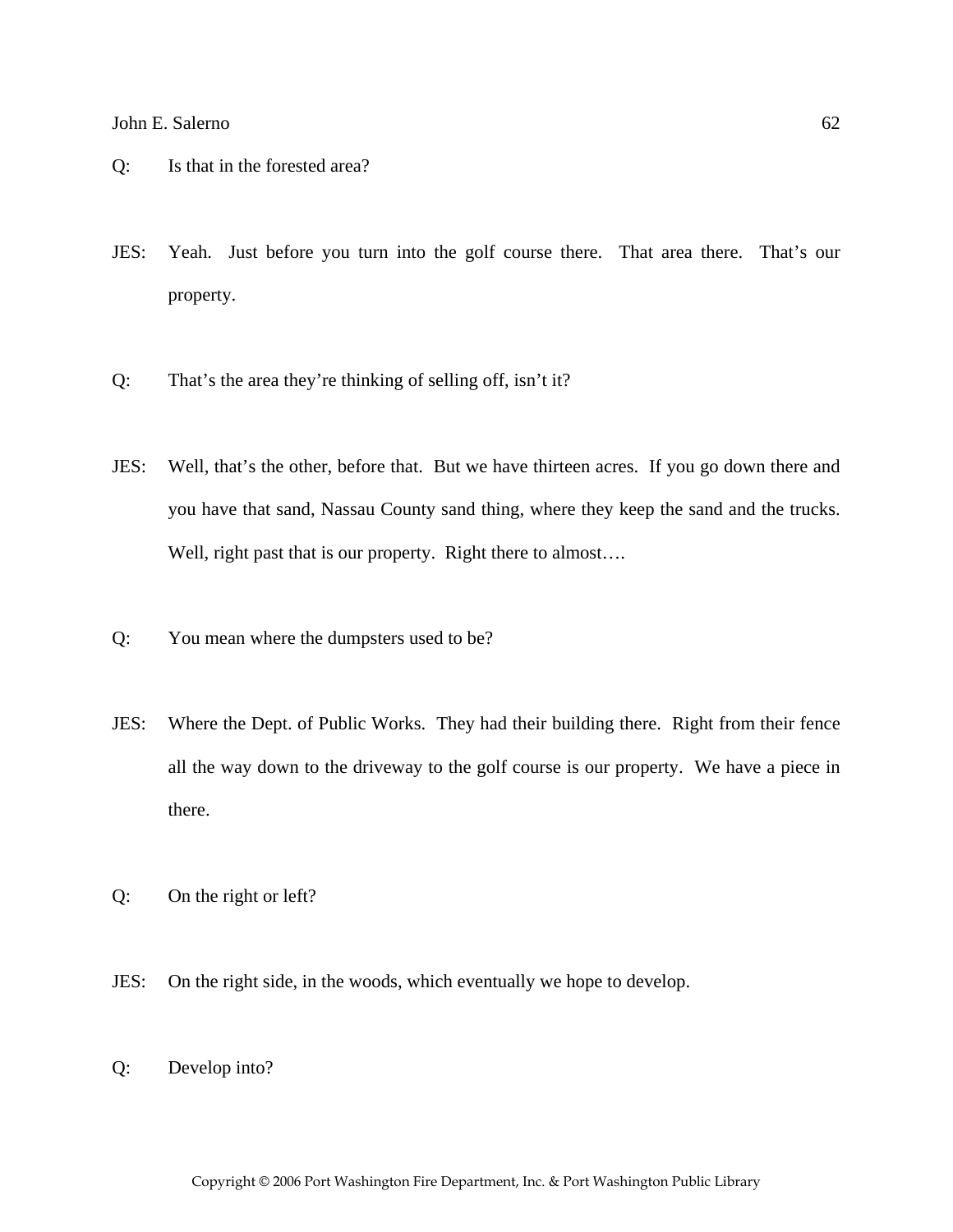- JES: A firehouse and a training…
- Q: But you don't have the money now and you've financed it, but I mean….
- JES: We looked into all the financing, but we didn't want to burden the community right now. Because too many things are going on. So we just have to wait. Unfortunately, if they would have gave us the property twenty years ago, we would've had everything built already, and it would've been when the community could afford it.
- Q: Why were they dragging back then?
- JES: I guess because they really didn't know what they wanted to do with the property. But they had master plan after master plan down there. They had schools in there, they had so many different things. Middle income homes and this, that and the other thing. And that all went out the window. And it ended up, this last time, there was supposed to be, Marriott was supposed to put in a big assisted living quarters. And that went out. This other guy put a partial… so many things have changed down there. They don't know really what they're… there's supposed to be two golf courses down there with the County. That never materialized. Who knows what's going to happen. So many plans. They used to send you the plans. You'd look at it and say, "OK, let's see what you're going to give me next year." I mean, that's how it was.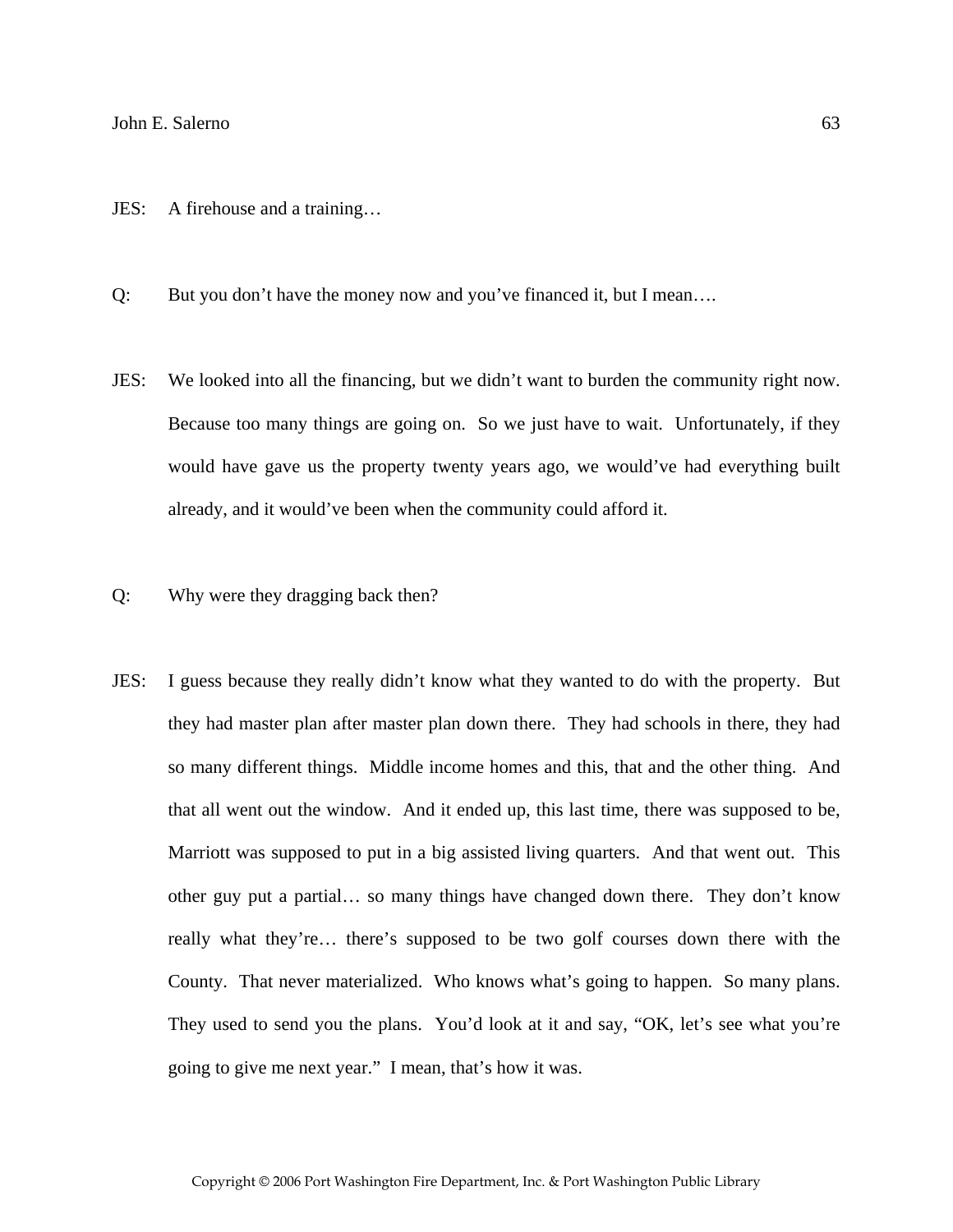- Q: We'd like to ask you about your major programs and your major events that you've been involved in with the fire company.
- JES: There are a couple items. Chairman of the Parade Committee for Atlantic Hook and Ladder Company, our one hundredth anniversary— 1986. We had invited high area Fire Departments and had a parade through Main Street and then we had a block party right at the firehouse, which was a lot of fun. Then we also had Tom Murray, ex-Chief, Tom Murray. He became president of Nassau County Firemen's Association. That's a membership of all seventy-two Fire Departments. When you become president, you host [the parade and a drill. So, we had a parade here in town and I was the chairman of the](http://www.pwfdhistory.com/trans/salernoj_trans/psent_940708_hw_web.pdf)  drill over in, we held it over in Roslyn, I mean over in the Town Park in Evergreen Avenue in New Hyde Park. So that was a big thing. It was a lot of work.
- Q: As Chief, what programs are you proudest of?
- JES: I don't know, I just think just to keep the membership intact. Everybody doing their work together. I think I was really blessed when I had still a lot of firemen in Town. Still a lot of people. I think the chief now has it a little harder because of little less manpower. I had complete manpower. I never had to worry about it. I think one of my major things was that during the one northeast storm we had when I was chief, we had over one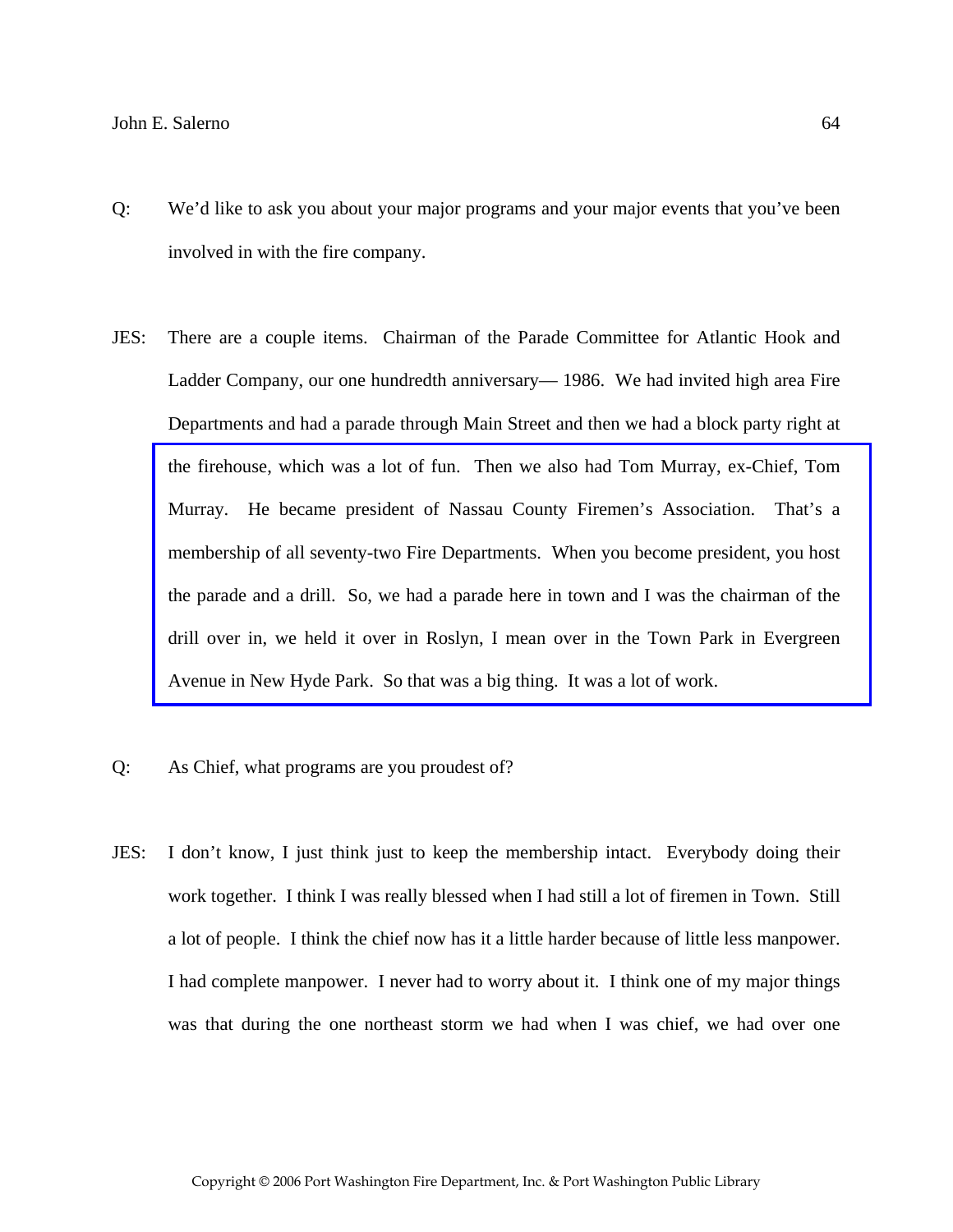hundred calls on Friday and Saturday. And we made them all, took care of everything in Port Washington. I think that was quite a feat that our Fire Department did.

- Q: How did you handle one hundred calls?
- JES: Well, what we did, I set my command post up in our department headquarters and I put trucks in our Atlantic Ladder Company. And then we ran captains and lieutenants as teams. And we would send a ladder truck and one engine to one location. Then I would call and send… And if we had another call, I'd send another engine to another location. We would just send them with the officers and then they would call us back with their needs. We totally handled it. We've come close, but I don't think we've had one hundred calls in twenty-four hours like we did.
- Q: What storm was this?
- JES: It was the northeast storm?
- Q: Nor' easter?
- JES: Yeah, nor' easter that, I don't know if you remember, it flooded Bayville.
- Q: What year?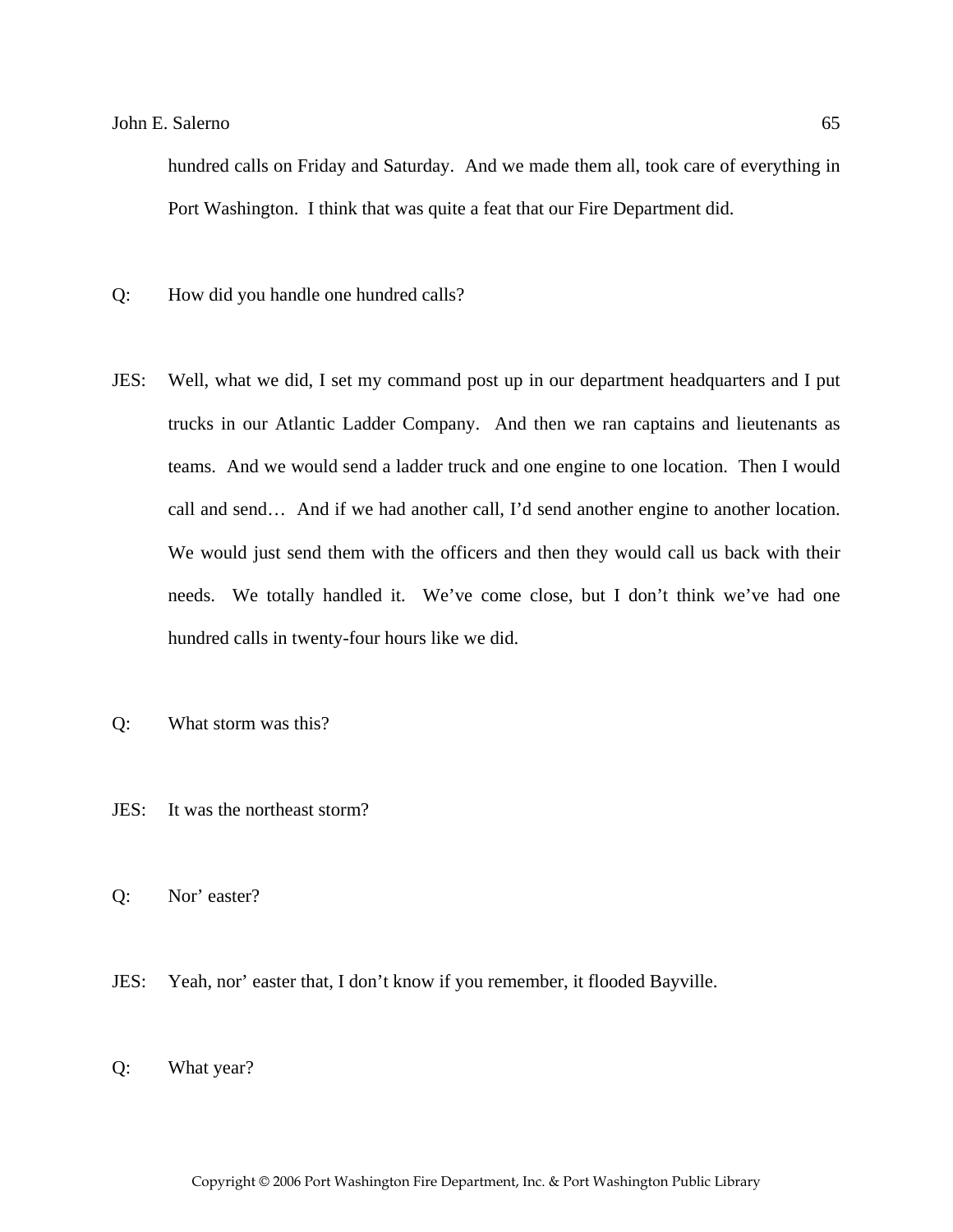- JES: Probably in '92. I think it was. And then we had flooded… I remember the Mayor of Sands Point calling me, and down at Half Moon Lane, the water had come over and filled up all the houses and the street and everything. It like made it's own lake. He came over and asked me if I could come down and pump it up. I took a ride down there and I said, "I'd love to help you, but there's too much water." The only way I could see him doing it, is getting a bulldozer, digging a trench to let the water out. That's eventually what they did. They went between two homes and pushed the dirt and let the water run back into the Sound and then closed the hole up again. Because it was an interminable amount of water. People came out by boats.
- Q: So your hoses can't suck that up?
- JES: Not that amount of water. I would have to tie fire trucks up for too many hours. There was too many other things that were happening that we just couldn't do it. Just a tremendous amount of water, and the debris and everything. It would just be… there was no way you could actually pump it out. It was just too much. And like I said, it was almost like a lake. It was a huge amount of water.
- Q: And who finally dug the trench out?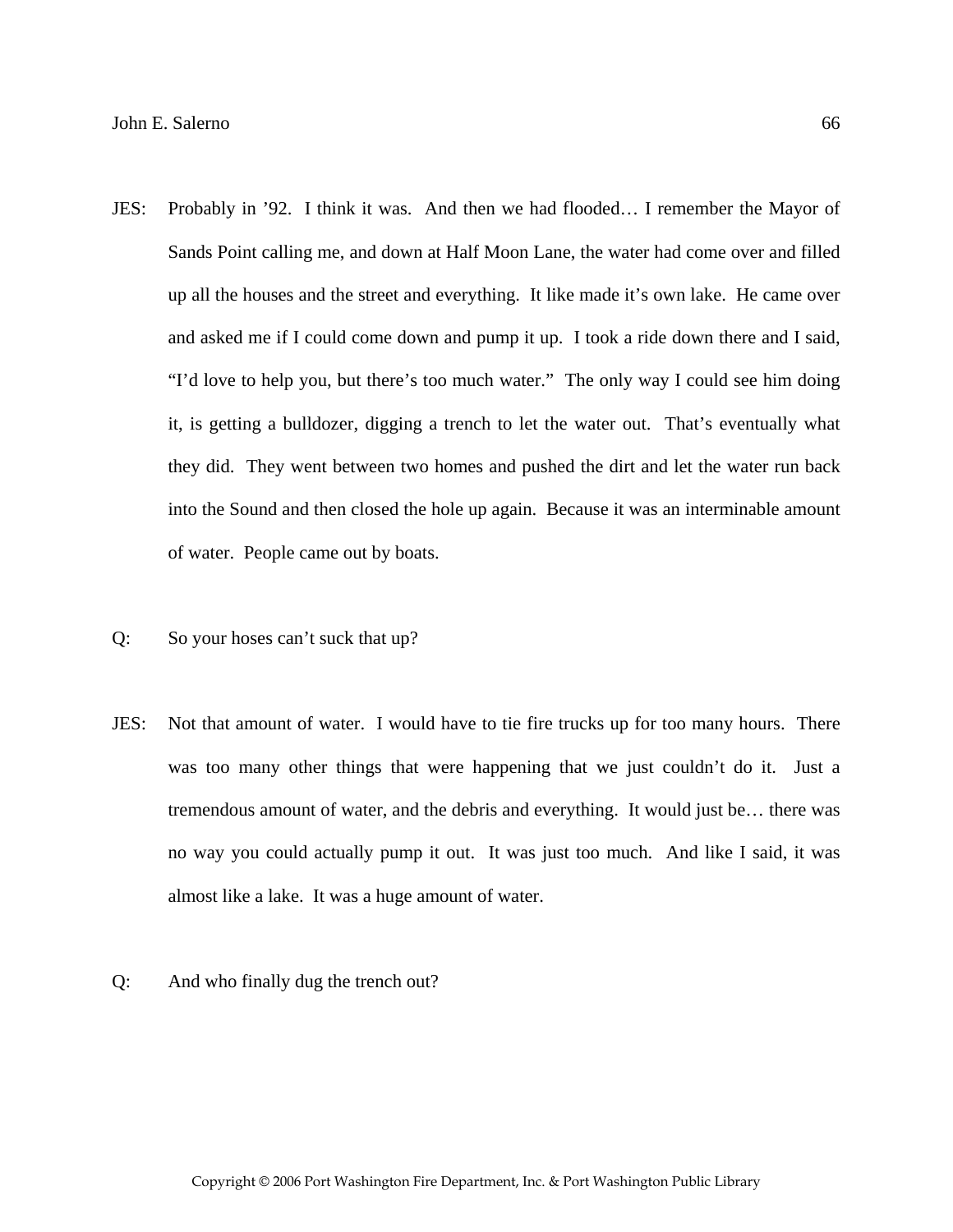- JES: I think they had a bulldozer come in. They called a contractor in. That was quite the sight to see down there. But that's freak storms. You don't know what's going to happen. I'm in hurricanes, I've been here at the firehouse. So that's one thing too, the firemen, when all the storms and all the houses are gone, we're in the firehouse and our families are home. We leave our families to come to take care of the people of Port Washington. A lot of people don't realize that. All our families are home. The wives are taking care of it.
- Q: So you not only have to think about your men and what you're doing, but your families?
- JES: Yeah. The training I've got, if there's a major hurricane, kind of like a phase-four hurricane ever came to hit out on Long Island, they tell all the fire services actually to bring their families to the firehouse. Because the guys can't really react as much if they have to really sit and worry about their families. So they have to bring the families to the firehouse, then the firemen have no problem. You can get them to go around. This is one of the things they tell you in training that you should do. I guess it makes sense, because if I'm up here and my… I mean I don't really have to worry about water on Avenue A because I live on a hill. But a lot of firemen live in Manorhaven, and half of Manorhaven may be gone in a hurricane, phase four, the way they say.
- Q: Have they ever been called to the firehouse during your time?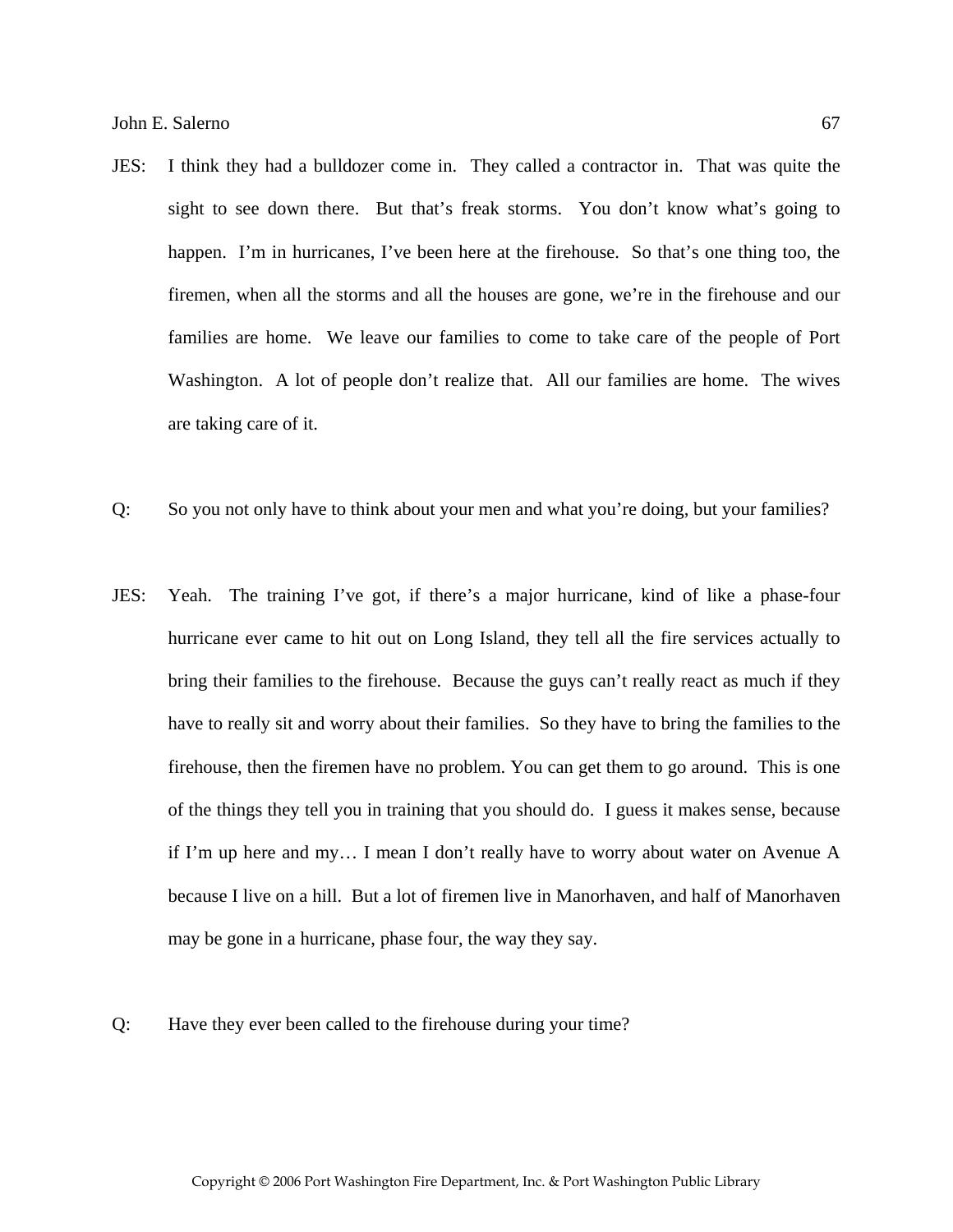JES: The hurricanes?

- Q: The families called to the firehouse?
- JES: No. We never had anything major. Years ago we had Ladies Auxiliaries that used to come, any major fire, come up to the firehouse and cook. Anyone that didn't have children would come, two or three o'clock in the morning, and make coffee and stuff and bring it to the fires to us. They used to do that. The wives with kids, naturally, couldn't leave.
- Q: What would you like to be remembered for as Chief in the Fire Department?
- JES: I don't know. I just think we all did our job. That's all. And the membership did their job. I'm not a person that's going to blow my horn, think I'm the greatest guy in the world, or nothing like that.
- Q: A firefighter who won't blow a horn?
- JES: I just think everybody works together. We all do our thing. And if we all do it right, then everybody's right. Everybody deserves the credit for it. I don't think there's one individual in the fire service who really patted himself on the back and said he's the greatest and he did everything. Because if it wasn't for the people behind you, we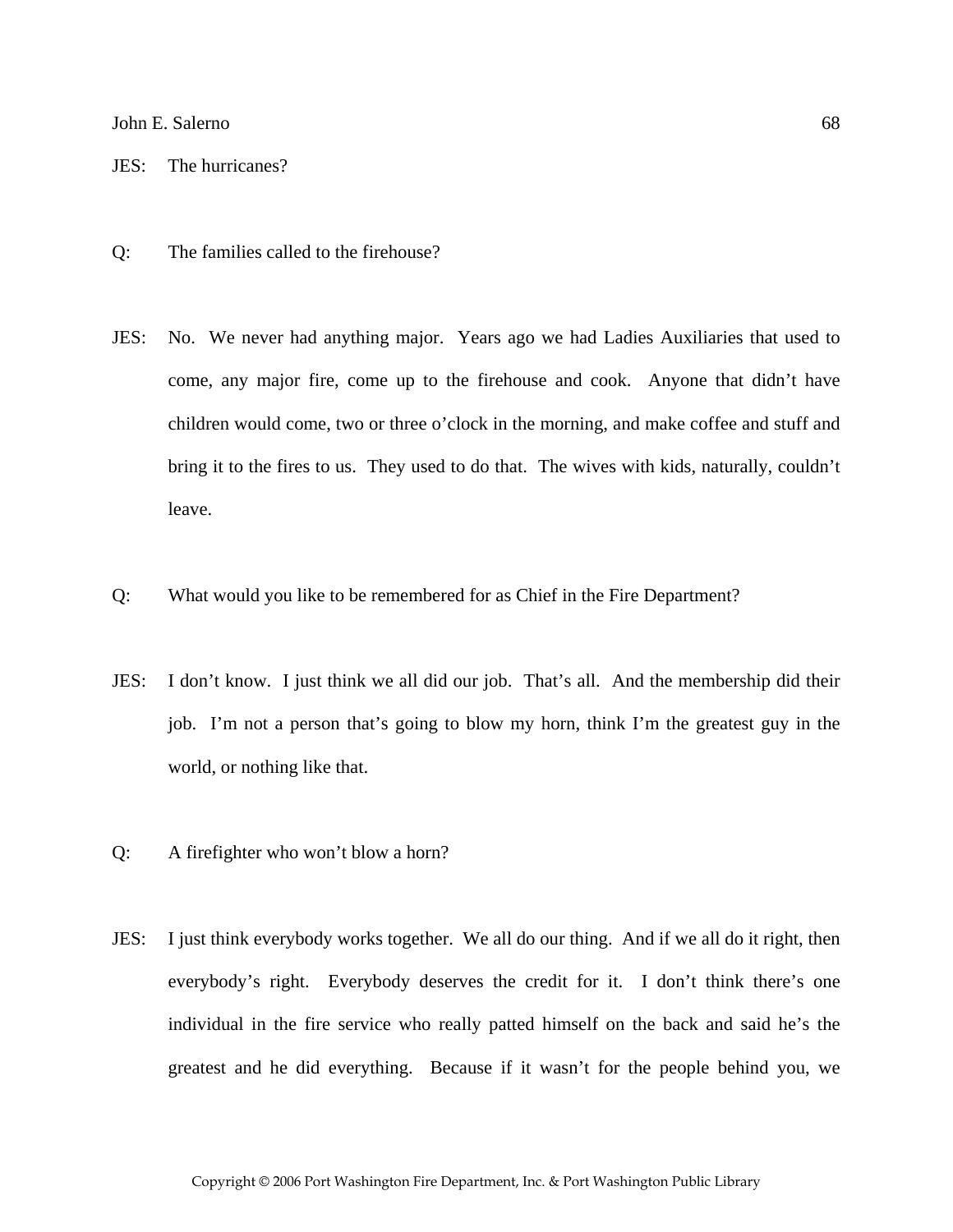couldn't accomplish it. It has to be a whole man project or it's just impossible to get done.

- Q: And how do you instill this teamwork in the newer generation when they're so individual?
- JES: That's up to the younger chiefs. They have to sit down and train them and talk with them. I personally…
- Q: Do you feel that the younger chiefs now have a harder job than you did?
- JES: Yes. Because they do have different types of things going on than I did. That are more complex fires than we had. As the years progress, it's different chemicals that are burning. Before you'd just run in… I could run into a fire without a mask on and now, you just basically can't, because you don't know what's burning in a house. Every little plastic thing is throwing off this gas or that gas, or something else.
- Q: So, with the advent of plastics, it is…..
- JES: Plastics, foam rubber, all that has a big change in fires, big change in fires. Chemicals. Even a car. The cars are greater gas, bigger gas tanks, magnesium wheels and all this stuff. It's all a whole different thing.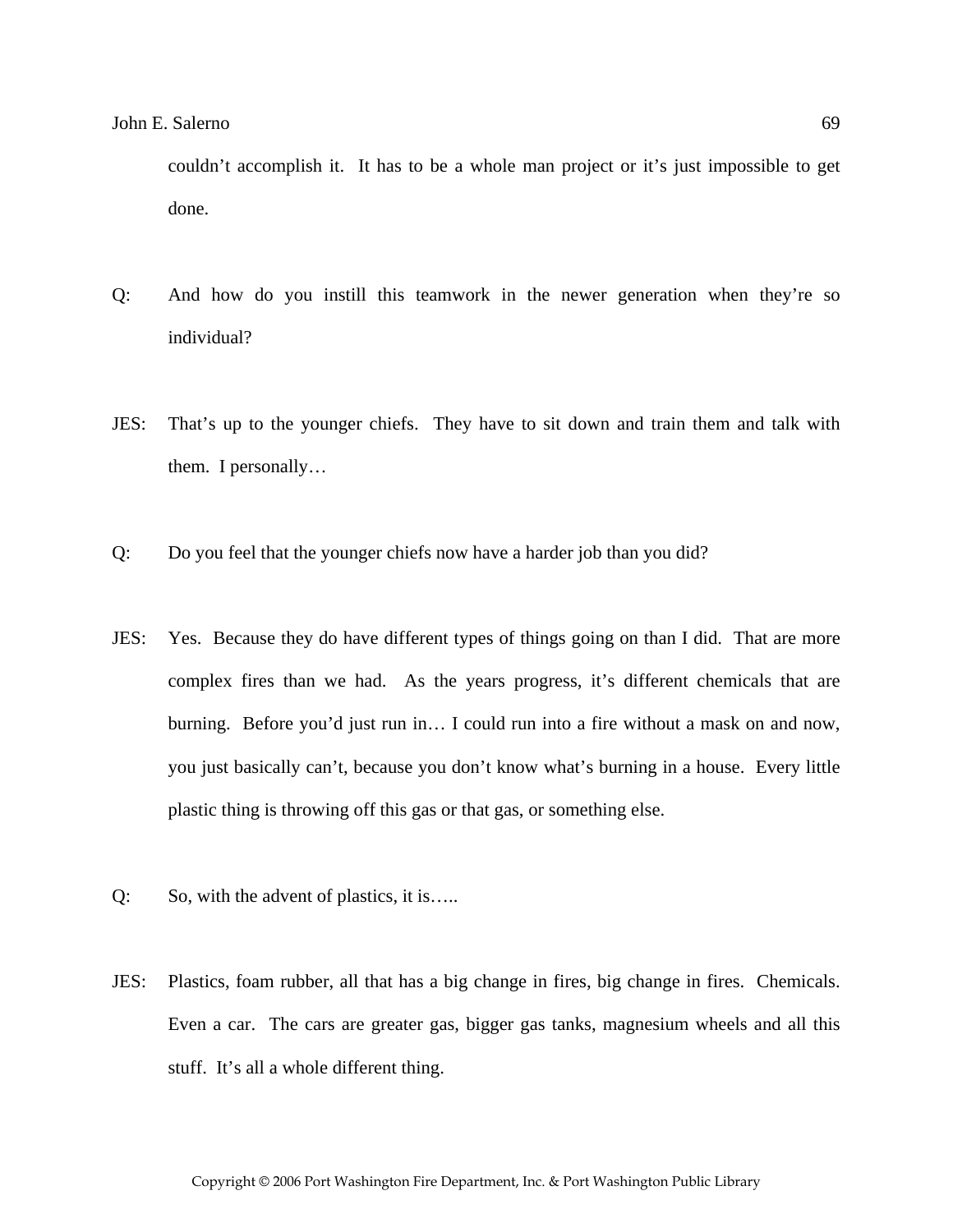- Q: Suburban vehicles. Have they been a problem in terms of safety and rescue?
- JES: Not too many around here. But they've been a problem around the country because they roll over easy.
- Q: And has the Fire Department here had to deal with any of them?
- JES: We've had a few roll-overs, but not as many as around the country. The only place you really get the speed is Roslyn/West Shore or Port Washington Boulevard. So there's not the major areas where they speed like in other communities where they have the wide-open roads. They're dangerous. Those cars. A lot of women don't realize how dangerous they are. That they're so easy to roll over. But men too. They roll over for the men too, so I can't just say women. They'd be shooting me.
- Q: And what lessons have you learned from being a firefighter that you can apply to your life in general, your later years, after having all this service?
- JES: Lessons I learned is, probably, slow down and get rid of the stress. Now, I sit and relax. I don't let too many things get to me like I did before, because you're on the go and you're active.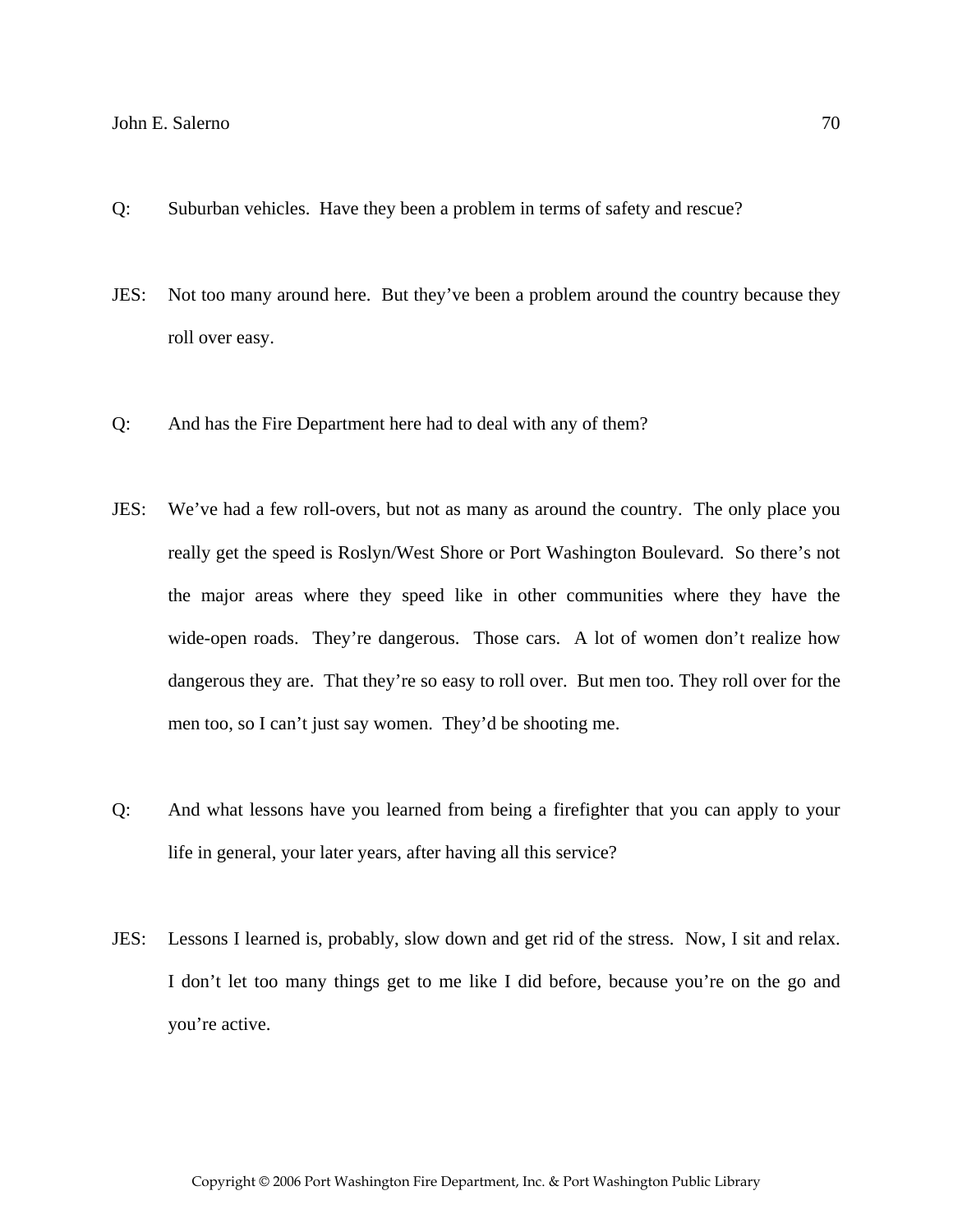Q: So when the horn blows, you don't go anymore? You're not…

JES: Not as often.

- Q: Are you a retired fireman or are you active?
- JES: No. Basically, I don't go as much because of my health. I've had a couple of heart attacks and I'm a diabetic.
- Q: And are the heart attacks, you think, the stress from being a firefighter?
- JES: Well, I had the first heart attack when I was chief, and the day I got out as chief, I had my second heart attack. But, I don't…
- Q: So, you feel that it's the stress of the job?
- JES: It's the stress of my job, stress of life.
- Q: So it's taken a toll on your health?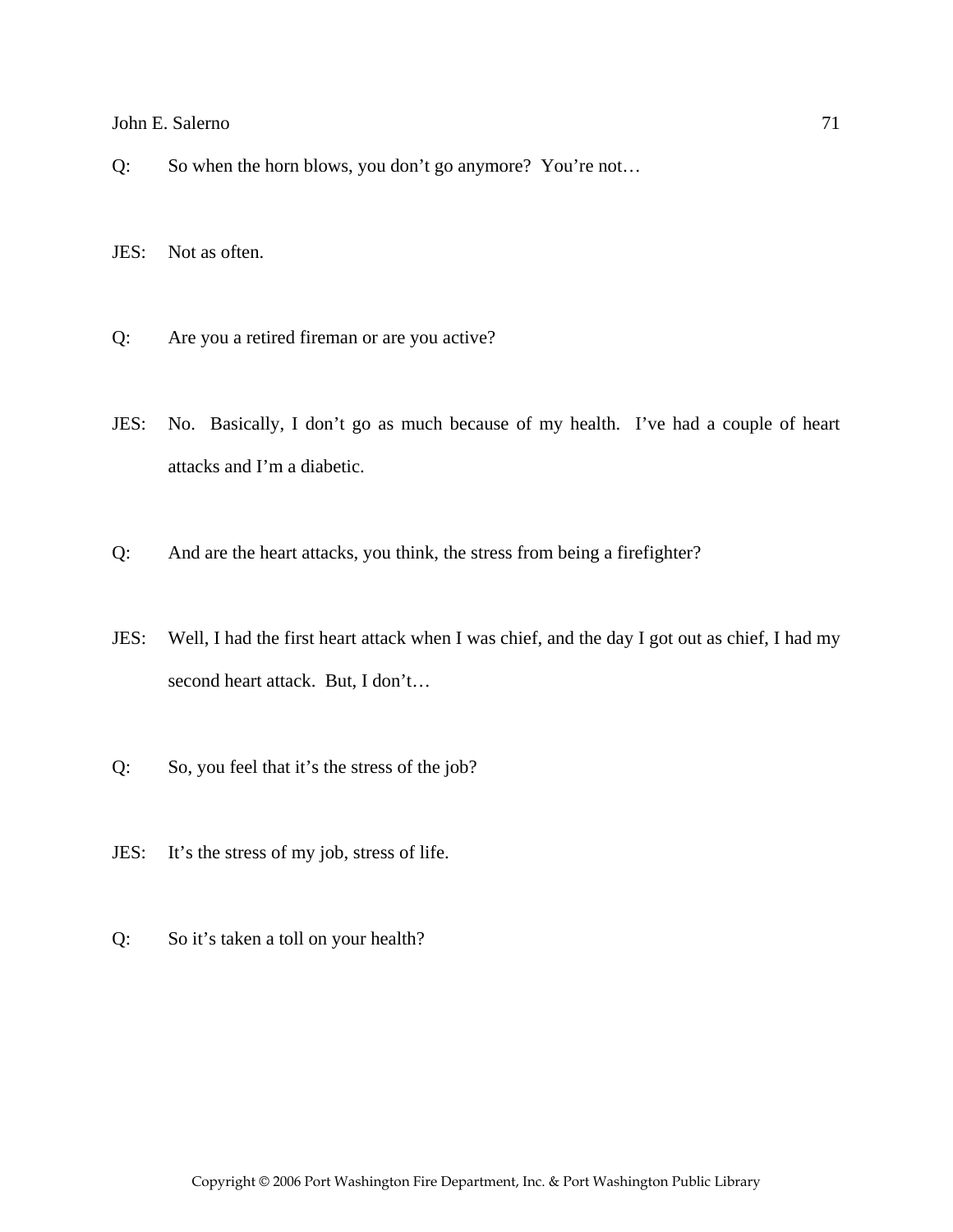- JES: Yeah. Because the only thing I'm allowed to do… I can't go into a fire anymore. I can drive a truck. But, I don't do it too much anymore. Between the diabetes, and I babysit now for my grandchildren. I can't leave my grandchildren.
- Q: So you're making up for lost time?
- JES: We've got at least one grandchild. I take my one grandson to school every day because my daughter bought my mother's house that's right behind my house. So, I take him to school every day. And then I have my youngest son's two girls, two days a week, so that his wife can work. And then, before my son moved to Nebraska, I had the other two girls twice a week. So we keep pretty busy with the grandchildren.
- Q: So, now that your daughter lives behind you…
- JES: Yeah. She lives in actually in my house, my mother's house. Where I was born and raised, my daughter lives.
- Q: In your mother's house. Have they now planted a garden just as you did?
- JES: They have a small garden.
- Q: So it's come full-circle?